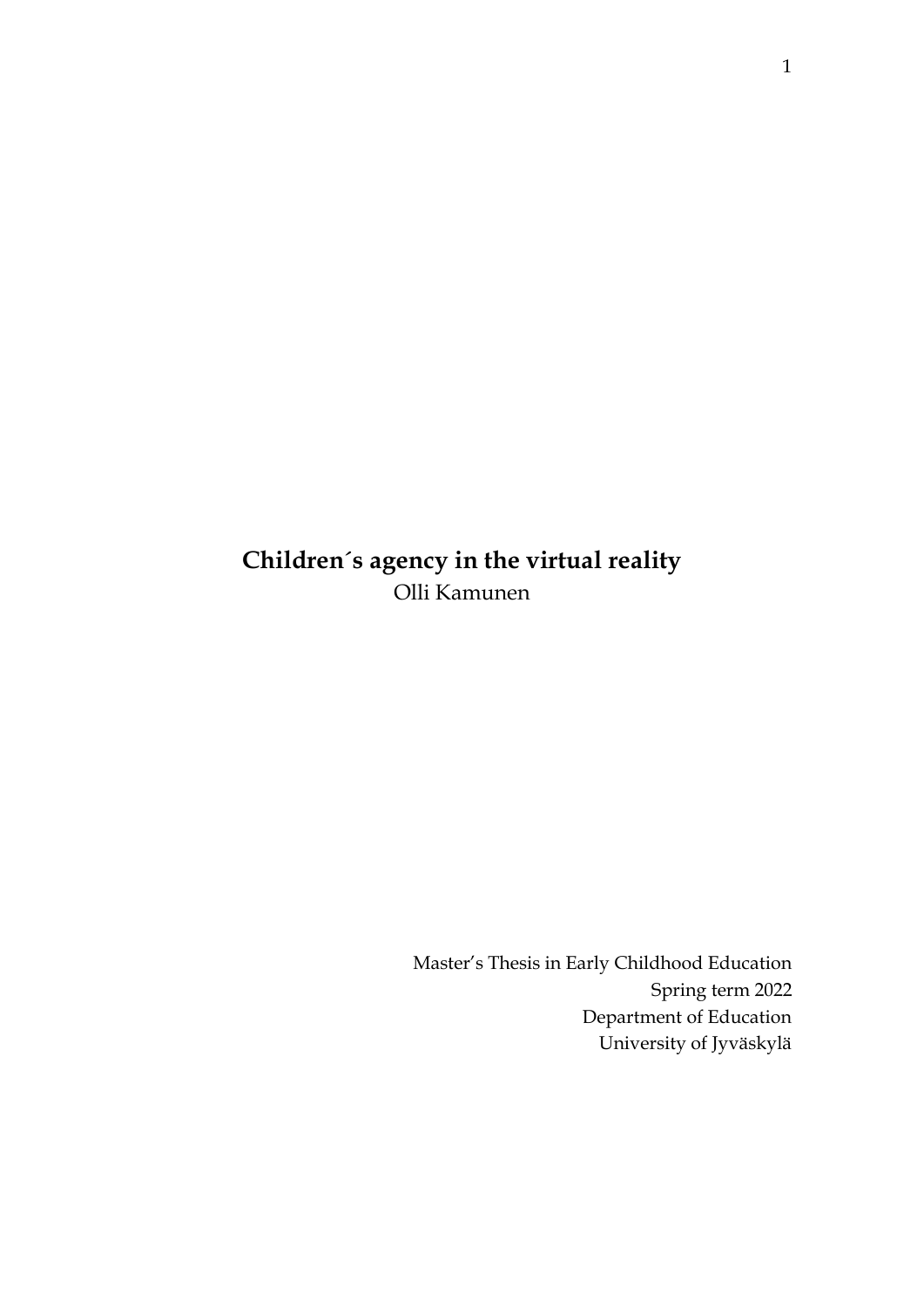#### **ABSTRACT**

## **Kamunen, Olli 2022. Children´s agency in the virtual reality. Master's Thesis in Early Childhood Education. University of Jyväskylä. Department of Education. 53 pages.**

Nowadays, technology such as computers, tablets, 3D printing, augmented reality, and virtual reality are beginning to be included in primary and early childhood education settings. Needed equipment are becoming more affordable and reachable. However, there is not much research about the educational use of Virtual Reality. Particularly, how young children experience virtual reality and how they act remains under research.

This research aims to find out what children in the early childhood education setting think about Virtual Reality, how their agency is formed, and do they consider the VR experience a positive one. The data of this qualitative case study data were collected in Finland, in one of the early childhood education centers in Kauniainen. The participants, altogether, eight children from four to six years old, attended a virtual game playing session in two separate groups. The research data consisted of videotaped material of VR playing situations and children´s interviews. The data were analyzed carefully through data-driven content analysis.

Results show that playing in the virtual world was highly motivating, fun, and engaging for the children. Children learned quickly to use VR glasses and hand devices, although adult supervision and assistance was still needed. Children's agency in VR was manifested through active action, exploration and independency, but not through social interaction. Results suggest children's attitudes toward VR game playing were positive. The pedagogical possibilities of utilizing VR in early childhood education will need more opportunities and educational use of VR calls for more research.

Keywords: Virtual reality, Early Childhood Education, Play, Digital play,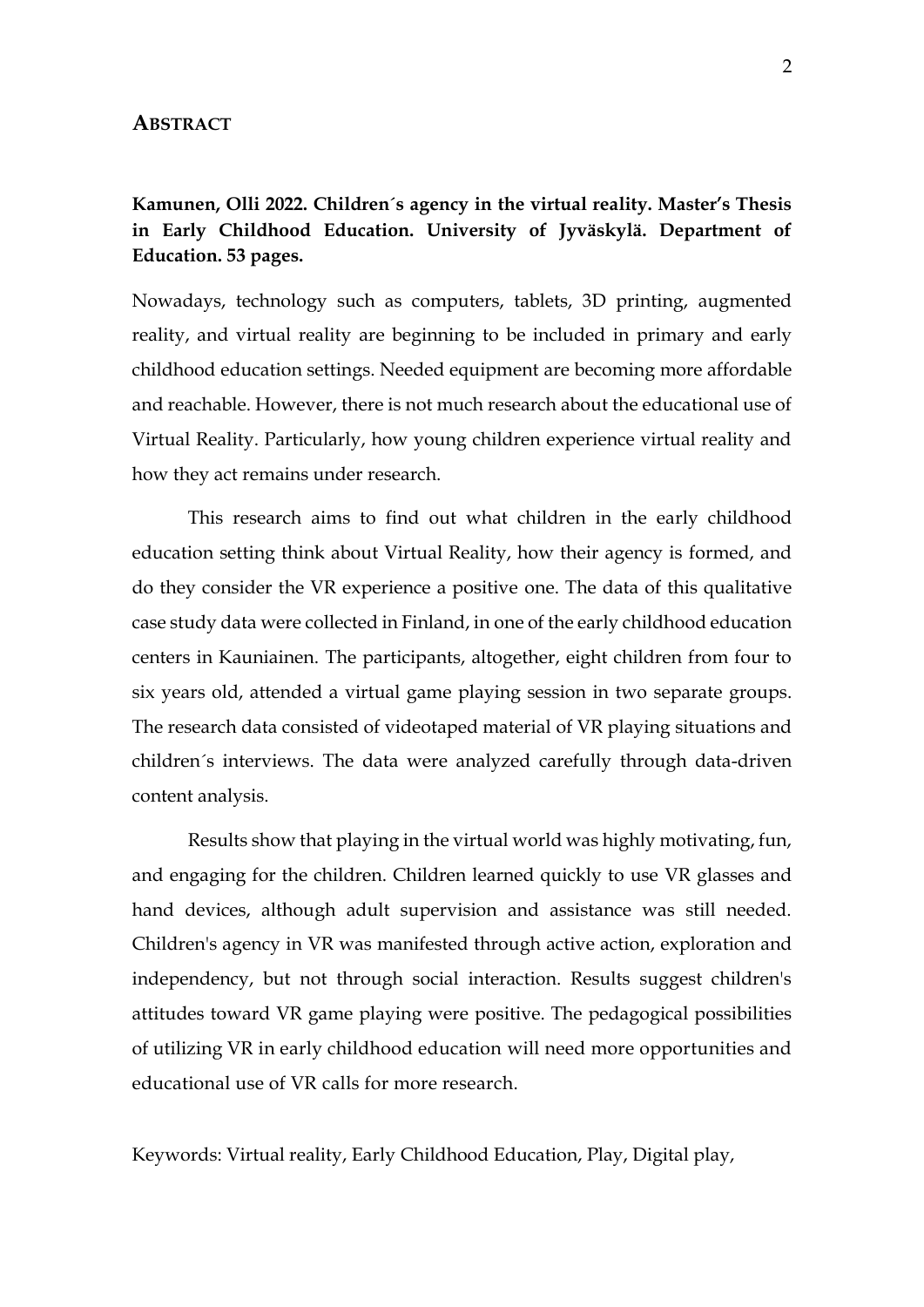### **TIIVISTELMÄ**

### **Kamunen, Olli 2022. Children´s agency in the virtual reality. Varhaiskasvatustieteen pro gradu -tutkielma. Jyväskylän yliopisto. 53 sivua.**

Tänä päivänä erilaiset teknologiset laitteet ja sovellukset, kuten tietokoneet, tabletit, 3D- tulostus, sekä lisätty- ja virtuaalitodellisuus alkavat olemaan osa varhaiskasvatuksen ja perusopetuksen oppimisympäristöä. Virtuaalitodellisuuden hyödyntämistä opetuskäytössä ei ole saatavilla paljon tutkimustietoa, vaikka erilaiset teknologiset laitteet ovat yhä enemmän lasten saatavilla. Etenkin virtuaalitodellisuudesta pienten lasten kanssa, keskittyen lasten kokemuksiin ja toimijuuteen, on tehty vain vähän tutkimuksia.

Tämän tutkimuksen tavoitteena on selvittää, mitä varhaiskasvatuksessa olevat lapset ajattelevat virtuaalitodellisuudesta ja miten heidän toimijuuteensa virtuaalitodellisuudessa ilmenee. Tutkimus on toteutettu laadullisena tapaustutkimuksen ja tutkimusaineisto on kerätty yhdestä päiväkodista, Kauniaisten kaupungista. Tutkimukseen osallistui kahdeksan, neljästä kuuteen vuotiasta lasta kahdessa eri tutkimusryhmässä. Tutkimusaineisto koostui videoiduista VR-pelitilanteista ja lasten haastatteluista. Tutkimusaineisto analysoitiin huolellisesti datalähtöisen sisällönanalyysin avulla.

Tutkimustulokset osoittavat, että virtuaalimaailmassa pelaaminen oli lapsista motivoivaa, hauskaa ja mukaansatempaavaa. Lapset oppivat toimimaan virtuaalimaailmassa nopeasti, vaikka aikuisen valvonta ja apu oli tarpeen. Toimijuus virtuaalitodellisuudessa ilmeni aktiivisena toimintana, ihmettelynä ja tutkimisena sekä omatoimisuutena, mutta ei sosiaalisena vuorovaikutuksena. Tulokset viittaavat siihen, että lasten asenteet virtuaalitodellisuuteen olivat positiivisia. Virtuaalitodellisuuden hyödyntäminen osana varhaiskasvatuksen pedagogista toimintaa vaatii silti lisää mahdollisuuksia, ja virtuaalitodellisuuden opetuskäyttö lisää tutkimusta.

Asiasanat: virtuaalitodellisuus, varhaiskasvatus, leikki, digitaalinen leikki,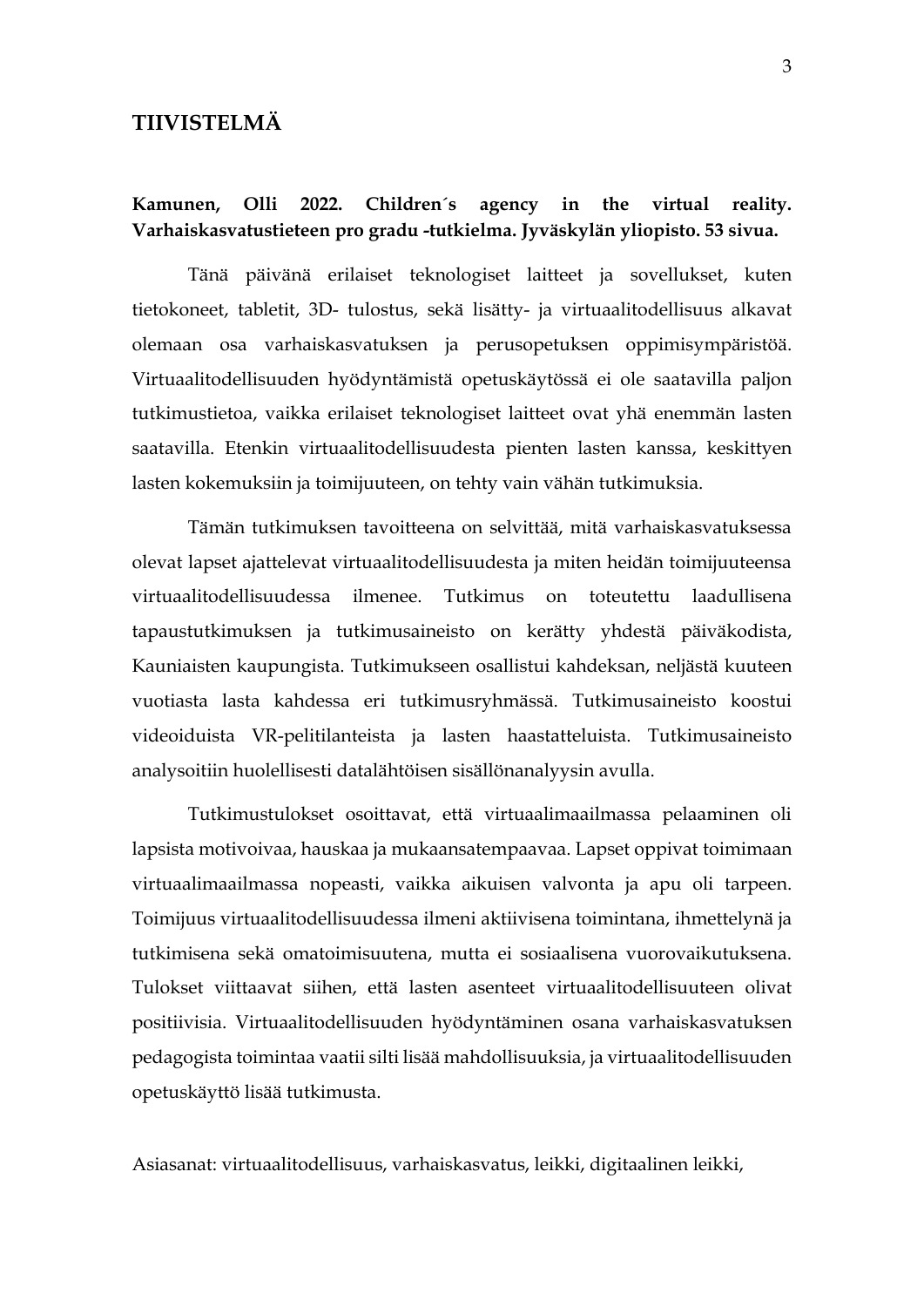# **CONTENT**

| $\overline{2}$   |                                                                             |  |
|------------------|-----------------------------------------------------------------------------|--|
|                  |                                                                             |  |
|                  |                                                                             |  |
|                  |                                                                             |  |
|                  |                                                                             |  |
|                  |                                                                             |  |
|                  |                                                                             |  |
| 3                |                                                                             |  |
|                  | 3.1 How did child's agency look like while experiencing a Virtual Reality31 |  |
|                  |                                                                             |  |
|                  | 3.2 What kind of experience Virtual Reality is for children? 37             |  |
| $\boldsymbol{4}$ |                                                                             |  |
| 5                |                                                                             |  |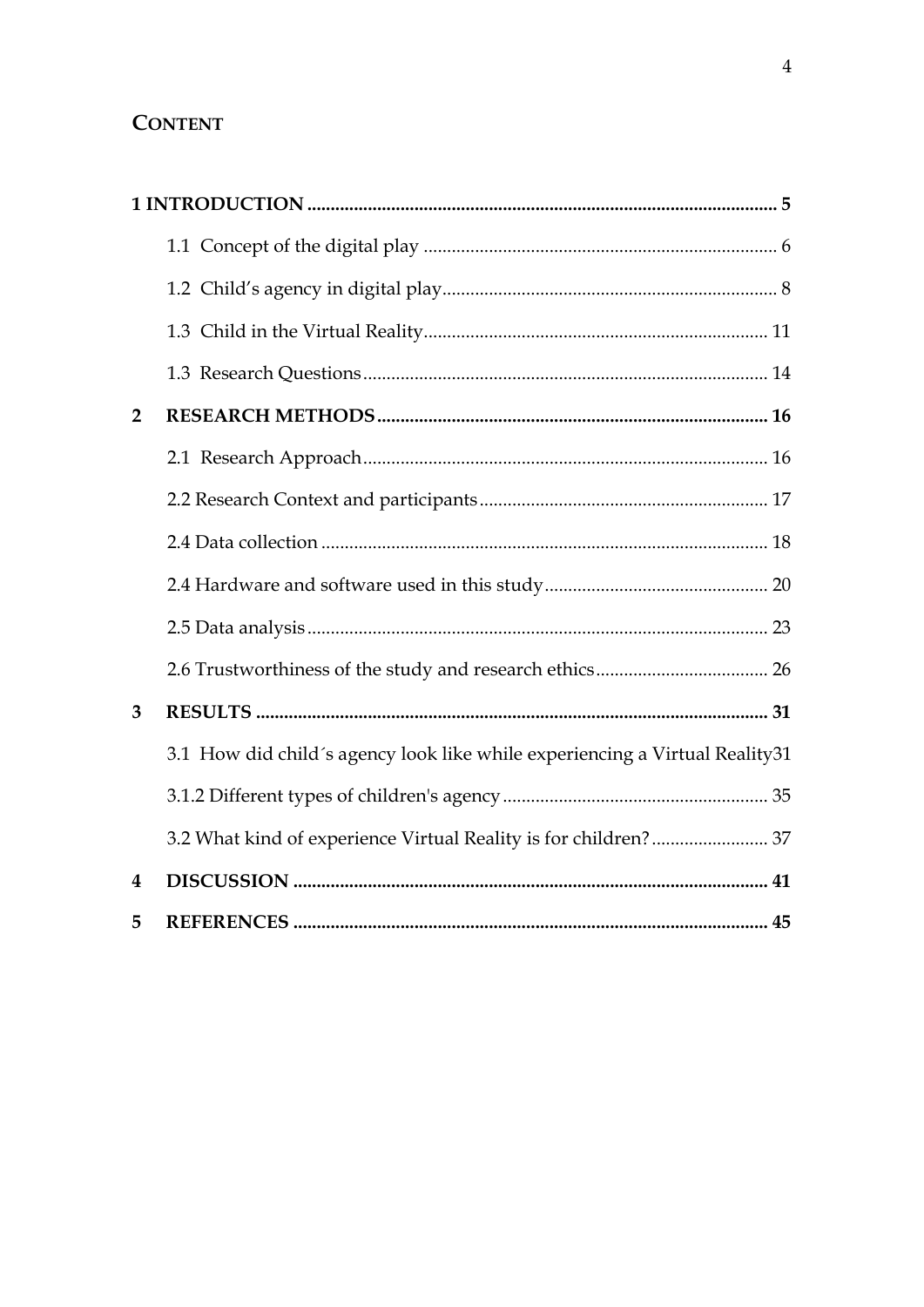# <span id="page-4-0"></span>**1 INTRODUCTION**

Now, the technology in our children's lives is more versatile than ever: devices, such as computers, smartphones, and tablets, are now quite everyday things, and innovations like virtual reality (VR) and augmented reality (AR), and wearable technologies, are becoming to something, that children encounter more and more regularly (Mertala & Koivula 2020). Children today have a more comprehensive range of technologies to use than their grandparents or even their parents (Marsh et al., 2016). The rapid growth of technology has also created the digital divide concept, which describes the differences between generations regarding access and know-how about digital technologies (Koivula & Mustola 2017, 38). The digital divide can also be problematic for adults as it may cause difficulties to understand children's current interests relating technology and digital play.

Technology affects almost every area of our lives and children's play, creating a new kind of play concept called digital play (Stephen & Plowman, 2014). Play has existed as an stable phenomenon for several centuries, and now, the use of technology has enabled the birth of digital play, an exceedingly novel form of play. Because digital play is so different from how we've described the play in the past, we need to pay special attention when considering its effects on a child's growth and development (Salonius et al., 2005).

Digital play is a type of play where a child utilizes technology, such as computers, tablets, or smartphones, in playing or making and watching videos, taking pictures, or interacting playfully with a technology. This new way of play is becoming a more and more everyday activity for children and thus, it has already become part of the cultural context of childhood (Heider & Jalongo, 2015). Moreover, in early childhood education, digital play has become an integral part of pedagogical practises for children in many developed countries (Stephen & Plowman, 2014).

In recent years, day care centers have undergone a rapid technological change. Digital technologies, especially tablet computers, have become in a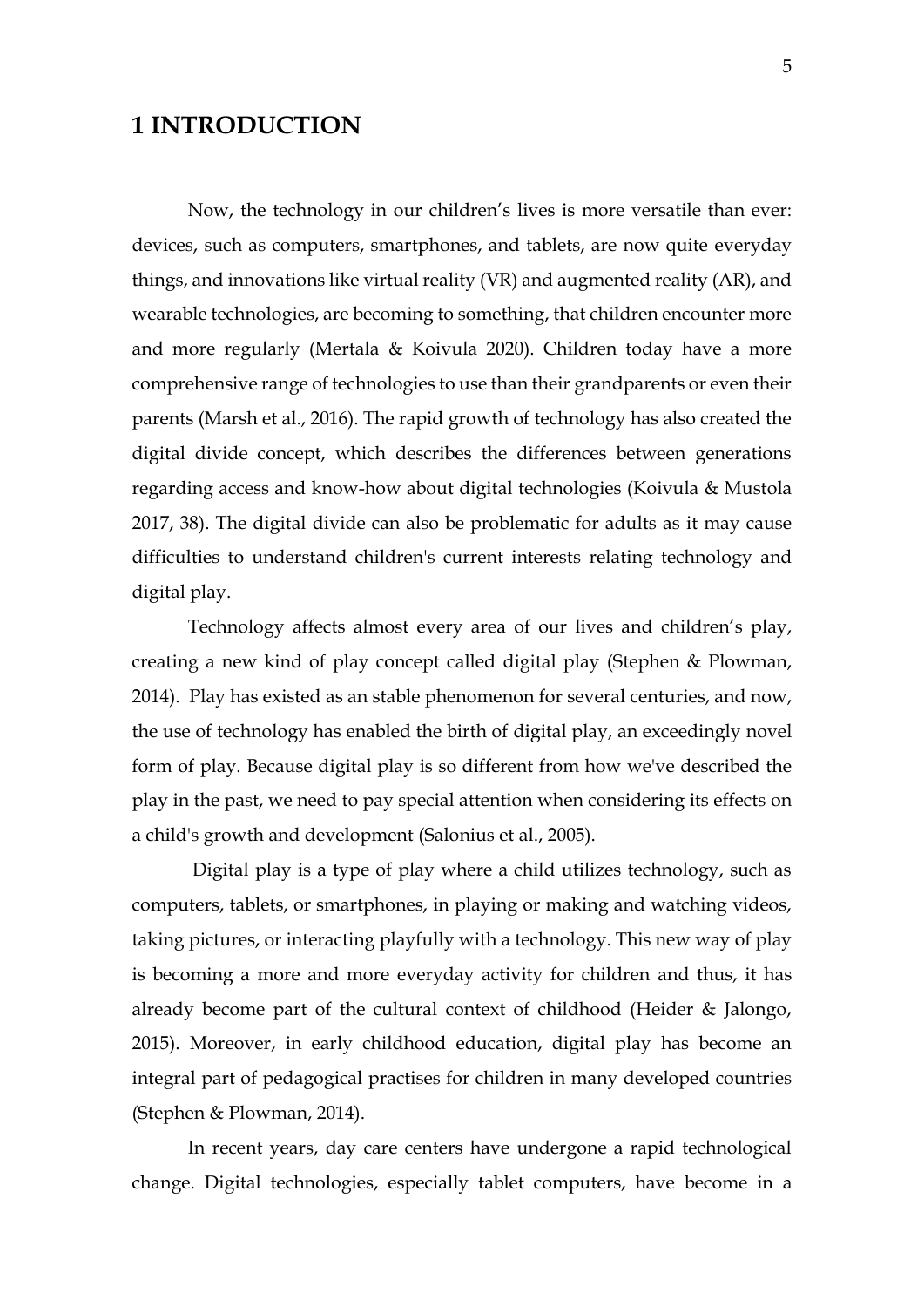relatively short time as part of early childhood education centre's daily life and pedagogy (Koivula & Mustola, 2017). Usually, when we talk about digital devices in early childhood education, we often refer them to as technology education instead of emphasising play with technologies. The Finnish National Core Curriculum for Early Childhood Education and Care (Finnish National Agency for Education [EDUFI], 2018) instructs that one of the tasks of early childhood education is to improve children's skills in information and communication technology (ICT). In the early childhood education centers, the role of information and communication technology in everyday life is studied and observed with children, and various ICT tools, applications, and games are introduced to children. (EDUFI, 2018).

As written in the Finnish National Core curriculum, technology, and digital devices are referred to as one of the transversal competencies and should be considered with children widely through natural ways to learn, by playing, exploring, movement, and expressing oneself (EDUFI, 2018).

This research aims to figure out, how children react to virtual reality (VR) and how they act in it. The research seeks to determine, how the children's agency is formed in VR and how children feel about the experience. We might think, that new technological devices are fascinating, and children would be curious around them. However, there has been lots of discussion about how passivating digital play can be for children. There is a considerable lack of empirical studies that include children and virtual reality, and there are even fewer studies in the field with children under the age of seven (Bailey & Bailenson, 2017).

## <span id="page-5-0"></span>**1.1 Concept of the digital play**

Before opening the term digital play, it´s essential to start by defining the play itself. By definition of the concept of play, it can be regarded an activity that is spontaneous, fun, rewarding, and voluntary (Burghardt 2011). According to Gray (2013) the five most agreed-upon characteristics of human play are: Play is self-chosen and self-directed, intrinsically motivated, guided by mental rules,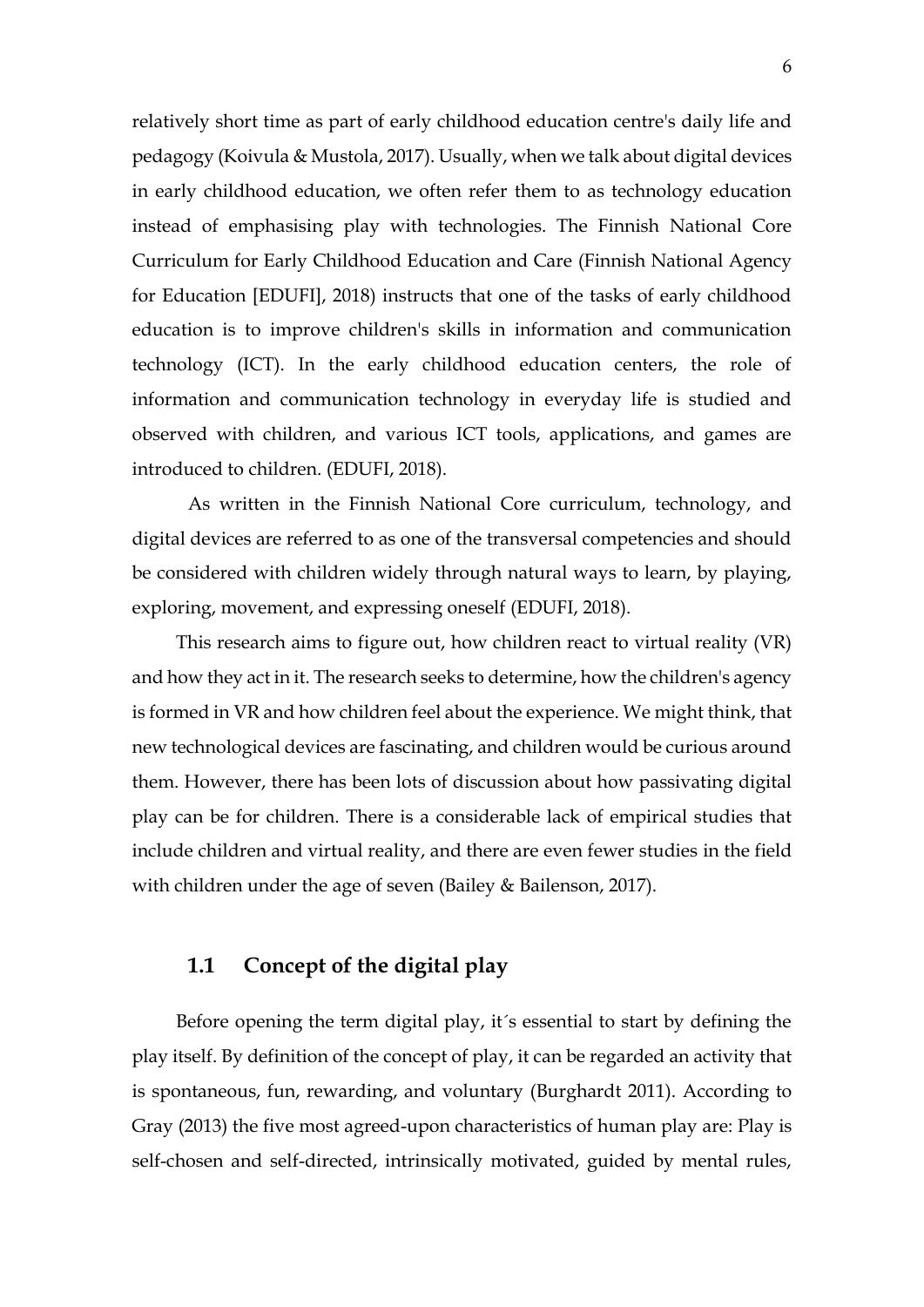imaginative, and play is conducted in an alert, active but non-stressed state of mind (Gray, 2013). For a child, the meaning of play arises from play itself. Play brings joy and pleasure to children. When children play, they are active actors: they structure and explore the world around them, create social relationships, and form meanings to their experiences (EDUFI, 2018).

Understanding better the digital play and its complexity, it's noteworthy that children's play has remained a relatively permanent phenomenon for a long time. When we think about play and games that we have been playing in our childhood, we might find that they are relatively the same that games and plays in our parent's and grandparents' childhood. Mary Clare Martin believes that by tracing children's play patterns, anthropologists have provided many exciting insights into children's games in the past and have proved that playing has existed for centuries in our lives and cultures (Martin, 2016). According to our knowledge, observations, and anthropological studies, we can say that children's play is strongly related to the environment where children live, the social status of the children, and the toys and materials available. These materials, which are used for the purpose of play, have an essential role in a play for children.

Play materials help children concretize their imagination, promoting cognitive development, such as interaction skills, symbolic thinking, and problem-solving skills. Play materials also attract children to be physically active (Healey, 2019). Despite the rise of technology, looking into the early childhood education centers, we can see that there are still many similar toys that were there generations backward. These toys, such as balls, dolls, and blocks still have a place in many homes. However, traditional toys seem to gradually make room for more and more technology-augmented toys with flashing lights, beeping sounds, and other programmed interactions (Stephen & Plowman, 2014).

New toys and research around toys have challenged parents and educators in deciding, which toys are most appropriate for children (Healey et al., 2019). The toys, with which children are playing nowadays, have substantially changed play by blurring the boundaries between the material and digital worlds. (Berriman, 2018, 4). We also acknowledge that play and play materials are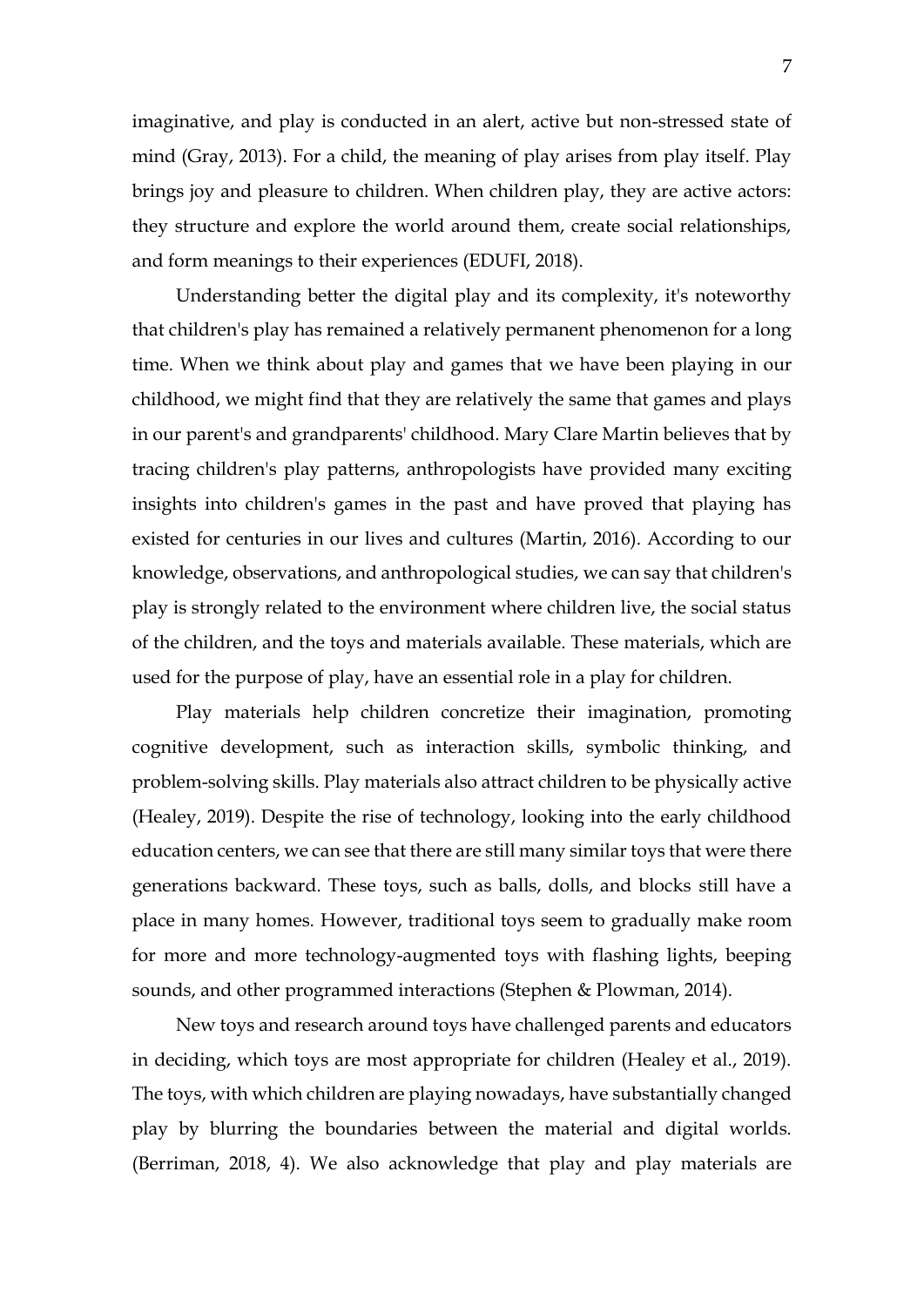continuously developing. Technical and digital play, and toys related to these areas, are a new phenomenon causing debate among educators, parents, and researchers. In digital play, the play environment is becoming more and more complex because technology creates synergies between child's reality to digital devices and toys (Marsh, 2017, 2).

Digital play is a complex phenomenon: it has been seen as positive, promoting creativity and developmentally important, but also as a threat to a child's average growth and development that passivates, isolates, and negatively affects a child's development. Therefore, children's digital play has become a controversial phenomenon (Mustola et al., 2018). Still, digital culture, digital play, and digital toys have become a crucial part of contemporary childhood culture, and there is a need to understand this constantly developing phenomenon better. Today's children's childhood is different from past generations, with various technology such as computers, tablets, and digital toys. Technology is an integral part of their life. They grow up in a digital world with almost universal internet access. Technology remains in children's lives and is guaranteed to play a vital role in their everyday lives (Zahra & Alanazi, 2019).

### <span id="page-7-0"></span>**1.2 Child's agency in digital play**

As a phenomenon, a child's agency is broad and multidimensional, and therefore defining it from one perspective is challenging. But it's important because a child's sense of agency, which refers to the feeling of being in charge of their actions, is crucial for children's growth and development (Hilppö et al,. 2016). The child's agency can be seen as a voluntary and independent activity in various situations that impact the problem the child is currently dealing with (Lipponen et al., 2013). A child's activity also plays a significant role when talking about the agency. Agency means humans action and behavior where the significance of an active activity is emphasized (Lipponen et al., 2013). Even though some scholars disagree, should the agency be seen only through active activity (Paju 2013).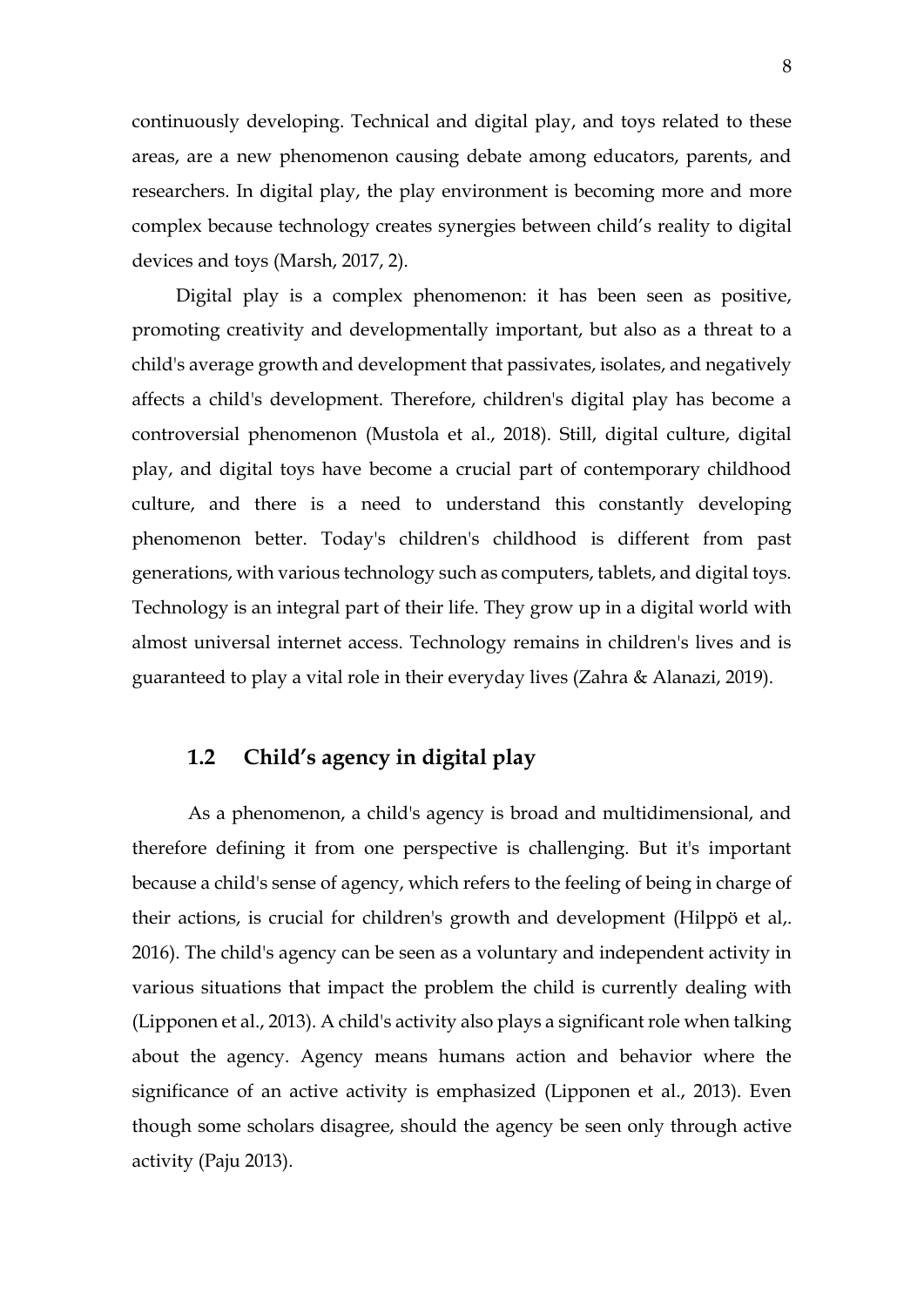In this research, the child's agency is defined as active activity where the child acts voluntarily and influences the things around him/her. Another critical part when defining child agency are a social relationships. Agency can be seen as a social phenomenon, and interaction with others is needed to build one's agency (Esser, 2016). Also, Emirbayer and Mische (1998) underline the social aspect of the agency: it is always a dialogical process in which people communicate with each other through everyday operational contexts.

Children's agency is an important concept when we discuss about the digital play, but there is also other wide-ranging topics around digital play. The digital play raises many emotions and opinions among parents and educators. Understandably, new and unknown phenomena raise concerns. According to recent studies, increasing screen time has been pointed out as one of Australia's biggest child health concerns (Rhodes, 2015). Also, children's prevalence of inactivity and motor deficiency is a global issue, which is more likely to increase worldwide. This is also linked to the prevalence of childhood obesity and its threats (Laukkanen et al., 2018). According to a media research study in the USA, one of the concerns about the increasing presence of technology and digital play in children's homes is the degree to which this may detract from face-to-face family time (Children media Use in America, 2013).

Parents and educators share their concerns about our children through generations. Do they work too little, listen to too much radio, eat unhealthily, or play too much? The target for concern may change, but the reasons are always the same. We want our children to be happy, prosperous, and healthy and sitting in front of the tv or playing with tablets for hours and hours is a risk for normal child development (Neumann,2015; Nikken & Schols, 2015.) When talking about children and digital games, we might face the assumption that playing is associated with increased violence and antisocial manners, passivity, and decreased health (Ferguson, 2010; Suziedelyte, 2021).

To understand this side of the digital play debate, we must explore what kind of activity it has been seen. These concerns might come from the assumption that digital play and technological devices are used as unsupervised babysitting,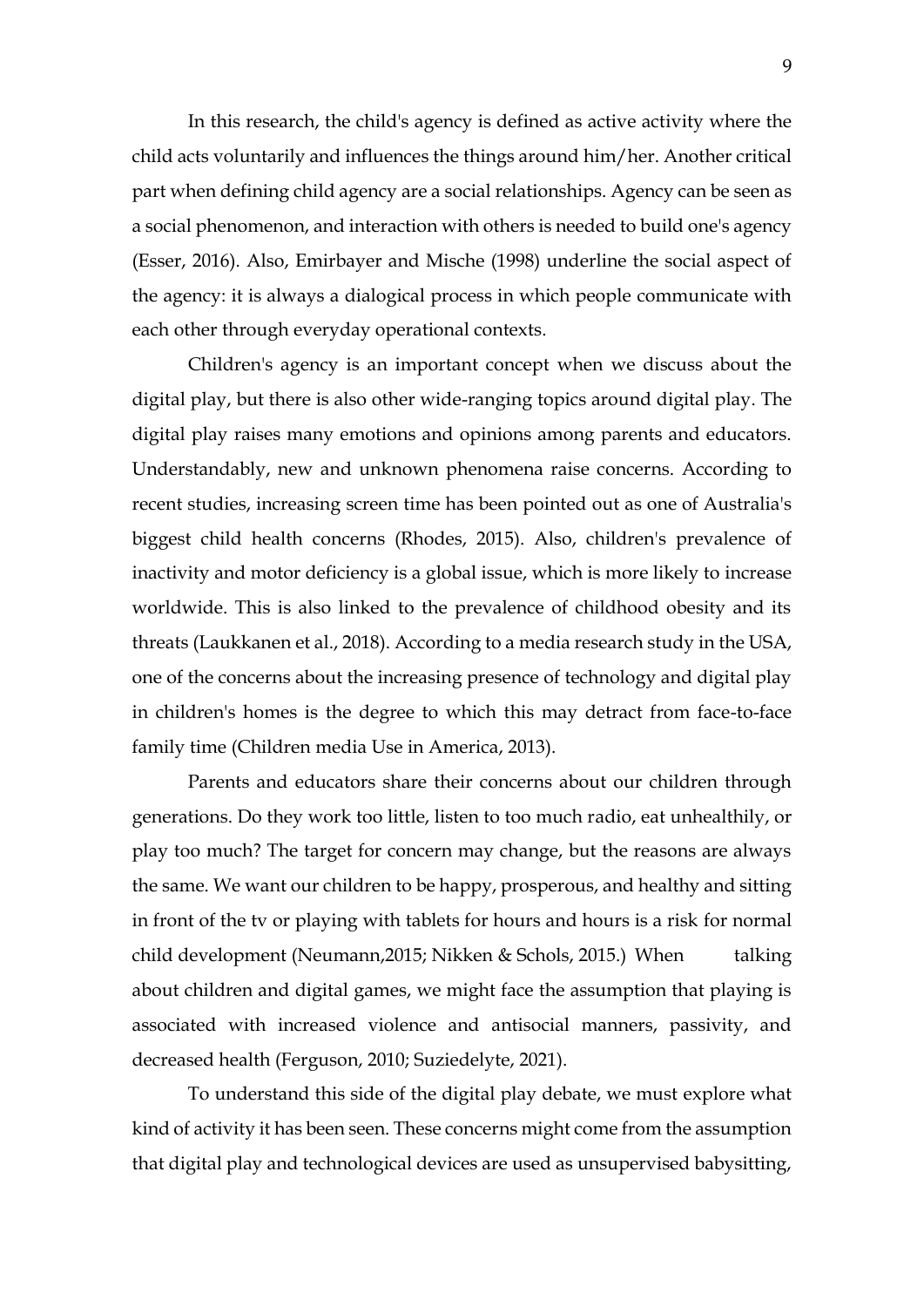which denies children adult company. This assumption often leads to the scheme of thoughts where digital play is related to physical inactivity, passivity, lack of verbal and social development, and adults' fears about internet safety (Stephen & Plowman, 2014).

Even we might disagree about how developmentally productive and necessary digital play would be for a child, the child sees play everywhere, and any activity can be play for the child. In digital play, children bring together elements, toys, ideas, and imagination and enrich the play with the help of technology. Digital play is a new form of play which draws on both the digital and non-digital properties of toys and moves flexibly across boundaries of space and time in ways that were not possible in the pre-digital era. (Marsh, et al., 2016).

Many scholars and studies have already highlighted that children's digital play and technology should be seen as a new form of play rather than paying attention only to the possible adverse effects of technology on a child's growth and development. (Jenkins, 2006; McClure & Sweeny, 2015; Mantilla & Edwards, 2019). Digital play can provide new possibilities not only to entertain children but also for learning and educating. Any child's experience regarding technology will always depend on the child's motives, parents' or teachers' support, and a good design which supports the child's purpose in the play. (Stephen & Plowman, 2014).

As pointed out, whether the digital play is good or bad for children depends on the situation where, how, and with whom the child is enacting the digital play. Also, contrary to expectations raised on the other side of the debate, there has been evidence that digital play does not dominate as much the lives of children as parents might think. Also, there have been claims that digital play is just one part of the new socio-cultural environment of the children's childhood (Stephen & Plowman, 2014). Whether the digital play is seen as either active or passive activity is the sum of many factors, such as what kind of game is in question, where digital play is played with whom children play, and what skills and motivation guide the child in the digital play (Mustola et al., 2018). When playing, children are proactive, create content and build a play environment in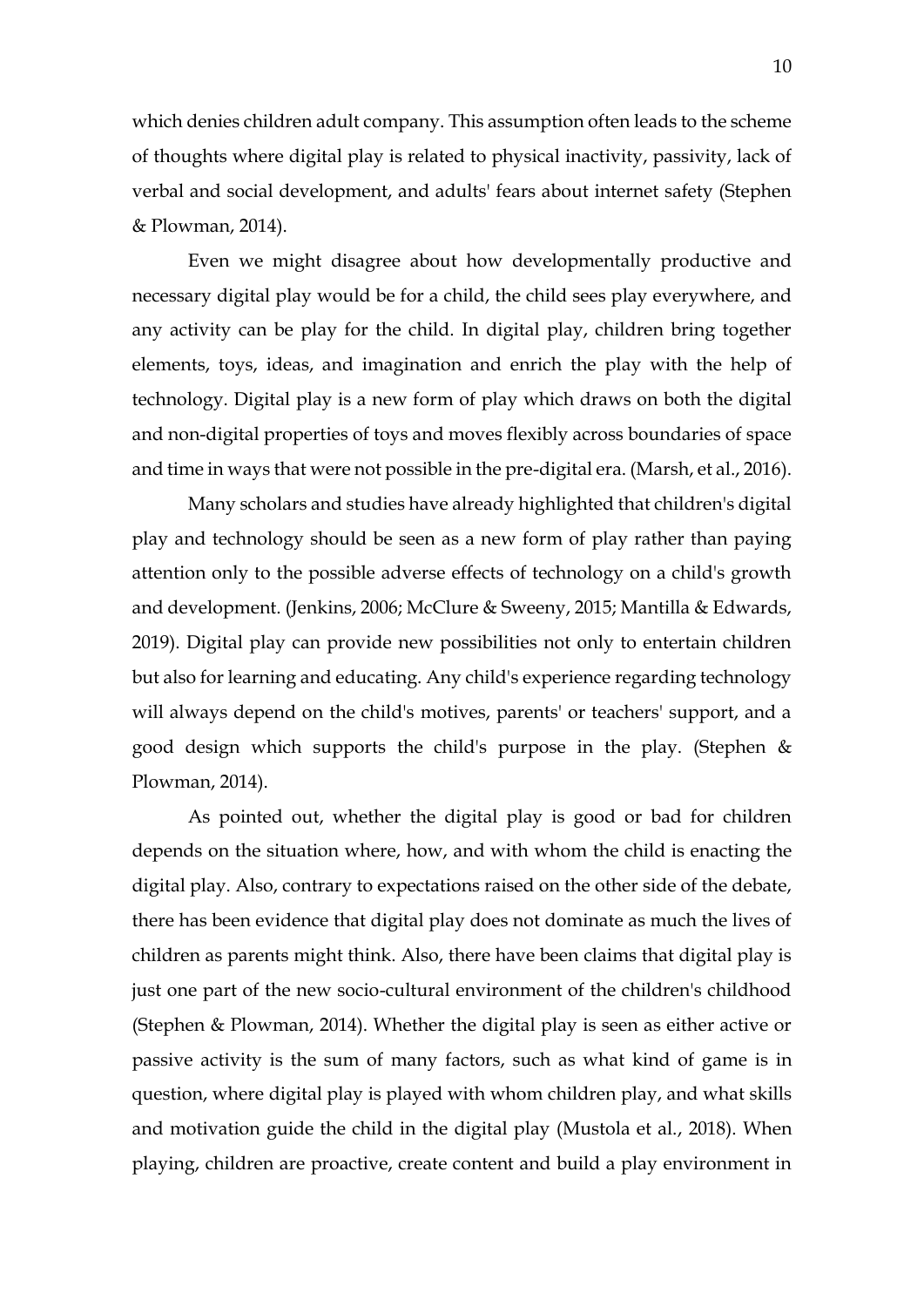line with the play's theme, either concretely or in their imagination. In play, children's agency is a phenomenon where the feeling, both as an individual and as a group of children, matters. I am, or we are doing things. We affect them. Things just don't happen to me or us. (Virkki, 2015.)

Digital play supports the child's activity and agency. It does not bind the child but enables creative and functional action. In the digital play a child can act voluntarily and in his/her own way (Sintonen et al., 2015). Also, when we think about the child's agency and the digital play, computers, tablets, and digital toys can support a child's agency and motivation in several different ways. For example, they can provide a child-specific, competitively challenging education that supports the child's confidence in their skills (Ronimus, 2013). It is known and recognized that the most useful for learning and motivation is when the child can deal with tasks with a low level of difficulty above the child's level of competence (Lepper & Malone, 1987; Malone, 1980; Vygotsky,1978). Digital play, where the objects are built in a way that can support a child's own level of skills, feeds the motivation more comprehensively than just traditional toys and plays.

As mentioned in the earlier, the toys and children's play are developing continually. Digital play is a new phenomenon, and a lot of research is needed. In this research, we aim to find out how children react and how the child's agency is seen in a new kind of digital technology, which can immerse children in totally different environments, giving new ways to interact with the technology. Predicting the future is very difficult, so we cannot be sure that our visions will come true, but based on current trends, it appears that the use of virtual reality will increase in many fields such as research and product development, entertainment industry and the education and training (Randén, 2004).

### <span id="page-10-0"></span>**1.3 Child in the Virtual Reality**

As famous British science-fiction writer Douglas Adams states in his book Mostly Harmless, (1992, 69). "A computer terminal is not some clunky old television with a typewriter in front of it. It is an interface where the mind and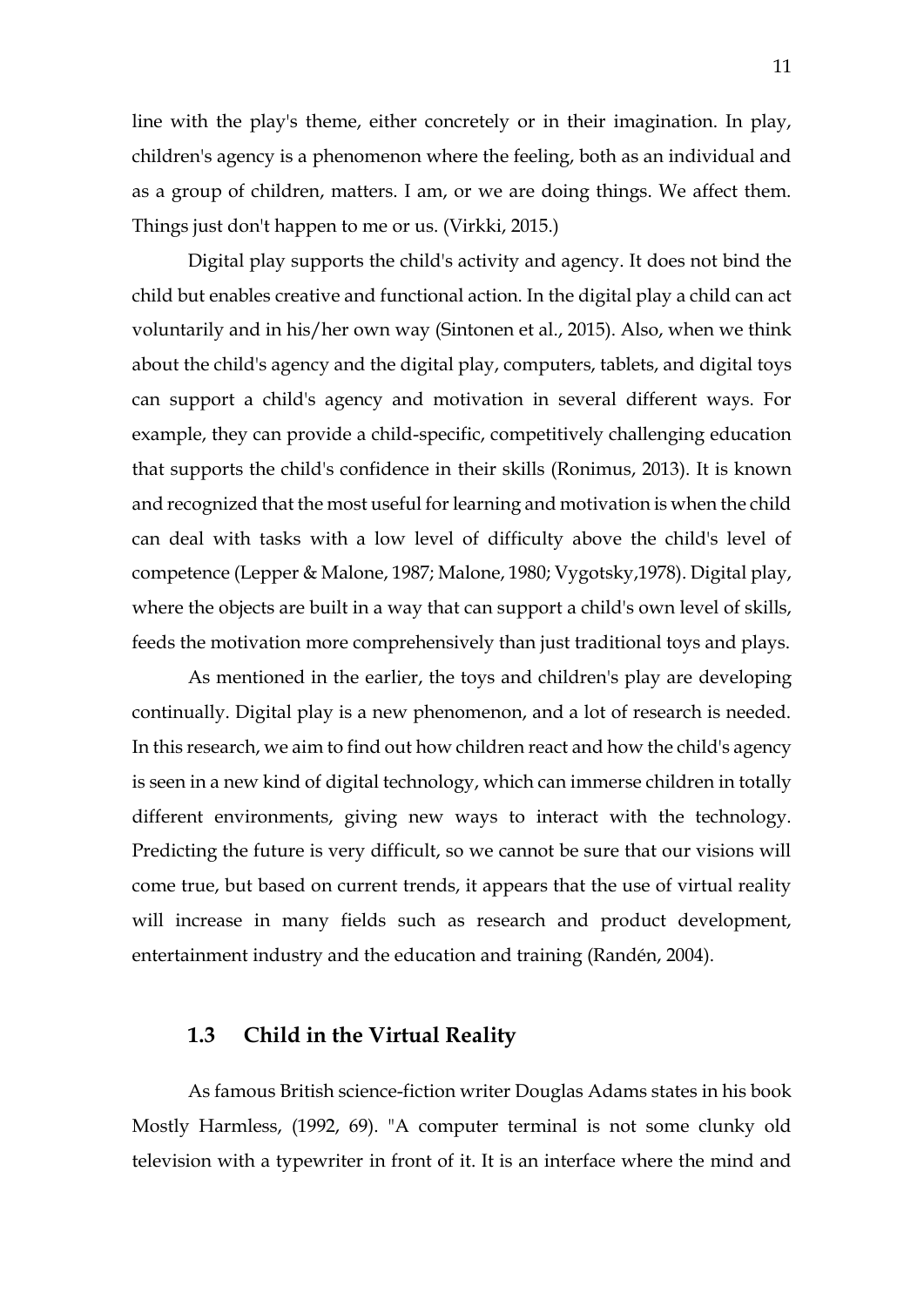body can connect with the universe and move bits of it about". Many of us might think that Virtual Reality belongs to the future. It is noteworthy to understand that nowadays, it is quite an everyday thing. Virtual Reality (VR) can be defined as the utilization of personal computers to establish a new kind of environment, unlike traditional user interfaces. Virtual reality places the player inside a game, program, or application. Instead of looking at a screen, the player has a comprehensive and engaging experience, and the player can collaborate with 3D universes while experiencing it. (Wadhawan, 2021).

Virtual reality offers people experiences and experiences in a new way. In virtual reality, a person can experience and do things that would not be possible in the real world or would be very difficult to implement by traditional means (Randén, 2004). The main target of Virtual reality is to give players a virtual environment where they can connect with technology similar to in the real world. (Wadhawan, 2021).

As with any other technological device, Virtual Reality technology has been evolving gradually, and it has started to become even more alike to the actual world. Virtual reality has developed at a tremendous pace, and its computing power has increased, making virtual reality realistic and more adaptable (Freina  $&$  Ott, 2015). The equipment needed for a virtual reality experience have recently been increasingly affordable. Virtual Reality devices and apps have made virtual reality more accessible to everyone. One can easily find good-quality VR glasses for the same price as other game devices such as PlayStation or Xbox. Virtual reality technology has been created to make a comprehensive experience that can help players immerse themselves in virtual experiences while allowing them to learn and entertain themselves at the same time. While Virtual Reality is already used widely in the gaming industry, it is utilized in other sectors as well, such as architecture, and the military (Liu et al., 2018; Portman et al., 2015).

According to many studies, it has been showed that the human body and the mind respond to virtual reality in the same way as if it is a real-life situation (Reeves, 1989). When adults use virtual reality glasses, they tend to understand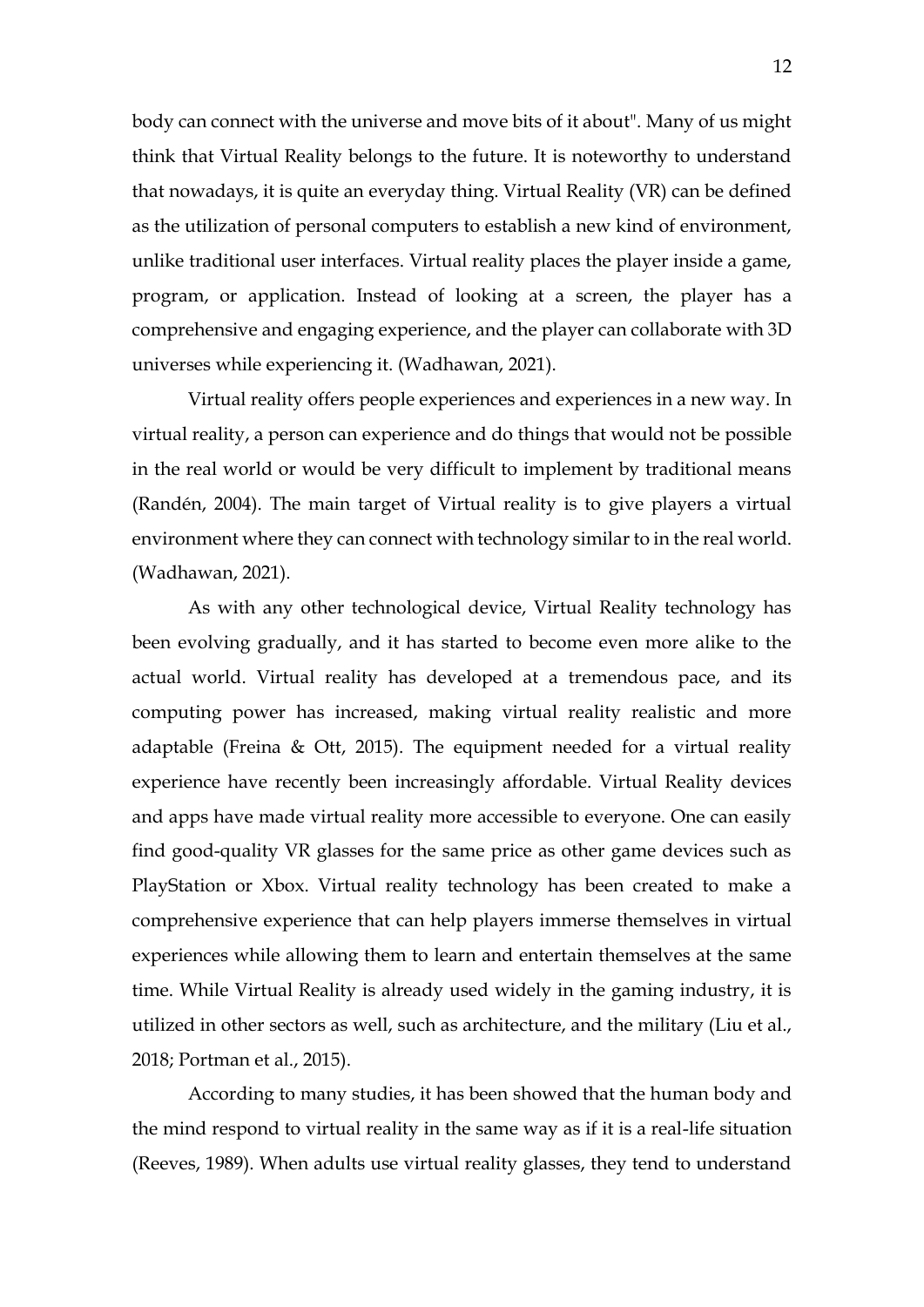that they are safely located in their home wearing the virtual glasses, even that they might see a view where they are looking over the edge of a virtual plank (Blascovich & Bailenson, 2011). But there might be a risk when children are the users. The children might get too carried away and forget where they are. Also, Virtual Reality can be too realistic and scary for children. Children's tendency to see virtual reality as more real has been found in a survey by Sharar et al. (2007), using virtual reality with children of 6–18 years and comparing their experience with 19–65 years of aged adults. Differences between adults and children in virtual reality have also been studied; for example, in 2016, the research found that virtual reality affects a child's coordination differently than an adult's (Miehlbradt et al., 2021).

Moving in a virtual world always happens in a concrete space, in-home, in schools, and day care centers. Immersive Virtual Reality technology offers very high-quality features and may reduce children's ability to follow the rules of the physical world. A VR headset blocks out the location of objects in the physical world. Playing in Virtual Reality might be dangerous for children when they fall or walk into a wall while being immersed in play or a video while using Virtual Reality glasses (Bailey & Bailenson, 2017). Bumping to a head or falling when forgetting the actual world barriers is not only one concern for children experiencing the virtual world. There are also findings that VR gameplay may potentially have harmful emotional consequences for users, depending on the nature of the content (Lavoie et al., 2021).

For example, in Virtual reality, users can fly, climb on a high mountain, or even face dangerous animals, which might be stressful for children. In addition, given Virtual Reality's ability to produce such powerful effects, there is a risk that such effects may become even stronger in response to stressful Virtual Reality playing experiences. (Lavoie et al., 2021). Virtual reality equipment is already available in supermarkets, and even more, children can test them in homes, schools, or early childhood education centers. In addition, there are a few studies of children utilizing Virtual Reality experiences environments without specially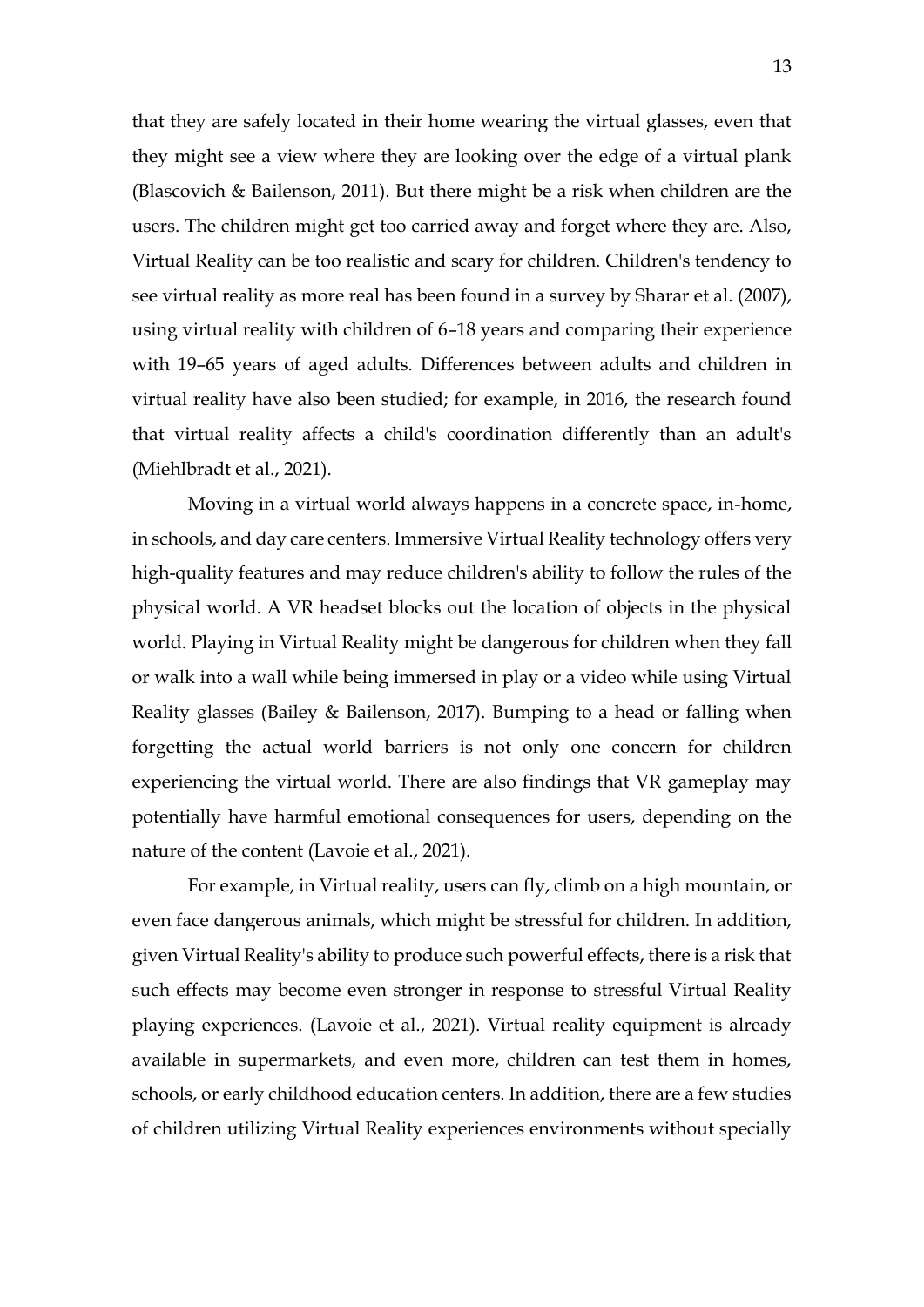designed Virtual Reality glasses, using low immersive technology, such as using computers or mobile phones (Muldres et al., 2020).

Also, Virtual reality and early childhood education are quite sparsely studied area. Typically, virtual reality is strongly connected to entertainment use rather than education. Still, there have been a few studies on how young children react to virtual reality. For example, the benefits of virtual reality have appeared in a study where they have been studied children's pain management and virtual reality. There was evidence that virtual reality can reduce pain and anxiety during medical procedures even more effectively than painkillers (Li et al., 2011).

The use of digital play, computers, games, and tablets in early childhood education has been studied quite a lot in Finland (Koivula & Mustola, 2017). and also internationally (Mâţă & Clipa, 2020.) Technological devices are already an integral part of today's learning in early childhood education centers. However, there is not yet much research data on virtual reality in teaching and education. In addition, the younger the children are, the less research has been done on the subject, even internationally. Virtual reality is a world that makes the player forget about the physical world, providing a rich and immersive experience wherein the child feels and responds to the virtual world as if it were real. Still, too little is known about how the Virtual world relates to child development. (Bailey & Bailenson, 2017). The opportunities of the virtual world can be limitless, and we might think that children are eager to discover virtual worlds like explorers. Also, according to the 2020 EDUCAUSE Horizon report, the use of Virtual Reality is overgrowing in education due to several factors: it is immersive, more accessible, and lowered cost (Brown et al., 2020).

### <span id="page-13-0"></span>**1.3 Research Questions**

This research aims to find out what children in the early childhood education setting think about Virtual Reality, how their agency is formed, and do they consider the VR experience a positive one. Virtual reality is expected to have widespread adoption within education in the upcoming years (Araiza-Alba et al.,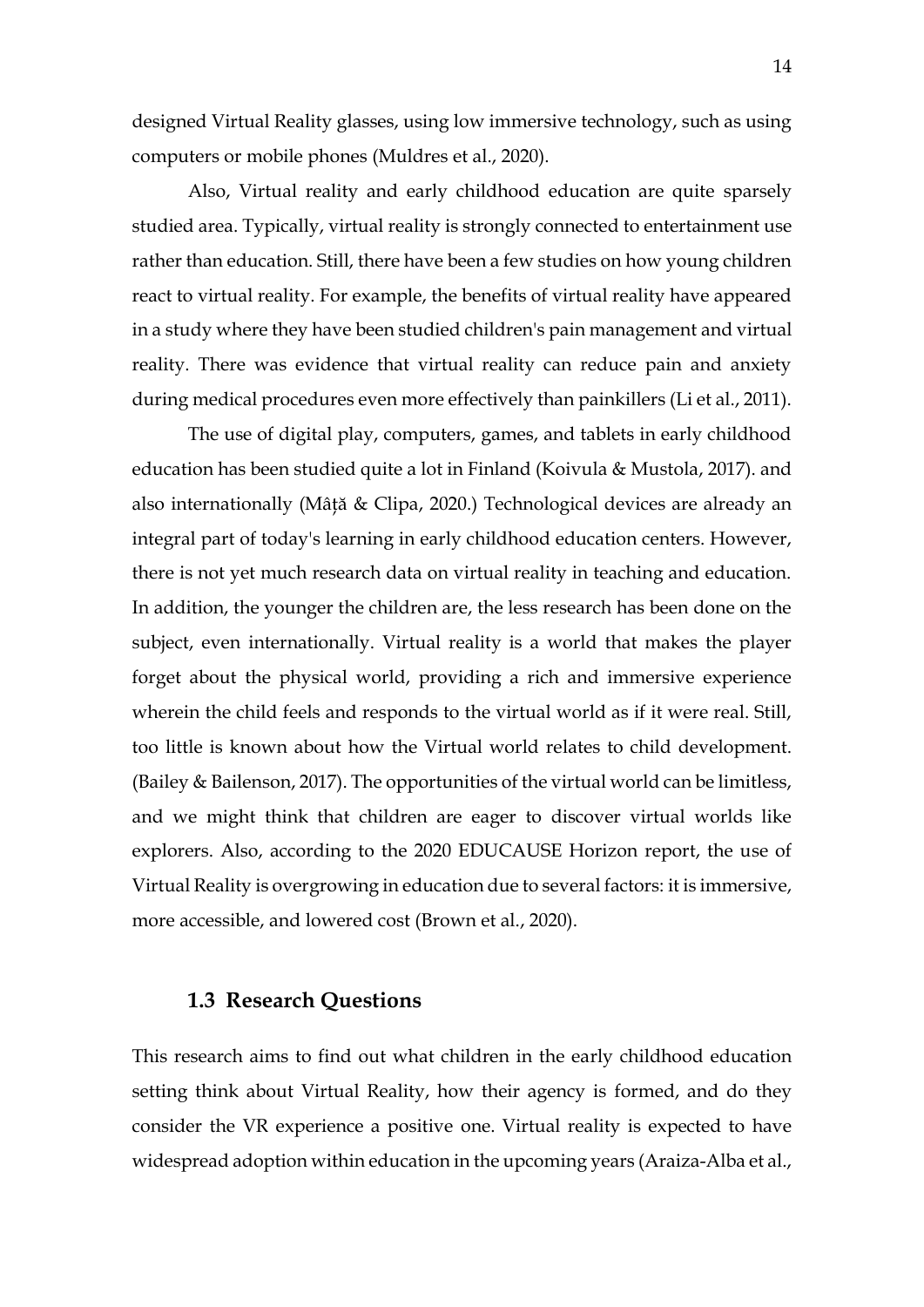2021). However, there is not much research about the educational use of Virtual Reality. Particularly, how young children experience virtual reality and how they act remains under research.

In this research the child agency and the experiences are under closer review because, the child's sense of agency, is crucial for children's growth and development (Hilppö et al,. 2016). And the positive emotional experiences can promote learning children´s learning (Crouch et al,. 2021); (Schlesinger et al,. 2020).

The research questions in this study are:

#### **1. How a child agency looks while experiencing the Virtual Reality**

The first research question explores children's activities in the virtual world. Interest is, what is the level of a child's independence, activity, and interaction is while playing in the Virtual Reality. Also, analysis focuses on does the child acts curiously, open-mindedly, or cautiously. And how the child uses hand controls and how comfortable a child is with virtual technology devices. As a presumption, there might be variation between children, but are the child's age, gender, or previous experience from the virtual reality relevant, and do they shape children's experience.

#### **2. What kind of experience Virtual Reality is for children?**

Digital play and technology usually arouse interest in children. This research explores children's experiences of Virtual Reality. Is Virtual Reality the experience interesting for the children, or do they find it boring or useless? What kind of feelings does virtual reality awake in children? Do they have fun while playing?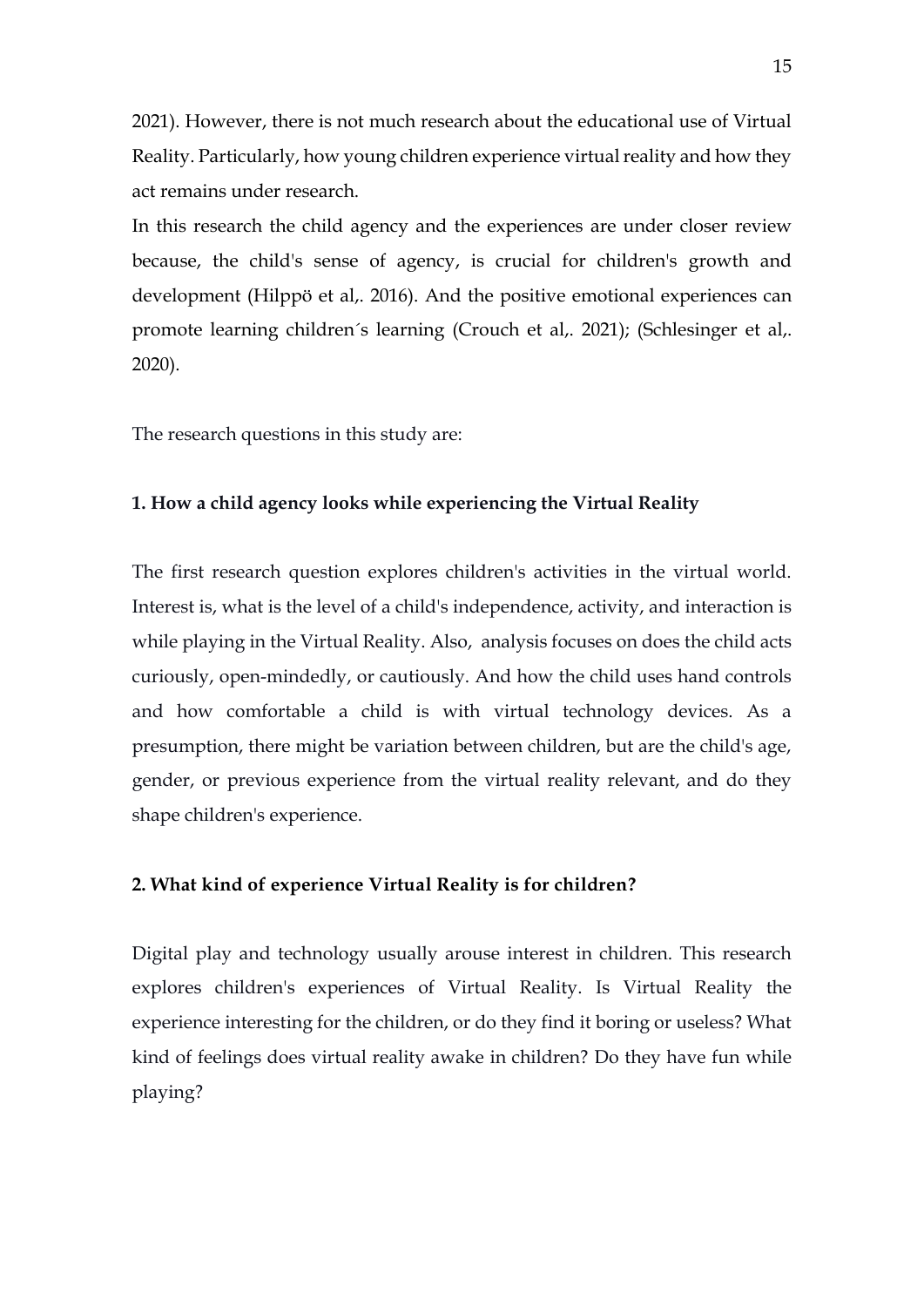### <span id="page-15-0"></span>**2 RESEARCH METHODS**

This research aims to understand child´s agency and how they react to and feel about virtual reality. Thus, the focus is on the child's own experiences. Therefore, this study has been conducted using qualitative research methods. This research method is often chosen as an approach, when one is interested in the experiences, feelings, and thoughts of the people involved in the research (Juuti & Puusa, 2020).

Qualitative research allows the researcher to get a good insight into the research context and the participants who attend the study. This research approach collects the material from people's stories, words, and observations, so this approach gives a deep understanding of the whole phenomenon (Patton, 2015). This qualitative approach also means understanding and supplying a theoretical interpretation of the studied phenomenon (Tuomi & Sarajärvi, 2018). In general, the qualitative research examines the connections between theory, empiricism, and practise (Juuti & Puusa, 2020). Qualitative research is an upper concept for several different research methods (Kananen, 2013). This case study research used some aspects of phenomenological research method.

### <span id="page-15-1"></span>**2.1 Research Approach**

This research was conducted as a case-study. Yin (2003) defines a case study as an empirical study that it aims to explore in depth certain topical phenomenon in its context. The chosen phenomenon, which is carefully studied, and the aim is to get a good overview of the phenomenon (Kananen, 2013). When designing a case study, it is essential to consider what we can learn from the case and what new perspectives the case produces about the phenomenon being studied. (Stake, 1995). In the present study, the child agency and the experiences in virtual reality were subject to closer investigation.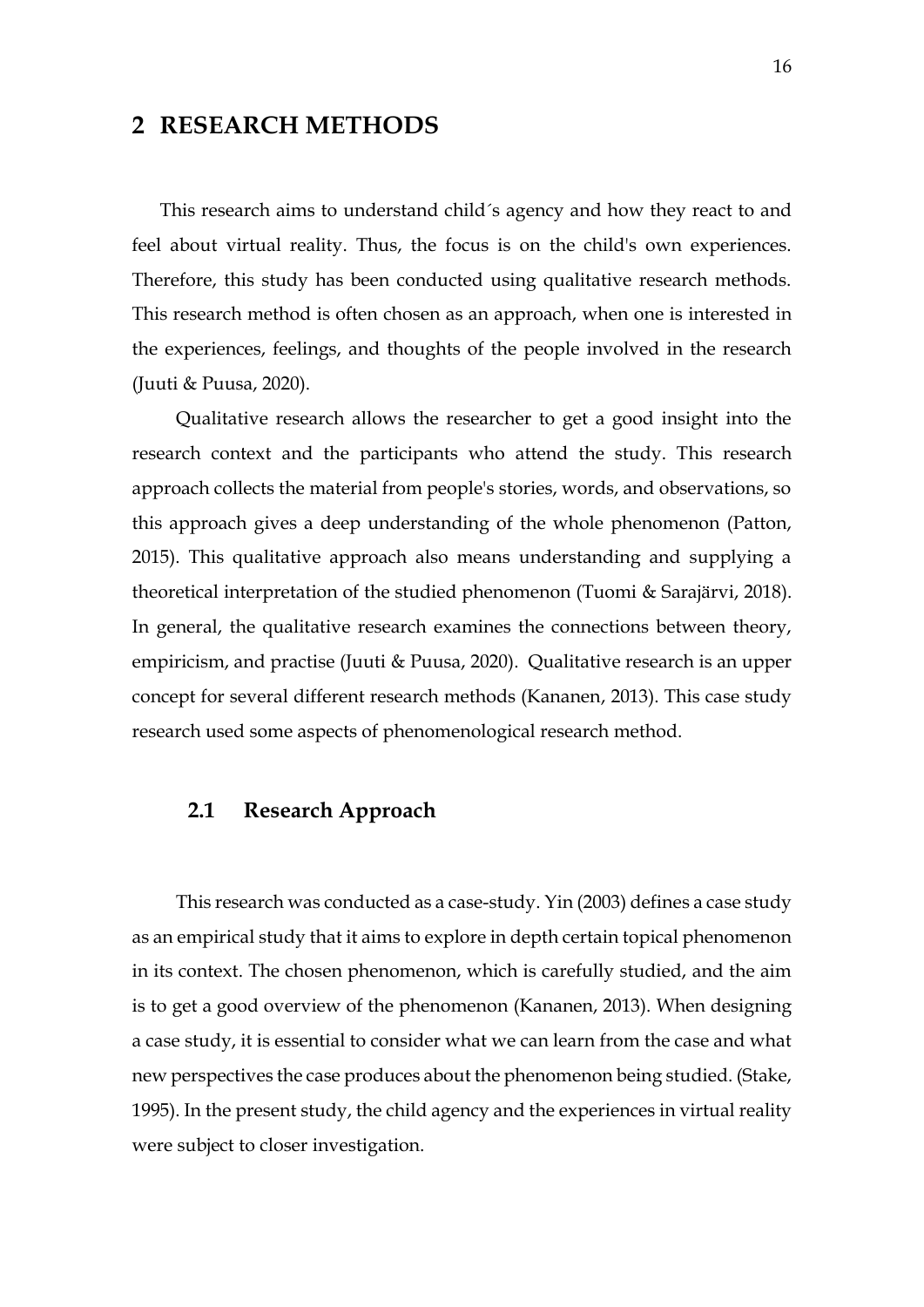Case studies often have triangulation features (Kananen, 2017), which means that different approaches have been used as the data collection methods to understand the phenomenon. The case study requirements are that the studied phenomenon is current, the research is carried out in a natural environment, the research material consists of many different materials, a deep and rich description of the phenomenon is desired, and there is usually one research subject. (Kananen, 2013). In this research, the studied phenomenon, VR from the perspective of young children is topical, and the research is conducted in one early childhood education setting.

The research was conducted by using also some features from phenomenological approach. Phenomenological approach to studying human experiences. The idea, then, is that there is only knowledge in people, their experience, and thus the meaning they create for things (Patton, 2015). The studies that have been using phenomenology as a tool are investigations of how humans perceive, experience, and understand the social and material world (Ram & Houston, 2015). According to the phenomenological approach, it is essential to remember that every one of us feels the surrounding reality in our way. There is not precisely the same experience (Laine 2018, 25). Therefore, the phenomenological approach is justified for this study, as there may not be a single answer to the research questions. Still, the research findings are firmly based on a child's personal views and experiences.

The research data were collected using videotaped sessions, and interviews. The research aims to get a deep understanding of the child's agency and virtual reality experiences.

#### <span id="page-16-0"></span>**2.2 Research Context and participants**

The data for this study was collected in Kauniainen -Finland. Kauniainen has a Digital education program funded by the Finnish National Agency of Education called the Digipuu program. This program aims to provide high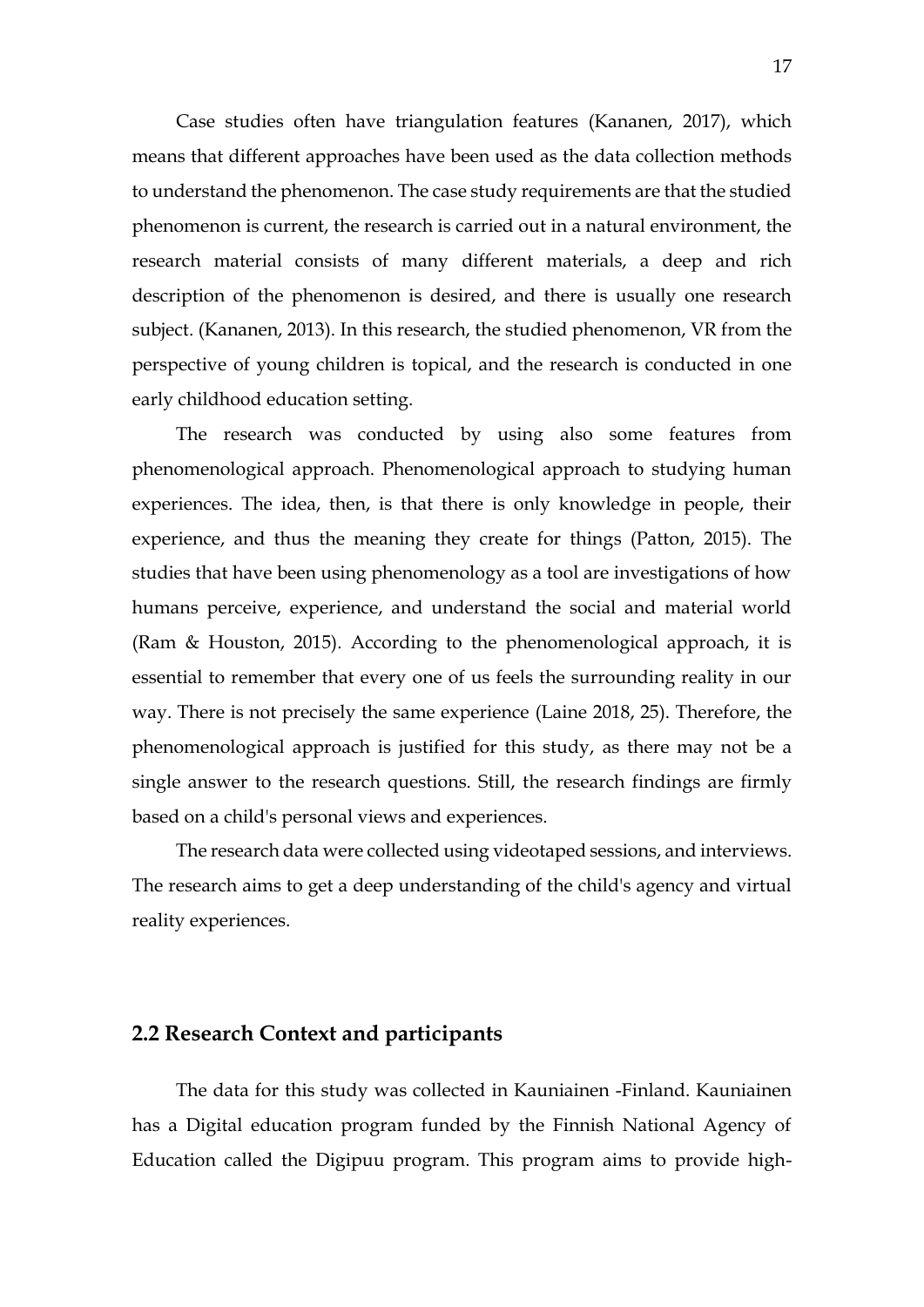quality digital education materials to early childhood education centers and schools and strengthen the digital skills of children and teachers in many ways. Kauniainen has an extensive range of digital devices, which enable children to test and use, for example, 3d-printers, Augmented reality programs, and Virtual reality devices. The Virtual Reality equipment used in this research were part of the Kauniainen Digipuu-program.

Participants in this study were children from one of the early childhood education centers in Kauniainen. Children who attended the research were from the one early childhood education group. In the study, altogether eight children participated, and they were divided in two different groups. Both study groups had four children aged four to six. Four of the children were boys, and four were girls.

#### **2.4 Data collection**

<span id="page-17-0"></span>The research data collection was conducted from May to June 2021 by observing the children. Observation is a reasoned method of data collection, when the researcher wants to perceive the phenomenon under study as a whole, or there is only little knowledge about it yet (Törrönen 1999). Also, the daily life in early childhood education is so diverse that it is difficult to define it otherwise than by observing it (Grönfors 2015). Both research groups (four children in each) attended the study on two consecutive days. On the first day, the children had a two-hour game playing session with virtual glasses. There were virtual reality devices, a video camera, a beanbag chair, and a television in the research setting. Children were experiencing the virtual reality one by one but staying still as a one group. Children who were waiting their turn or had already played could watch the game situation streamed in real-time from the virtual reality glasses.Research was conducted in in groups for two reasons. Group observations are important because it provided an opportunity to find out things that children might not want to discuss with the researcher alone (Patton, 2015).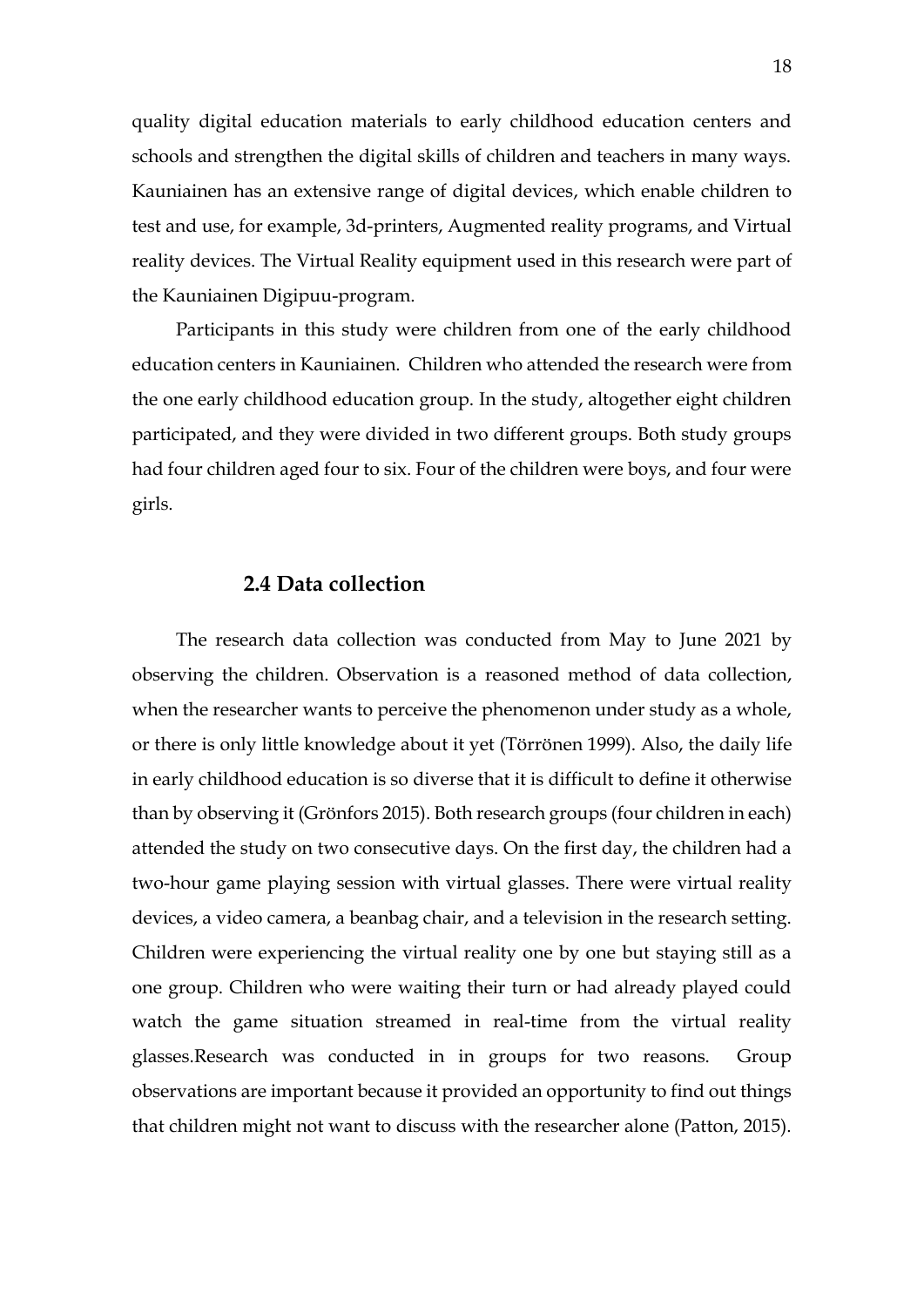and also, because, when defining the terms of child agency, children's social interaction was also under observation.

In the second part of the study, the researcher gathered the same children attending the study the previous day for interviews. Then, children could discuss experiences in virtual reality. The basis of the children's research interview is the confidence that the child himself is the best expert to tell about his own life (Roos & Rutanen, 2014). This part was organized in a small group room where a researcher met the children around a large round table. There were also drawing paper and coloured pens on the table to allow children to draw their experiences while discussing their memories. Giving children the opportunity to draw during the interview has been proven to be a workable solution, as it is easier to connect with children through drawings (Roos & Rutanen, 2014). Children's drawings also gave interesting information about children's experiences in virtual reality. To reach an understanding of the child's world and get to know the child, it is good to use a variety of means and research methods of (Olli, 2014). Interviews with children was conducted in a children's own group space, and the researcher aimed to create a safe and positive atmosphere for children. Interviewing the children requires the researcher to have the ability to work with children and the sensitivity required by situations (Patton, 2015).

In this research, the researcher used a semi-structured thematic interview. The thematic interview method is characterized as that part of the interview has been limited and locked, but not everything (Hirsjärvi & Hurme, 2000). A thematic interview is a suitable approach when children attend the study. The thematic interview gave the possibility to receive similar information about both groups, in the same way, still showing the children the freedom to tell what they had to say. In the thematic interview, where the topics and themes are predetermined, but the exact formulation and order of the questions is a free form (Eskola et al. 2018). the researchers learn about children's feelings and thoughts after the Virtual Reality experience. The discussion with both research groups follows the same formula and questions but lets space for children open discussions. The researcher had selected a small number of questions to be asked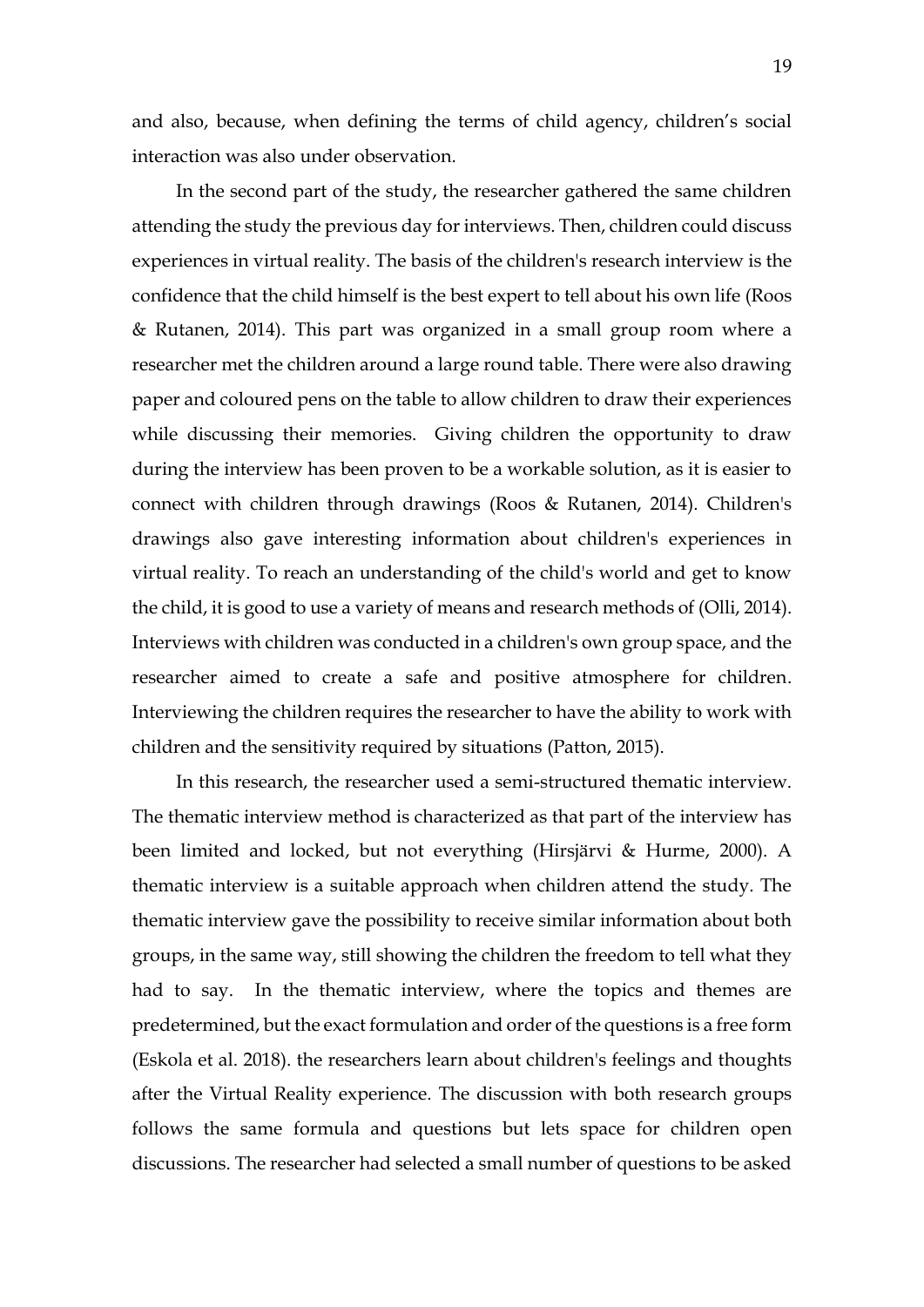from both research groups during the discussion. There were, for example, these questions; did the children have fun yesterday when they tested the virtual glasses? What do they remember about it? Was there something that they did not like, and would they want to try it again in the future?

Both research situations, the VR game session and the children's interviews were videotaped. Recorded videos enabled the researcher to look closer at the child's reactions and actions after the research from different perspectives (Derry et al., 2019). The role of the researcher was quite active during the research, so videotaped sessions gave a lot of helpful information which was in danger of going unnoticed during the research. Videotaping is well suited for exploring social situations and interactions because videos offer the possibility to observe, for example, eye contact, gestures, and body language. From the videos, researcher can also notice the possible effects of the environment on behavior and detect common interests between research participants (Derry et al., 2019).

This study used data collected from approximately six hours of video material transcribed into study notes. The transcription is important part of the research project, and it is crucial to transcribe all actions and speech from the videos as it has happened and said. The researcher also has to pay special attention to identifying different voices and nonverbal communication (Lloyd-Evans, 2006).

#### <span id="page-19-0"></span>**2.4 Hardware and software used in this study**

The hardware used in this research was the Virtual Reality glasses that enabled the children's Virtual Reality experience. Kauniainen had already purchased Oculus Quest 2 glasses as a part of the Digipuu Program. Therefore, these specific products were selected for this research. Oculus Quest 2 is a virtual reality headset developed by Oculus, a brand of Facebook. The headset is capable of running a standalone headset without an external computer. The Oculus Quest 2 virtual reality headset is a refreshed version of the original Quest with a lighter weight and a display with a higher refresh rate and per-eye resolution, making it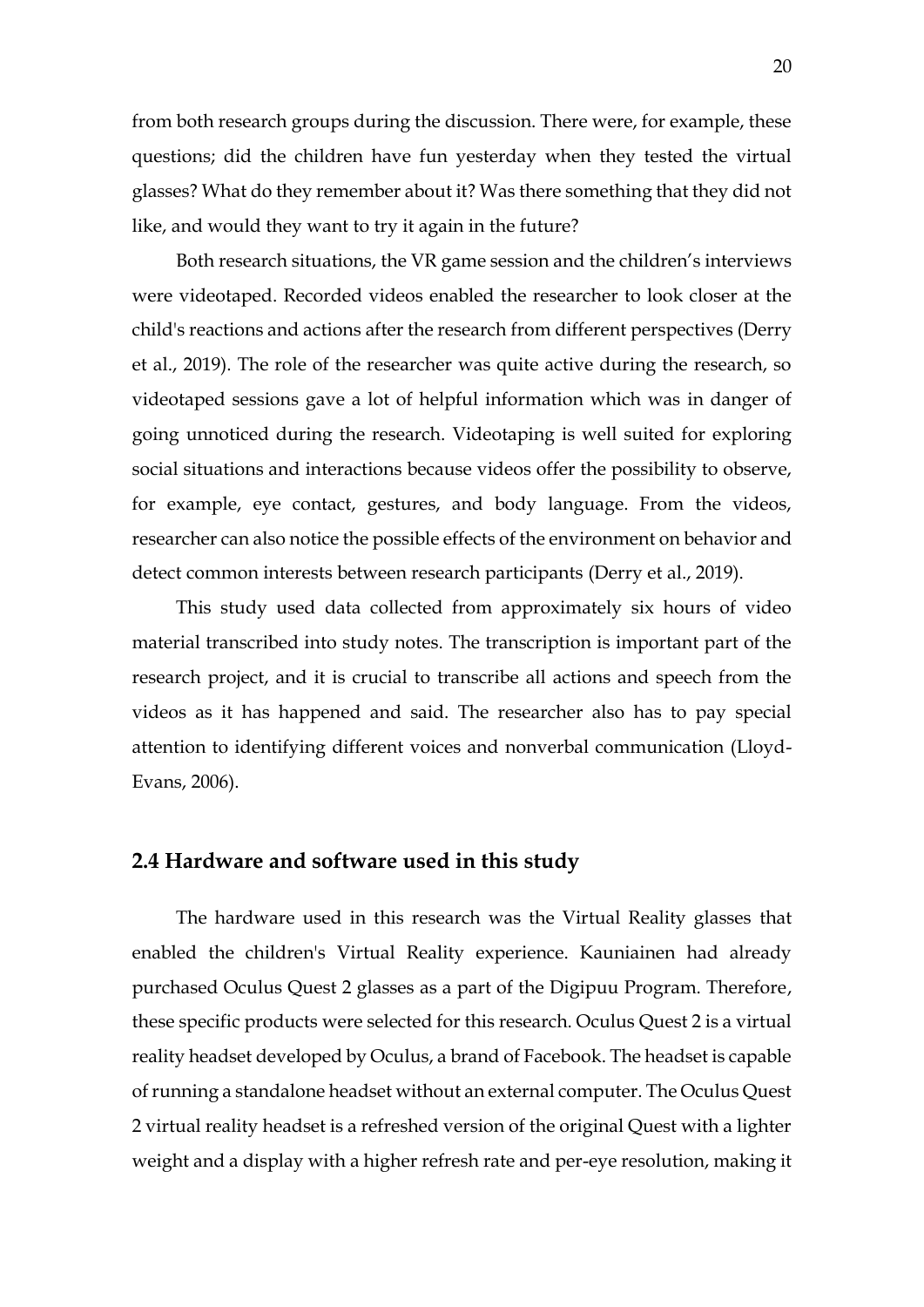easier and better to use (https://www.oculus.com/quest-2). Notably, Oculus sets the minimum age for using the Oculus Classes at thirteen years. To create a player profile on the Oculus, one needs an active Facebook profile. The minimum age for creating a Facebook profile is thirteen years. The study used virtual glasses set with a Facebook profile opened for this study. No information were collected into the glasses or for the Facebook profile about players or research settings.

The software used in this study was a virtual game designed and developed by Color the Minds. The game, My Treehouse was designed explicitly for 6-to 9 old children. In the game, the player sees himself in a treehouse with many different functional elements. The game was not publicly available for download, and it was still under development, but the virtual world already offered many aspects for children to experience. In the virtual treehouse, players could, for example, build a train track, make food with a play kitchen, throw paper airplanes, draw on paper, or go to the balcony to see views (see pictures 1-3).



Picture 1. The Actual gameplay view from the balcony of the treehouse.

As can be seen from the picture 1, there are rockets, a watering can, and small plants on a windowsill on the right-hand side. On the balcony, the player can look at views, water the flowers, or fire rockets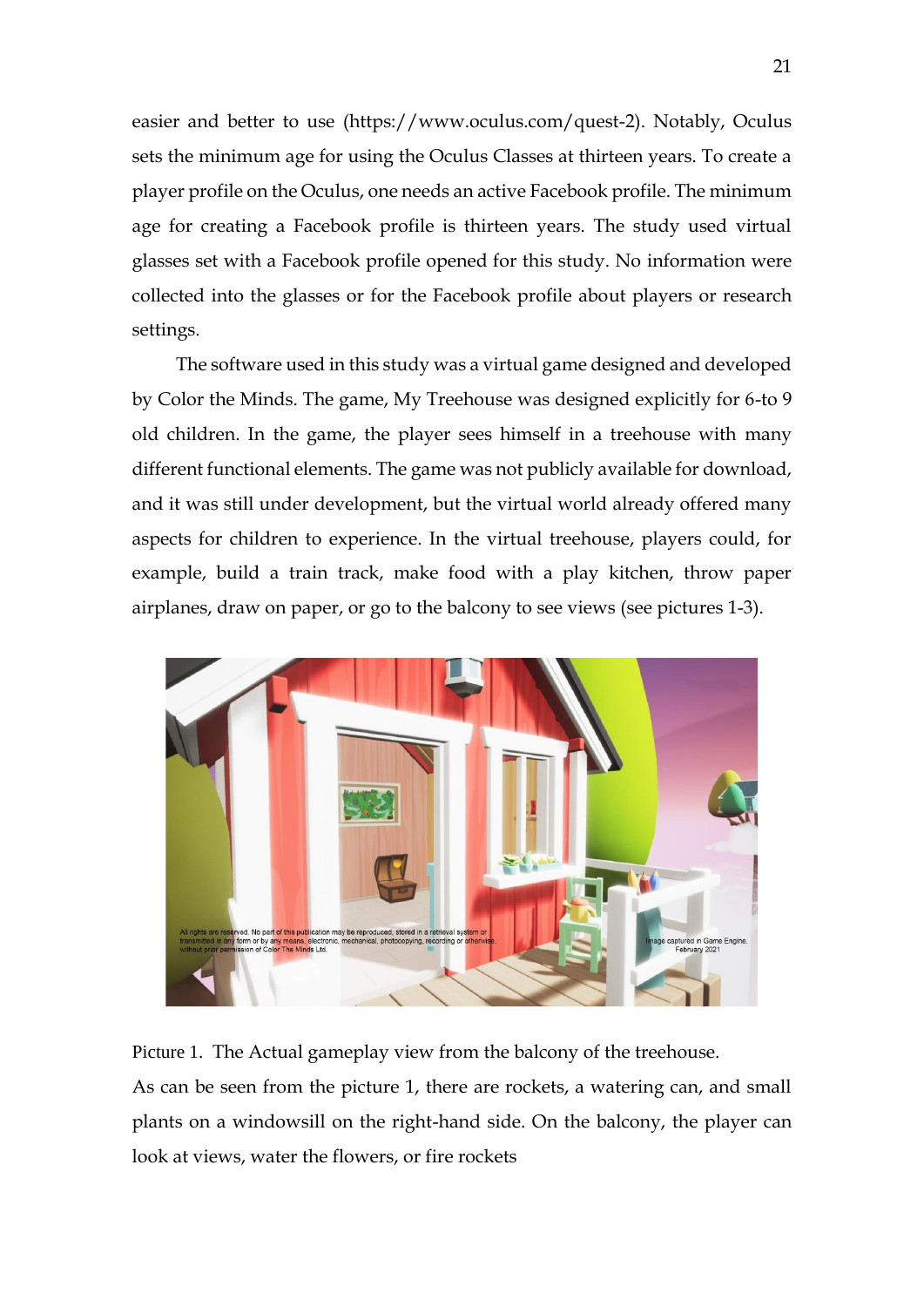

Picture 2. In the kitchen (picture 2) players can use and play with a food closet, kitchen sink, oven, and stove. The kitchen in the game offers lots of playable features. The kitchen stove could be turned on, as well the faucet. There are a lot of different foods in the cupboard.

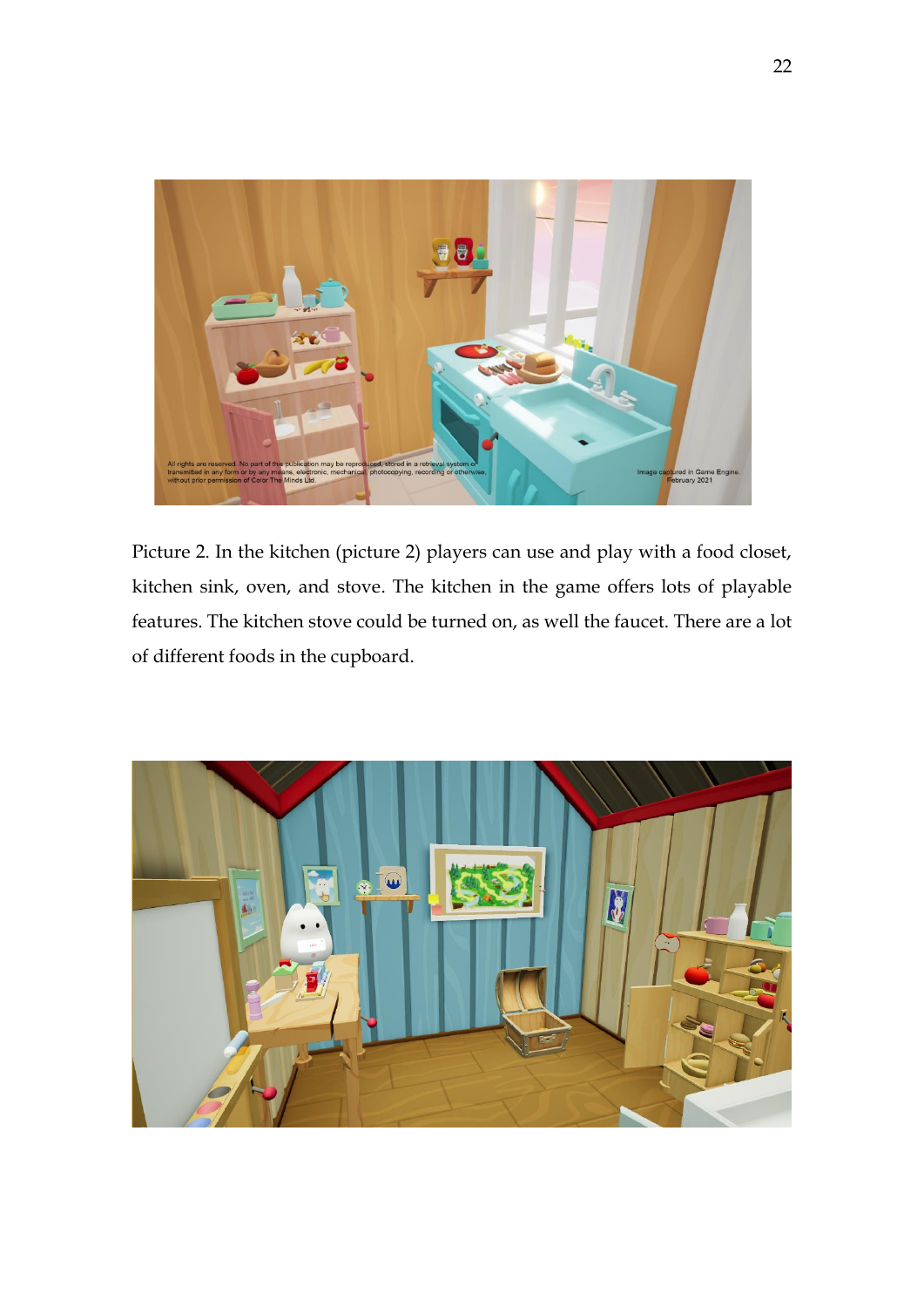Picture 3. As picture 3 shows, on the left-hand side are colouring paper and a table where you can build a train. The player can either raise or lower the level of different items to a height suitable for the player by using the red handle.

#### <span id="page-22-0"></span>**2.5 Data analysis**

The Data analysis describes, interprets, and tries to understand the phenomenon under investigation (Juuti & Puusa 2020, 143). The data analysis is influenced by the choices made by the researchers at the beginning of the research process. The research problem posed and the research questions guide the data analysis. (Kylmä & Juvakka, 2007; Ruusuvuori et al., 2010). Data for the first research question about children agency were found on the videos recorded on the first research day from VR gameplay situation, and data for the second question about children experience were found on both research day videos. The research material were analyzed using inductive content analysis.

The qualitatively collected data are systematically described in inductive content analysis by coding significant factors into their categories (Schreier, 2013, Chapter 13). The aim is to organize the material in a concise and clear form, analyze the material systematically and objectively, and obtain a brief description of the phenomenon under study (Puusa, 2020; Tuomi & Sarajärvi, 2018).

The observations from the video material were first transcribed into study notes. The length of the transcribed study notes was 69 pages using the font Book Antiqua, size 11, and spacing 1,15. The researcher wrote all transcriptions in Finnish. Content analysis organizes and condenses the material into an unmistakable whole, without losing the information it contains (Nowell et al., 2017; Tuomi & Sarajärvi, 2009). In data-driven analysis, the steps for content analysis are the delimitation of the material, the review, the deletion of additional material, classification, and summary writing (Puusa, 2020). After transcribing all the material, the irrelevant issues from the research material were excluded from the analysis. Video transcriptions held a lot of information, but all the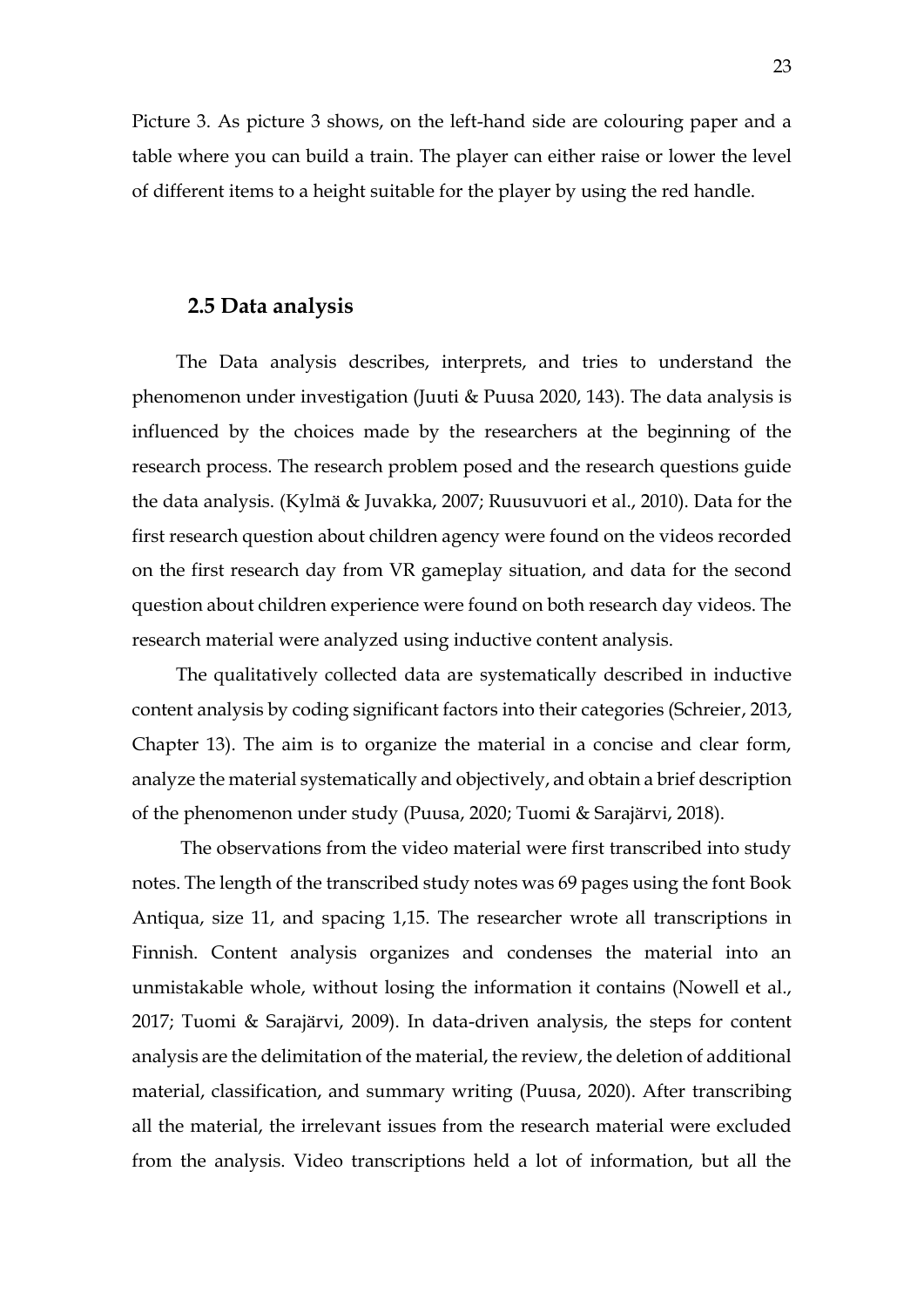information was not relevant for this study. The goal of the data analysis is to find the data that corresponded to the research problems posed.

The first research question was to explore child agency in the Virtual world, and so the data collection from the video transcriptions aimed to determine how the child´s agency is seen in the Virtual play session. The child agency is seen in this research through the various definitions set out in Chapter 1.1. Theoretically, it can be summarized that child's agency consists of

the *degree of independence* of the child *the degree of activity* of the child, and *the degree of interaction* of the child.

I utilized these definitions to analyze the data by classifying children's agency. (see table 1.)

|                | scale Degree of independence Degree of activity |                        | Degree of interaction |
|----------------|-------------------------------------------------|------------------------|-----------------------|
|                | very dependent                                  | very passive           | very low interaction  |
|                | dependent                                       | passive                | low interaction       |
| 3              | little bit dependent and                        | little bit passive and | some interaction      |
|                | relatively independent                          | relatively active      |                       |
| $\overline{4}$ | independent                                     | active                 | rich interaction      |
| h              | very indepented                                 | very active            | very rich interaction |

TABLE 1. Scale of Child Agency

The next step was to analyze what kind of descriptive types could be categorised from the data that had similar characteristics in terms of agency. From these similar properties formed the type examples. The typology aims to describe the research data closely but still comprehensively. The intent is to condense and characterize what is not present in a single answer (Eskola & Suoranta, 2000).

The researcher has the autonomy to choose the type examples, and there is no possibility to select types in advance, but the research data must communicate to the researcher. The researcher needs to be aware of their position and the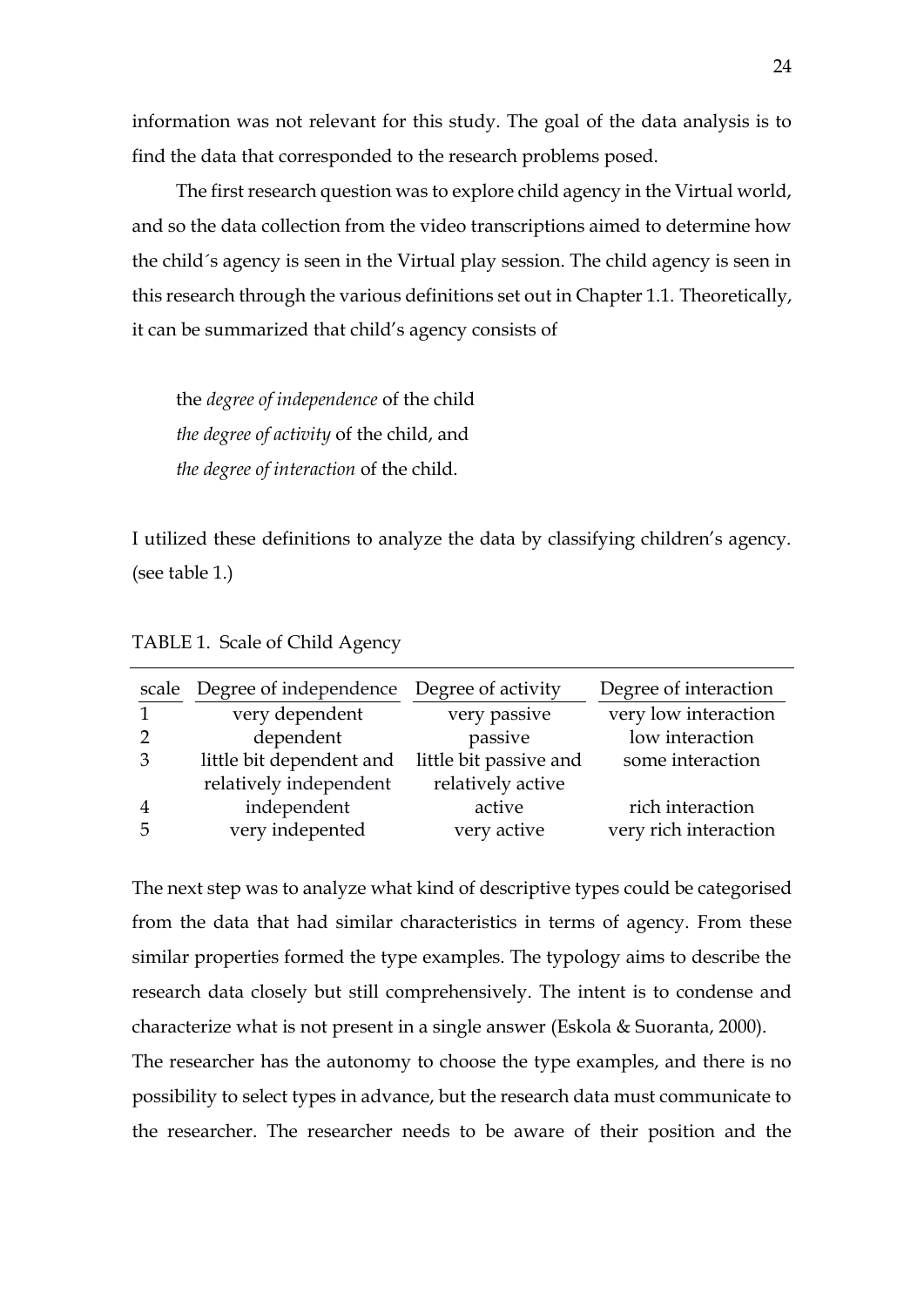presuppositions that may affect the interpretation of the research data (Ruusuvuori et al., 2010).

Data analysis for the second research question aimed to determine what kind of experience the virtual reality was for children. When exploring the child's experience is essential to note that the child's cognitive characteristics, resources, and personality affect the experiences. For example, regarding emotional experiences, joy of the child can be a momentary, heart-breaking, overwhelming feeling or calm and steady (Rantala 2006). There has also been much research that underlines that expressions such as smiles and laughter develop early in children, and these expressions are similar to adults smiling and laughing (Messinger & Fogel, 2007). In this research, first, it was analyzed what kind of emotions the child felt while using VR glasses. This was analyzed from child's gestures, e.g., smiling and laughing, as well as from verbal expressions. Next, child's experience was analyzed by examining whether the child wanted to continue playing after their turn. In addition, children were be asked in the next day's interview about their experiences from playing and would like to try again sometime in the future.

The following table 2 describes how the child´s experiences were analyzed in this research.

| scale   | Positive | whether the  | whether the child | whether the     |
|---------|----------|--------------|-------------------|-----------------|
|         | emotions | child wanted | wanted to try     | child described |
|         |          | to continue  | again on the next | the experience  |
|         |          | playing      | day               | as positive     |
| yes, no | yes, no  | yes, no      | yes, no           | yes, no         |

TABLE 2. Determining child´s Virtual Reality experience

The following step was to analyze children's experiences more in-depth. This analysis was done by qualitatively describing children's behavior and activities. From the videos were also picked several quotes from the children. The direct quotations aim to describe the style of the material and highlight the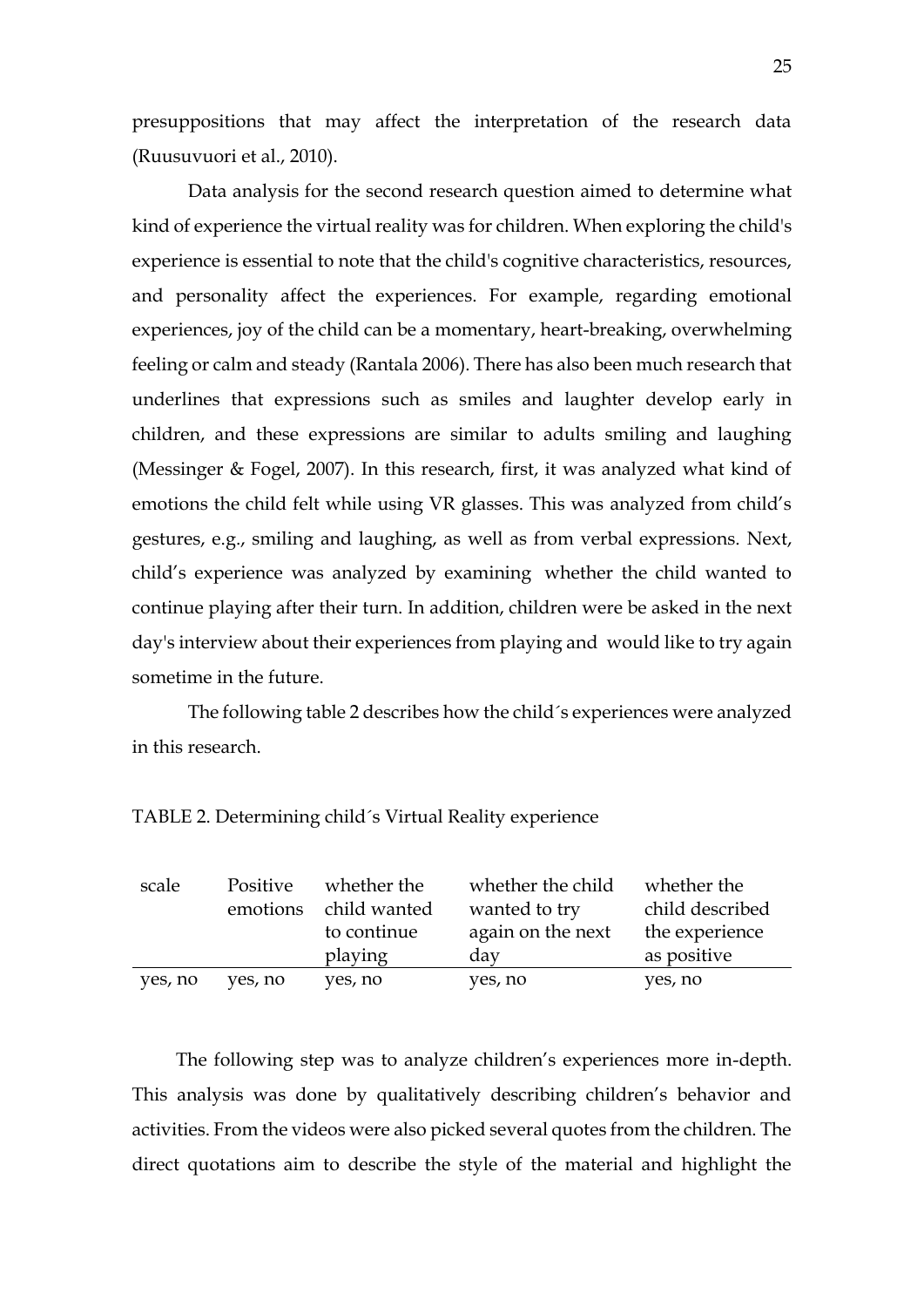<span id="page-25-0"></span>richness of the material (Puusa, 2020). The results found in the video material's data analysis are presented in the next chapter.

### **2.6 Trustworthiness of the study and research ethics**

In this research, the researcher followed practices recognized by the scientific community, such as honesty, diligence, and accuracy in recording and presenting results and evaluating the results (see HTK Guidelines 2018). The criteria of scientific research are the prerequisite of reliability (Heikkilä, 2014) and is one of the key topics for ethically acceptable research. Research can only be morally acceptable and dependable, if carried out as required by good scientific practice (Juuti & Puusa 2020).

This research investigates children under school age in a municipal early childhood education setting. In the research, only relevant information on child is collected. This personal data includes e.g. the gender and age of the child. However, in a videotaped study, individuals can be seen and heard, and thus, these are personal data. Therefore, the research requires a privacy statement filled in the University of Jyväskylä's template and this was sent to child's parents alongside with the research consent. The research consent questionnaire sent to parents explained what the research covers and what personal data is collected, who process it, and how and when the material is destroyed.

Particularly in researching children, the anonymity of the participants is crucial. In the present study, the participants are referred to, for example, a girl six years old or a boy seven years old. It is carefully considered that no information is revealed about which child, which early childhood education group, or even which early childhood education center children are from.

Research consents are collected in accordance with the instructions of the University of Jyväskylä and the City of Kauniainen. The research consents have also been asked from the children.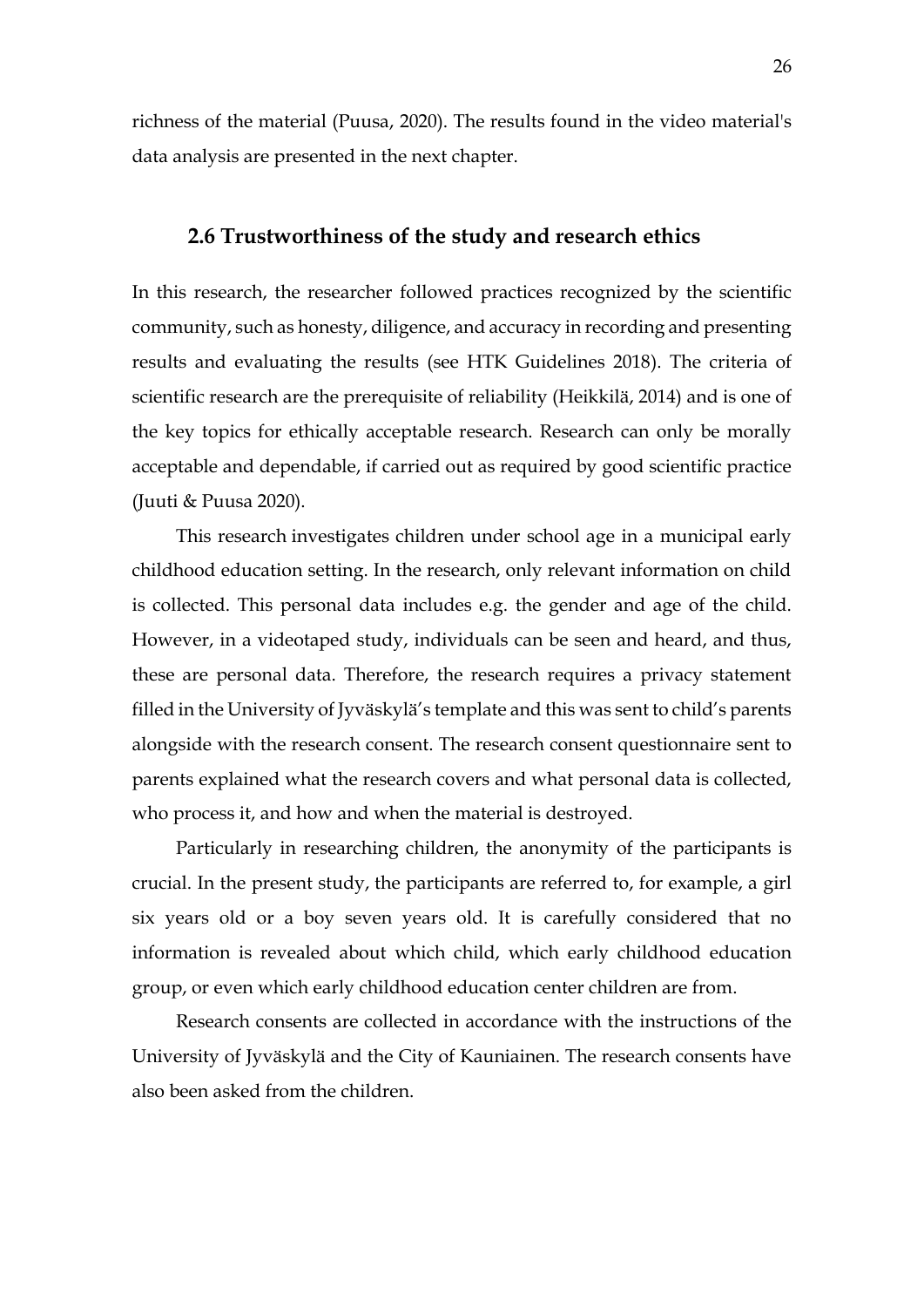The research data consists mainly of videotaped situations. In video analysis, the aim is to observe what kind of speech children use when they describe what they see and experience in the virtual world, what kind of emotions is visible, and how the children act in the virtual environment. Also, a group interview was recorded so that the children have possibility to reflect upon their experiences. The reliability of observation is increased by videotaping the research situation because it is possible to check the course of events afterward. Situations can be viewed repeatedly, even at different speeds, by choosing different observation strategies or methods and using other evaluators. The video can also show small details and quickly pass situations unnoticed in the research situation (Powell 2005; Vienola 2004).

Notably, this researcher has carried out using a phenomenological approach, and in the qualitative research, the researcher's interpretations reduce the objectivity and reliability of the study (Aaltonen & Högbacka 2015). To avoid the researcher's irrelevant interpretations, I try to write the study notes as accurately as possible without writing additional interpretations.

The quality and consistency of the material are affected by the fact that all children have the same experience of the game itself. Every child starts the game from the same point, and everyone has the same opportunities to play the game. During the study, the researcher limited the gameplay time for an individual child to a maximum of 15 minutes to avoid possible side effects such as dizziness caused by virtual glasses.

Video recordings also contribute to the opportunity to observe and look at the similarity of experiences. If there are unforeseen changes or interruptions at the research time, the researcher can decide to exclude some of the results from the research results. According to McNutt (2014) reproducing an experiment is one critical approach that scientists use to gain confidence in their conclusions.

The research methods have been opened as much as possible in this research. The problem with reproducing the experiment comes from the research target, the children, and also from the game development.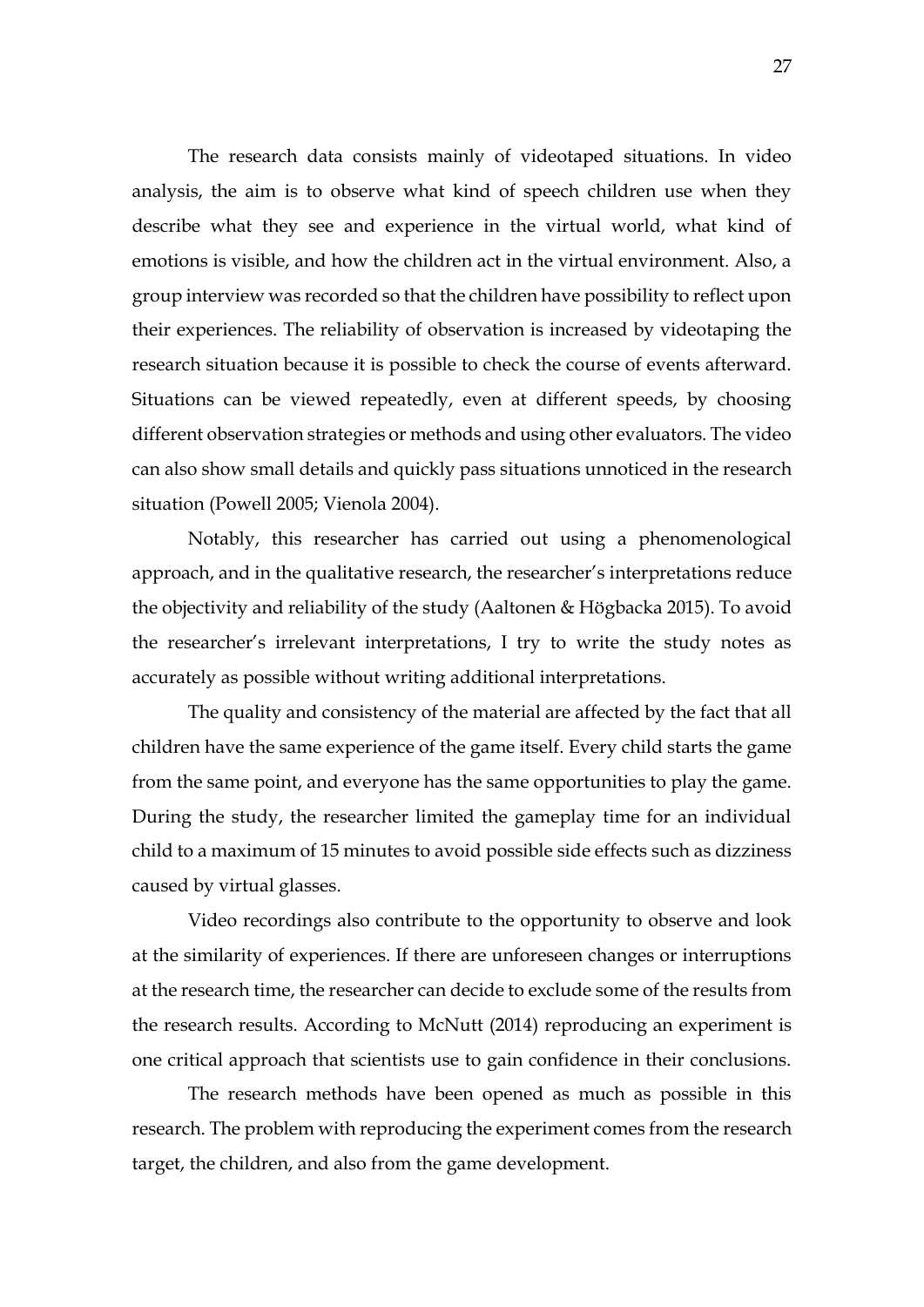Because the game is still in the testing phase and constantly evolving, it is impossible to repeat the study precisely the same way. Also, when it comes to children, it is hard or almost impossible to repeat the test with the different or even the same children in the same way for a second time. However, the study focuses not on the game My Treehouse but on the child's virtual world experiences. Thus, this study and its results may be repeated even if the game being played is something else.

To ensure quality, the researcher kept the original raw data, i.e., the video materials, intact and stored until the end of the research. Writing notes from the raw data is a time-consuming project throughout the research process. Also, the same security considerations go along with the raw data for the backup data. There will be no copies of the raw data for security reasons (Ruusuvuori & Tiittula 2009).

The research diary also plays an essential role in quality assurance. Using the research diary, the researcher can return to the days when he worked with the research material, and written notes help the researchers work with the research. The research diary is personal and does not include identifying factors related to the research subjects. This diary records information on when and what has been done and other information relevant to the study. The research diary has two essential purposes for research. The first purpose serves the researcher himself and contributes to the disadvantages caused by possible breaks in the research data analysis. The second purpose serves to utilize further the information obtained from the research.

The video material, study diaries, and other study files used in this research are for use only and will not be retained or used after the analysis. All research material is the property of the researcher. A Finnish company owns the game used in the research, and it is used with the company's permission. All the screenshots used in this research have permission asked from the company. The completed study is freely available and can be translated by the subscriber, the City of Kauniainen. Once approved, the research itself is also freely readable and usable, following the University's rules and practices. The city of Kauniainen will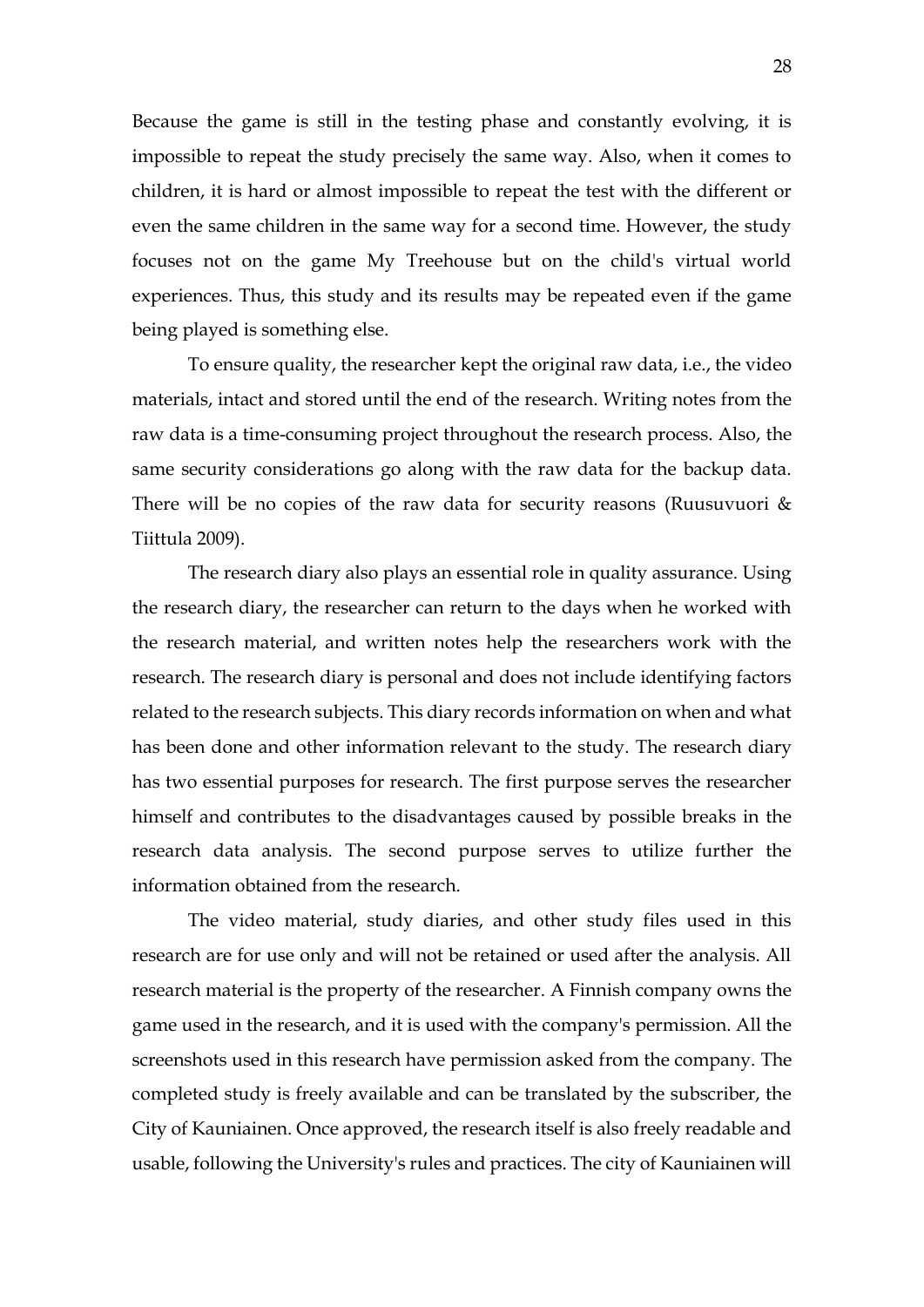not use video materials or other materials used in the research. It is agreed with the city of Kauniainen that they have the right to mention and refer to the completed research in their marketing and events. However, they will not have rights to the research material, research diary, raw data, or other written material. Only the researcher is entitled to these. In addition, the raw data will be appropriately disposed of once the research has been returned and reviewed.

Virtual glasses may be a new experience for the child, and there are potential disadvantages to using them, which are carefully considered in this research. Studies show that virtual glasses can cause short-term harm to some users, such as dizziness and nausea (Martirosov et al., 2022). In addition, virtual glasses may be too scary for some children. In this research, it is crucial that when applying for a research permit from parents, they have received sufficient information about the potential harm that virtual glasses may cause to children. The decision to participate voluntarily in a study requires that the subjects have enough information about the research and the collection of material (Kuula, 2011.)

In the research situation itself, the safety of children will be taken into account with special care. Children's well-being and experiences are observed the whole time. The child may choose to suspend the study at any time. It is also essential that the child feels that they are not alone in the room but is always accompanied by a friend and, if necessary, a familiar and safe adult from the early childhood education group. The research situation is also organized to minimize the chances of tripping or hitting an arm or leg with a physical obstacle. After trying out the virtual glasses, the child sits on the floor for a while to ease any dizziness caused by the virtual glasses before moving back to the group room. Before a child tries out virtual glasses, it is essential to go through the functionality of the controls with them and tell them what kind of virtual environment the virtual glasses can access. In this way, the aim is to avoid the new experience being too scary at first.

Upon completing this study, all the video material has been appropriately disposed of to maintain anonymity and confidentiality (Ruusuvuori & Tiittula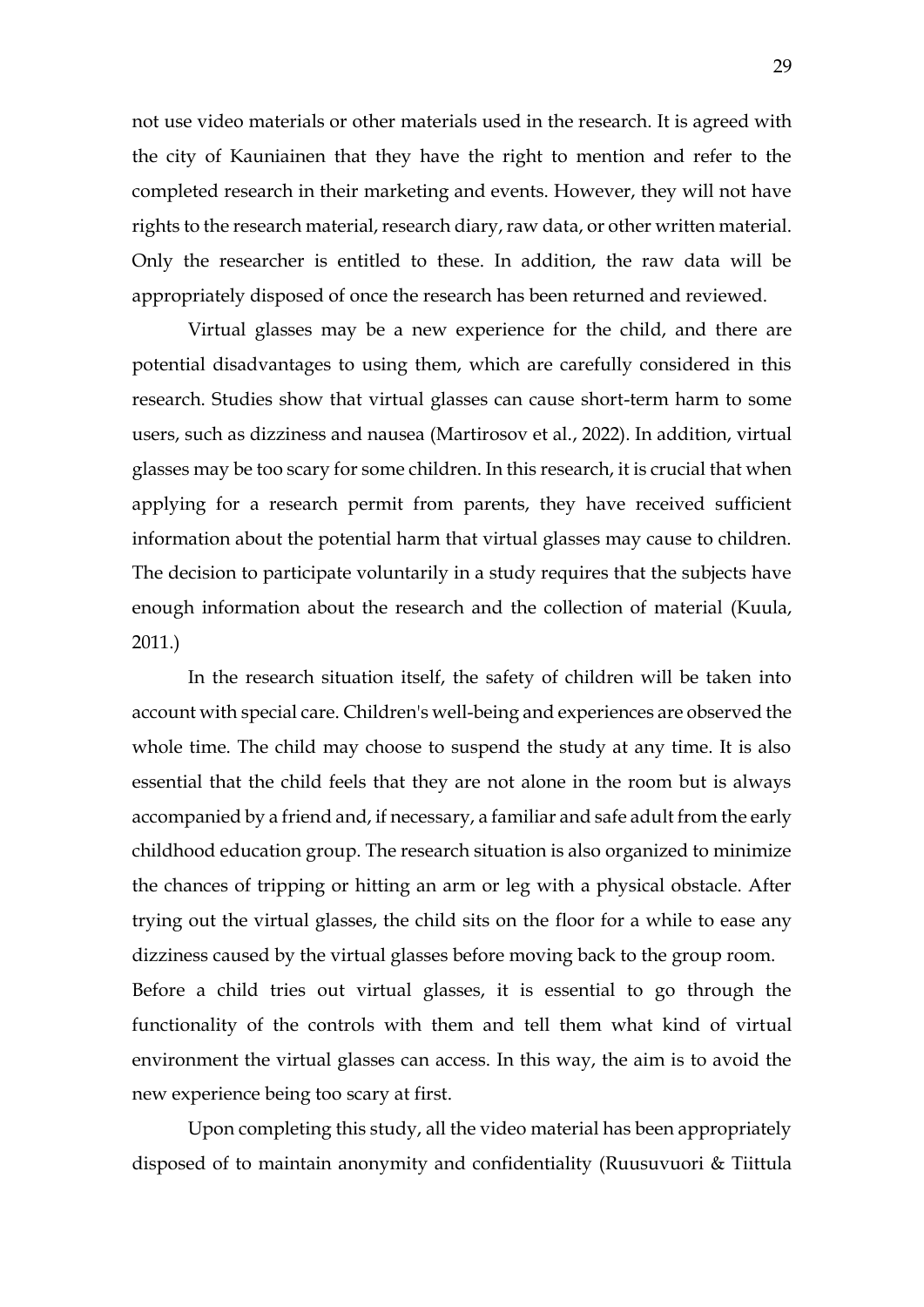2009, 17). In addition to deleting material, overwriting the files is taken into account. The research material is stored securely at the University's U-station via a secure VPN connection.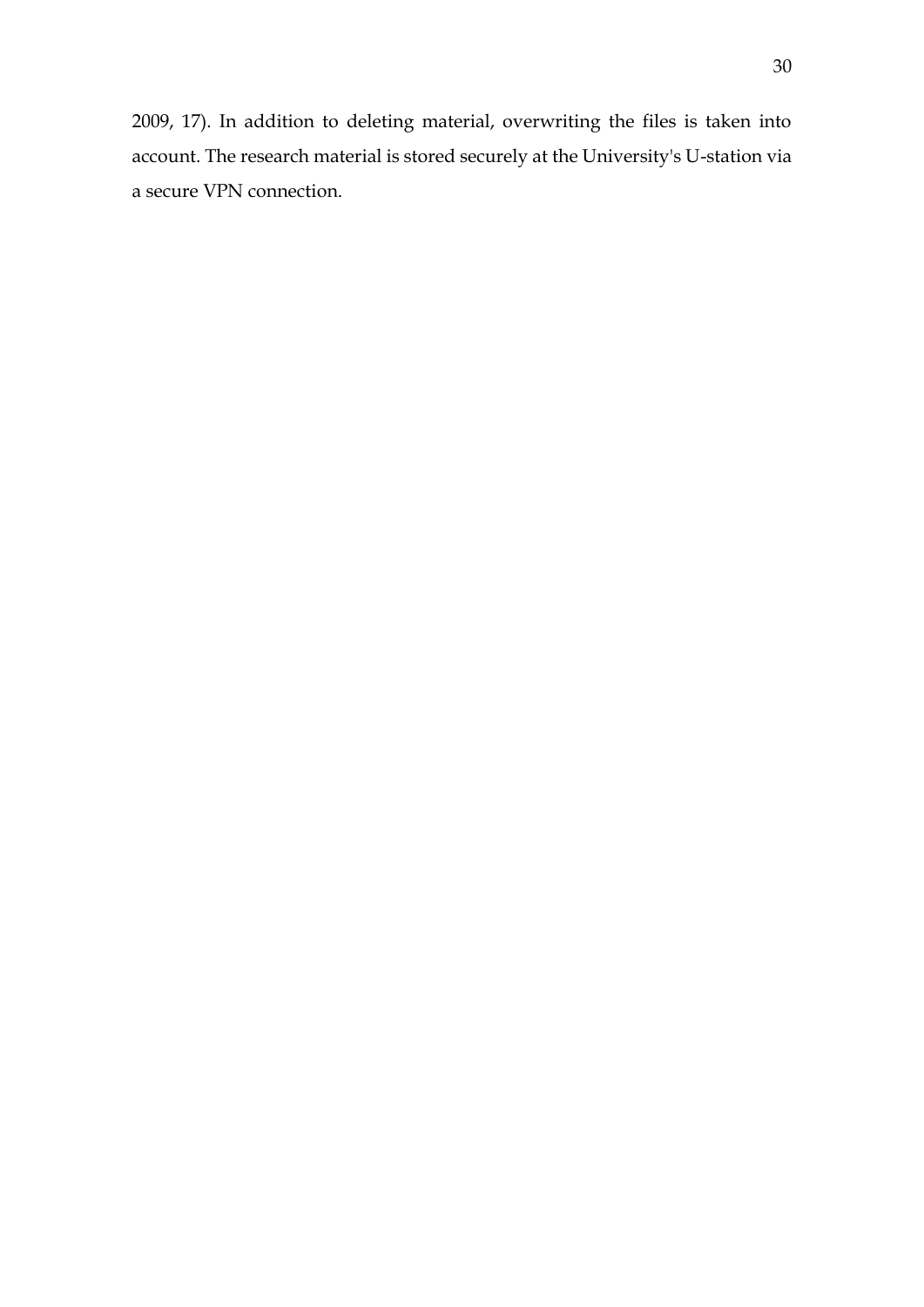### <span id="page-30-0"></span>**3 RESULTS**

The main aim was to find out how the children's agency could be seen in the Virtual Reality and what kind of experiences the children had. Virtual Reality experience offered a new way to act, play and learn for the children, which they felt interesting, motivating, and fun. The quotations are marked with alphanumeric codes where B stands for Boy and G stands for the girl. The number after the letter indicates the age of the child. So B5 means a five-year-old boy and G4 a four-year-old girl. When there are two children of the same age and same gender child, the number after age indicates the serial number.

# <span id="page-30-1"></span>**3.1 How did child´s agency look like while experiencing a Virtual Reality**

The first research question was to observe children's agency and activities in the virtual world. Before starting to use devices, the researcher gave a small introduction to what children could do and experience in Virtual Reality. A small introduction for using the hand controllers was also given to the children. After this, one child at a time could begin a VR experiment. There was a variation between the first five minutes between the children's reactions, when they experienced the virtual world for the first time. There was no evidence that the first players would be those who were more careful or that boys or girls had or child ages make the variation. The children agency in this research has been classified in the table 4.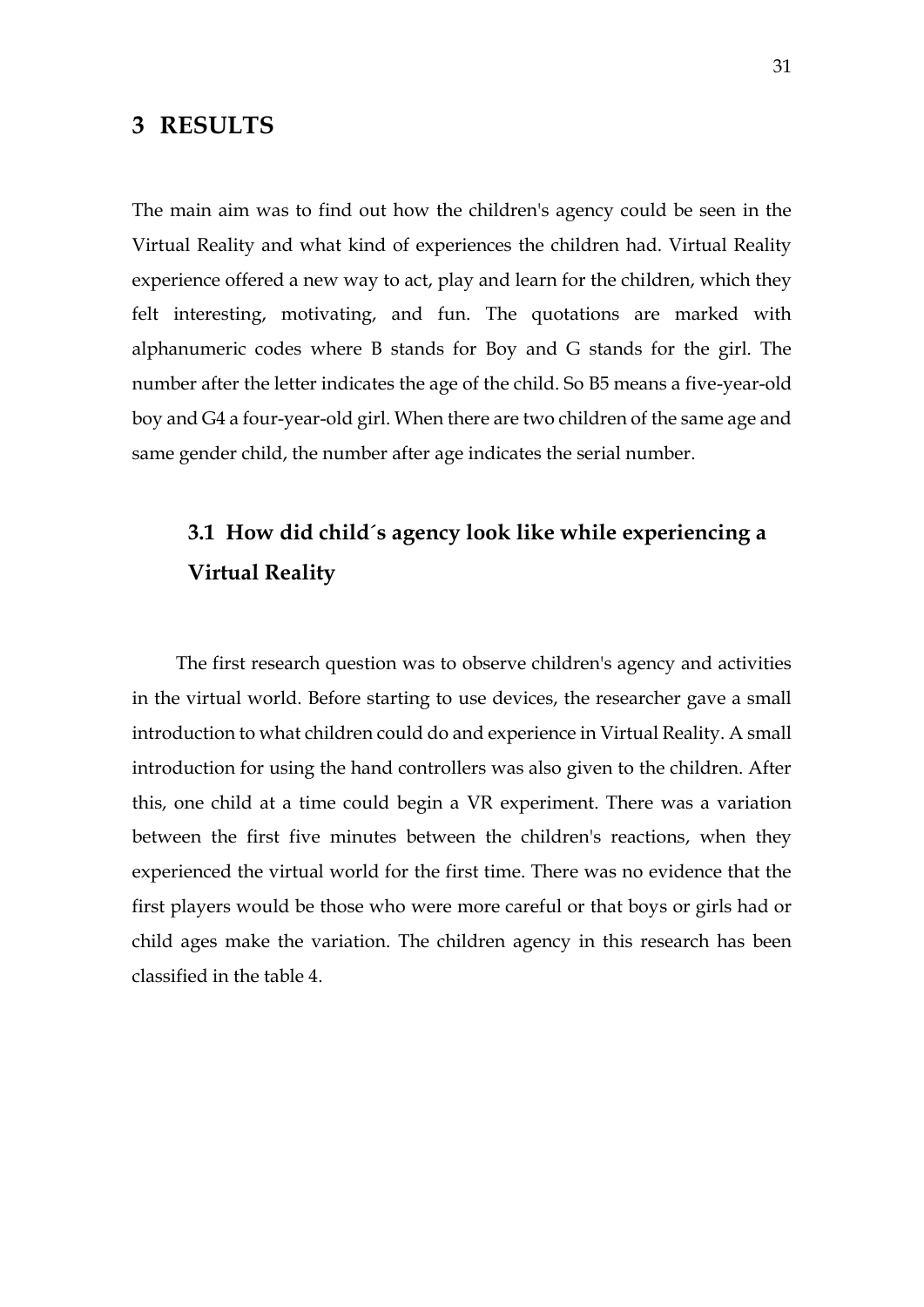|   |                  | Child Code Degree of | Degree of | Degree of   |
|---|------------------|----------------------|-----------|-------------|
|   |                  | Independence         | Activity  | Interaction |
|   | B <sub>5.1</sub> | 5                    | 5         |             |
|   | G4.1             | 4                    |           |             |
| 3 | G4.2             | 5                    | 5         |             |
| 4 | G5.1             | 4                    |           |             |
| 5 | B5.2             | З                    |           |             |
| 6 | <b>B6</b>        | 5                    | 5         | 4           |
|   | G5.2             |                      |           |             |
|   | B4               |                      |           |             |

Table 3. Children´s agency in VR

The degree of the children's independence while experiencing virtual reality varied in this research. The variation between the children started from 2, depended to 5; very independent. Five of the children took a more independent approach, while three experienced Virtual Reality a bit more dependent on the researcher. The sex or age of the child did not appear to have a significant effect on the independence the child experiences in this research.

Next examples illustrate children's degree of dependence.

**Example 1.** Child G5.2 starts the virtual reality experience by standing still and watching the virtual treehouse. The child looks at her hand one by one and rotates her head slowly. The researcher asks her to tell what she sees, and the child answers by saying a kitchen. The researcher asks does the child wants to make food, but the child does not respond. The child keeps rotating her head without making any steps or attempts to reach for objects. The research asks whether the child wants to taste apple and the child says yes. The researcher helps the child take two steps forward to reach for the apples and help the child raise her hand. The child tries to use a virtual hand, but the apple falls on the floor. The child laughs cautiously at this mistake.

**Example 2.** Child G4.2 starts immediately walking around in the virtual treehouse. The researcher asks the child to stop and look around at first. The girl stops for two seconds and starts to spin around. After a few rounds, the girl sees the treasure chest on the floor, and the child squats on the floor and uses her hands to try open the chest. Children have difficulties using hand controls and cannot open the chest. The child stands up quickly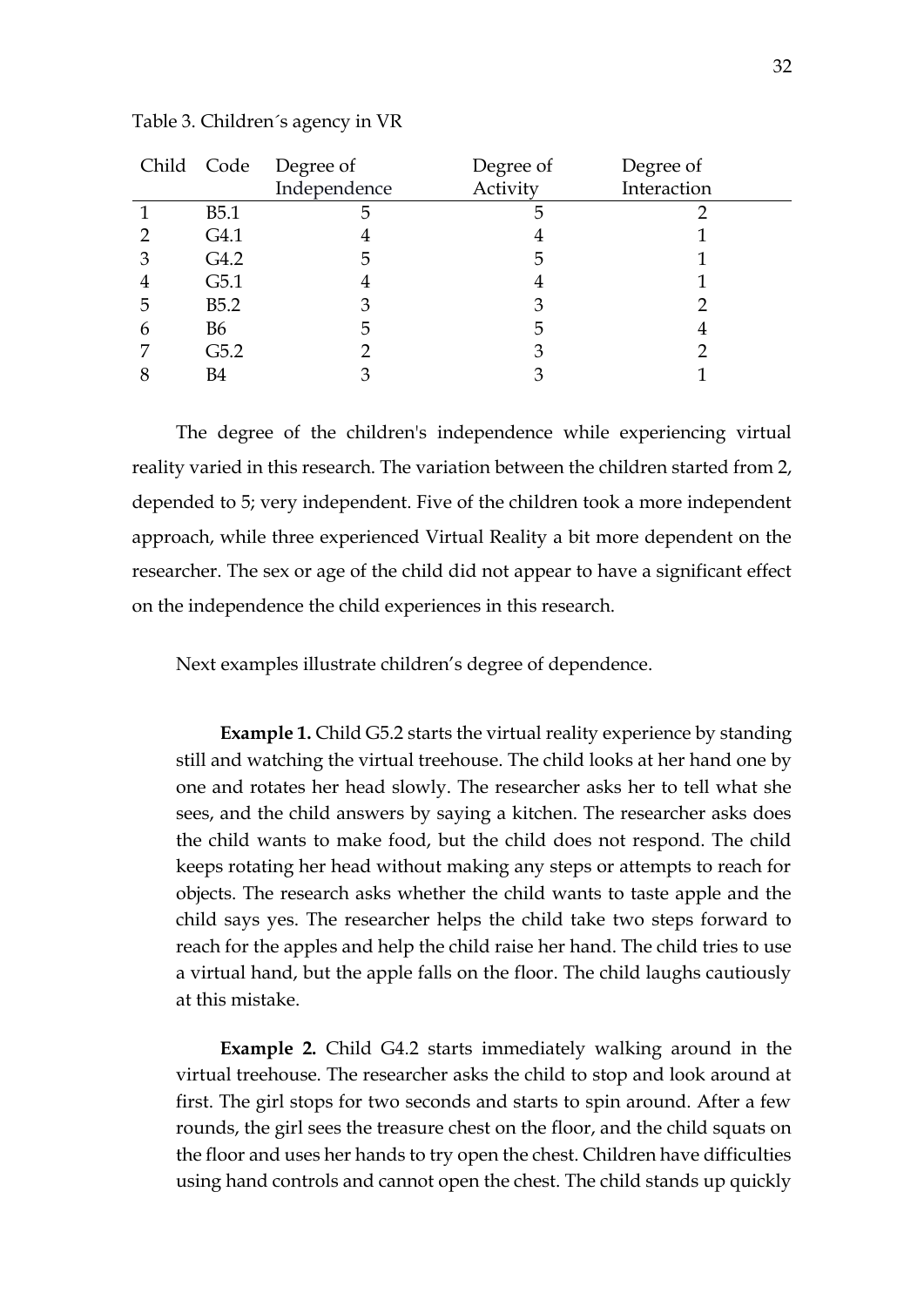and starts walking towards the kitchen. The researcher asks the child to slow down and lift the child to the middle of the play area. The researcher explains to the child how the teleport button works, but she is too eager to continue playing and says she wants to go to the kitchen. Children continue to walk fastly towards the kitchen.

These two different approaches show the child's dependency in the first three minutes of their VR experience. The child in example 1. was very dependent on the adult's help and support, while the child in example 2. was very independent and did not care much about the researcher's instructions or help.

One thing that might affect the child's level of autonomy is the earlier experiments in Virtual Reality. It was notable that only one child in the research group had tested the virtual glasses before the research. This child was **B6**, and according to him, "*I´m an excellent gamer*".

Many of the children carried a high level of autonomy during their play sessions. The researcher asked the children if they wanted to build a train, but in many cases, children were motivated to do things on their own. "*I want to make a mess,"* said **G4.2** and continued to drop virtual items on the floor. This messingup activity was fun for seven out of eight children, and it also caused laughter among other children. One of the child **B5.1** asked the help from the researcher by asking "*can you lift me, I want to taste the ketchup*"

While playing, children learned to use hand controls better and better, leading to increased independence. Children started to feel that they could control the game without the researcher's help. For example, when the child **B5.1** had played for ten minutes and was struggling with opening the treasure chest, the researcher asked does the child needed help with the hand controllers child answered, "*No, I can do this on my own*". In the Virtual Treehouse, one shelf was so high that none of the children who took part in the experiment could reach for it, and besides the child **B5.1** also, three other children asked for help from the researcher.

 Next feature regarding children's agency was the level of their activity, which was relatively high in this research. However, from the eight participants, six children started with a careful approach. These children took time only to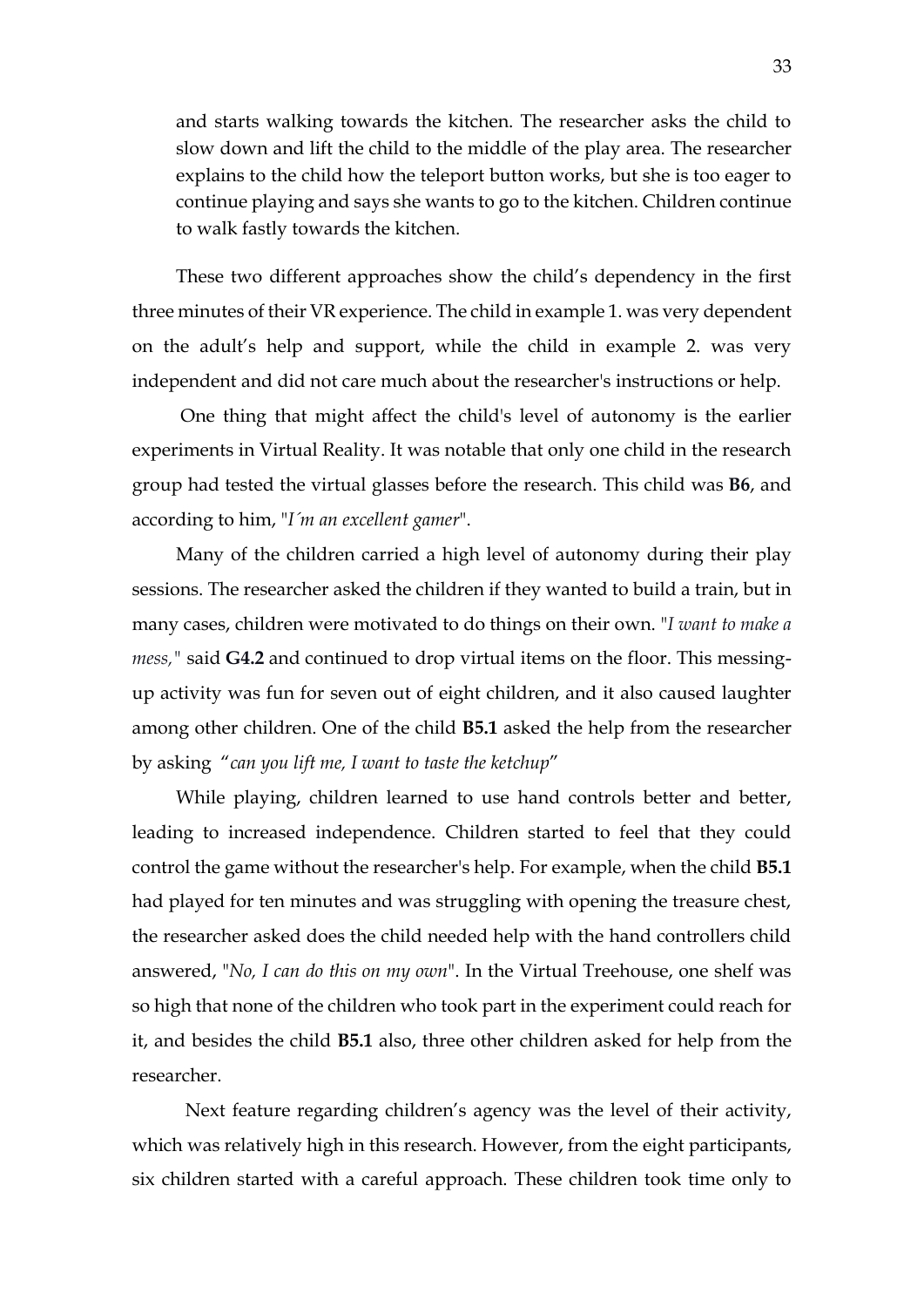watch the virtual treehouse without moving or using their hands as following example shows.

Next examples illustrate children's degree of activity.

**Example 3. G4.2** started the VR experience by spending two minutes only watching a ceiling fan rotating above her. When the researcher told the child that she could also take steps and walk in the virtual treehouse, the child immediately started walking around in the treehouse. The child teleported herself into the balcony and looked at the view for two seconds before noticing the watering can on the windowsill. The girl took the watering can, dropped it to the floor, and teleported herself back inside the treehouse. There she continued to walk toward the kitchen.

**Example 4. B5.2** walked slowly in the virtual treehouse towards the kitchen. He tried to reach for the food in the food closet, and the researcher asked him to take two steps forward to reach for the food better. The child took one step and tried to get the food, and the researcher had to ask him to take one more step. After one more step, the child could reach for the food but struggled to grab the food, and the items were dropped to the floor. The researcher said that the child could also squad so he could take the food also from the floor, but the child kept standing.

These two different approaches show the child's degree of the activity in their VR experience. The child in example 3. was very active and used various physical movements to perform different tasks in the game. In contrast, the child in example 4. was cautious and did not want to complete all the activities which were required to do certain activities. The child's actions were also relatively slow.

Looking at virtual hands also seemed to be quite a strange feeling for many children. A quite few children started by rotating and looking at their hands but were careful about touching objects in the virtual world. After around five minutes of being in virtual reality, these passive children relaxed, forgot about nervousness and felt comfortable in virtual reality. All the children in the study experienced various numbers of different activities, although their attitudes, in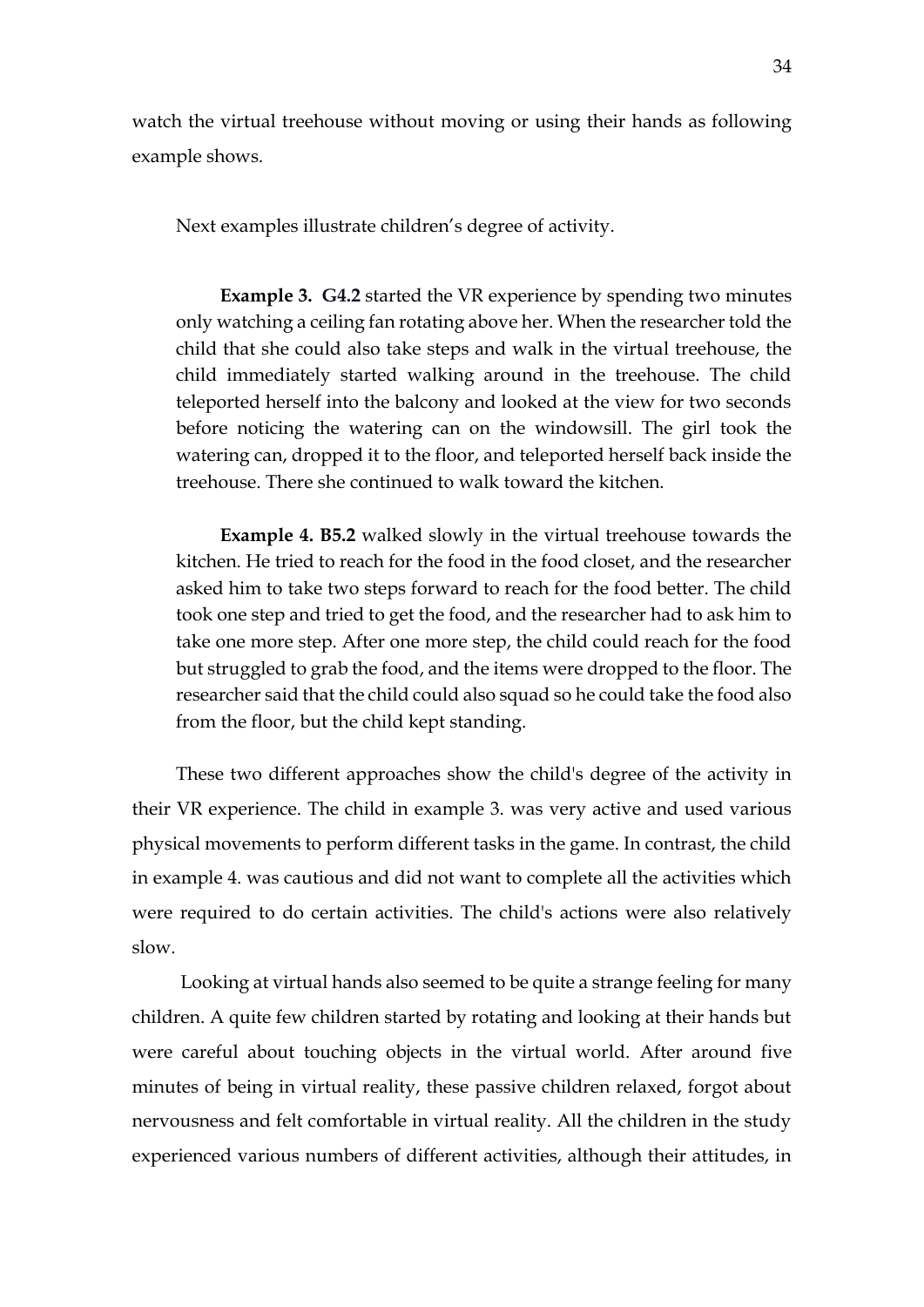the beginning, were different. Besides moving and playing in a kitchen, children use their bodies. Children had to reach for the high objects, and they needed to crouch to pick things from the floor. A couple of children also tried to use their feet to stomp or kick the objects on the floor. Physical activity while playing in Virtual Reality was not heavy but varied.

 Third feature regarding agency was interaction between children. The level of children's interaction was relatively low in this research. Only one child, the **B6** interaction, was on stage 4: rich interaction. Other children in this research experienced the virtual reality quietly, listening to the researchers' instructions and giving only one-word answers to the questions. Even though there was an opportunity to watch a live stream from the Virtual Reality glasses on a TV screen, it did not raise any conversations between the children. The only interaction to be observed came from **B6.** as seen in the following example**.** 

**Example 5.** Child **B6** was talkative from the beginning and was willing to share his experiences with the researcher and the other children. For example, this boy looked at his virtual hands and asked, "*Who is this guy*?" *"Is this a robot or what?"* This boy also asked other children to join in the conversation by asking, "*Do you see me, do you see what I'm doing*?" When the child did not get any answers, he kept talking to himself while playing at the same time.

### <span id="page-34-0"></span>**3.1.2 Different types of children's agency**

Besides defining the child's agency using the scale, I was also interested in finding out what kind of activity types could be found from the VR experience. When looking into the research data, two different types of children's agencies were found. In this research, these types are named for **Autonomous researchers** and **careful reflectors.**

First type of children agency was consisting of high level of independency and activity. This Autonomous researcher's group were consist of five out of eight children**; G4.1, G5.1, B5.1**, **G4.2** and **B6**. These five children started relatively quickly investigating how things work in the virtual world. They began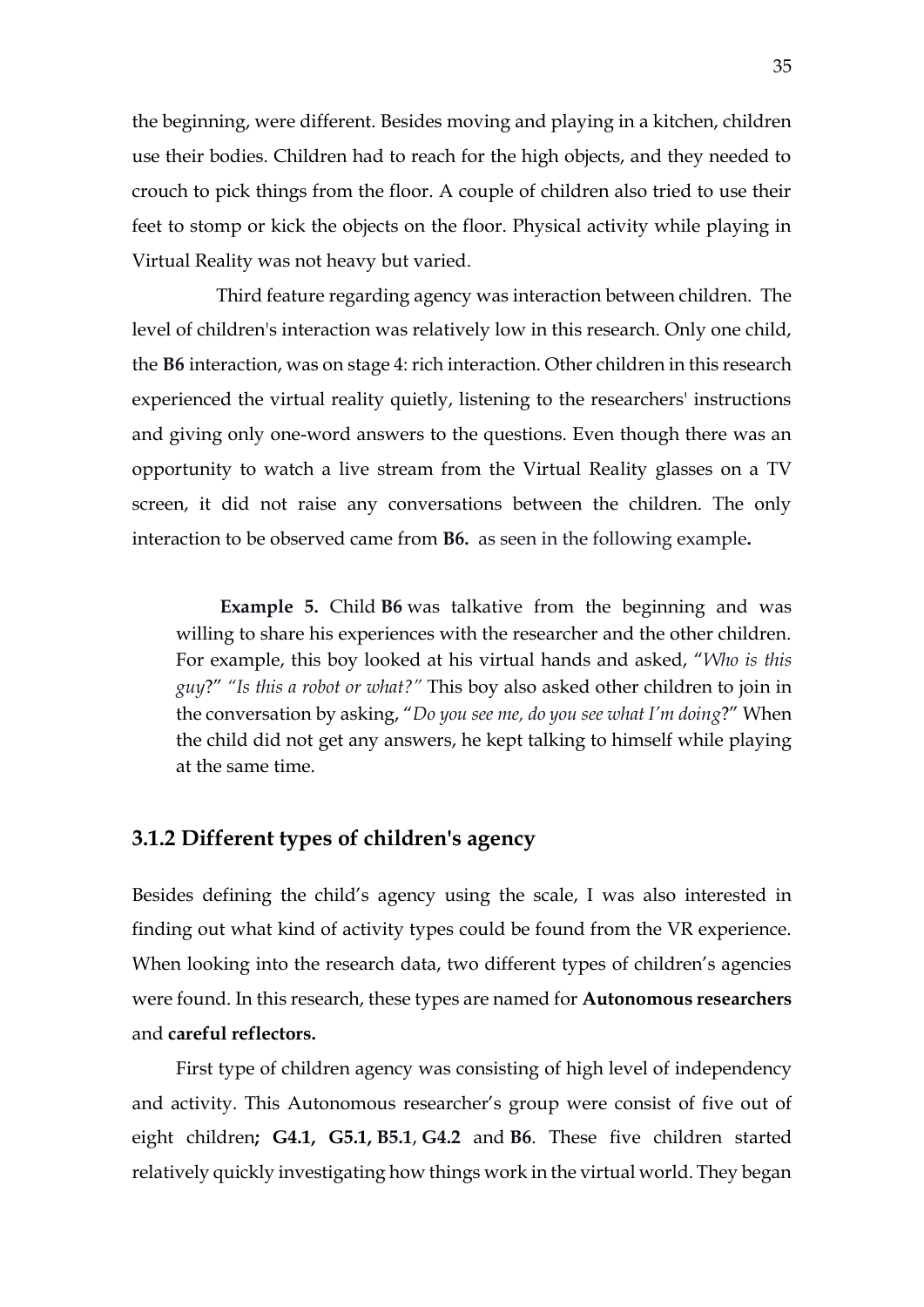to rotate, walk, touch, and grab on virtual objects. These three children seemed to be amazingly comfortable with the virtual world experience. This group's level of independence and activity also challenged the researcher's attention, as seen in the following example.

**Example 6. G4.2**, walked the virtual world so fast that the boundaries of the play area came up many times, and the researcher had to lift her to the center of the play area so she wouldn't bump into the physical walls of the early childhood education center. The G4.2 played virtual reality for 15 minutes, and during that time, the researcher lifted her three times to the center of the play area.

These Autonomous researchers were carried a high level of autonomy during their play sessions. Children in this group performed a lot more of different activities during one game play session compared to the other group. Admittedly, the time spent on one activity was also significantly lower than the group that acted more cautiously and reflected their actions more. These children were also capable to do activities that consisted of several parts. The children **B5.1** and **B6** perform the activities, where they took the pot from the cupboard, removed the lid, opened the faucet, filled the pot with water, placed it on the stove, and put it on. These two children were satisfied with this success.

The second group founded from the research data were an opposite to this first group. In this group, the child's agency on virtual reality could be seen as an adult-depending cautious action, where the child explores virtual reality slowly and carefully and by making sure that the adult is close in case of need. Three out of eight participants can be considered to belong to this group **of Careful reflectors**; **G5.2, B4 and B5.2.** The children in this group acted independently but from time to time, ensuring that the researcher was close, as shown in the following example.

**Example 7. B4** is in the kitchen and looks at the different foods in the food closet. He manages to get the donut in his virtual hands and look at it. The researcher says to the boy that he can taste it. The boy looks at the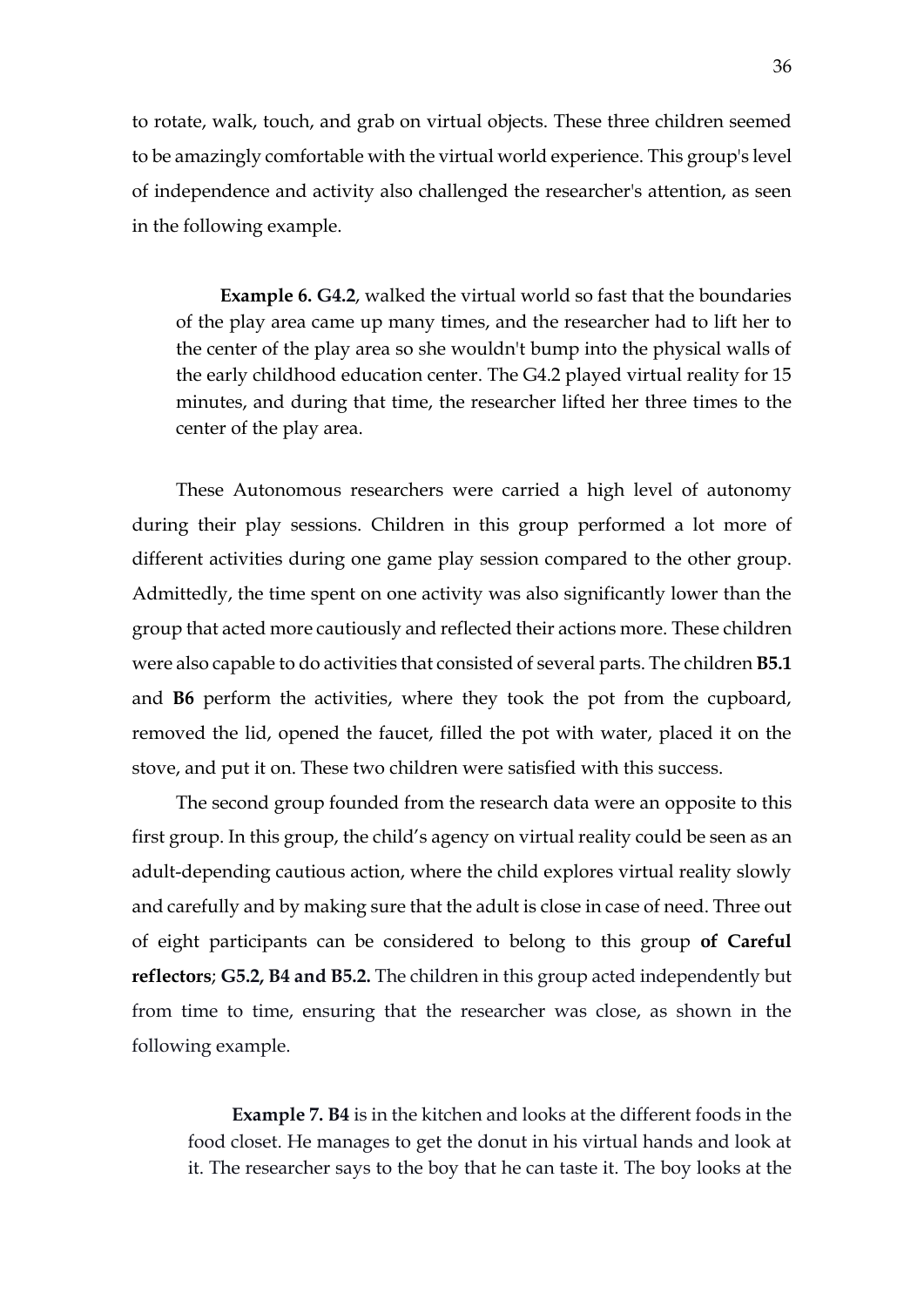donuts and turns his head towards the direction he heard the researcher´s voice. The researchers say again to the child that he can taste the donut. The child carefully brings the donut towards his mouth and opens it simultaneously as tasting the virtual donut. The child repeats this action a couple of times slowly.

The group of Careful reflectors also carried out some level of independence and activity but were much more cautiously and reflected their actions more than first group. These children in this group were also more dependent on the researcher's instructions and listened to the advice more carefully.

### <span id="page-36-0"></span>**3.2 What kind of experience Virtual Reality is for children?**

The second research question explored what children felt about the Virtual Reality experience. Of interest was how children think and act when playing and what they think about it after the play and the next day. On the first day, when children could try Virtual Reality, there was noticeable excitement, as the situation was new and exciting for the children. The researcher brought them new devices that gave children an unique experience. However, the familiar children in the group and the familiar space supplied safety for the children. Despite the initial tension described in the previous chapter, the children could relax quickly. The virtual glasses and hand controllers aroused a lot of interest, and the children excitedly tried what they felt and looked like before they were put on as following quotes describe.

*"I have never seen anything like this, and neither my mom nor dad,"* **B5.2.** *"I don't know what those are" G4.2 "Can I try first?"* **B6**

Following table 5 describes the experiences of the children from virtual reality experiment from the first day and from the second day. The data for the first two questions; positive emotions and whether the child wanted to continue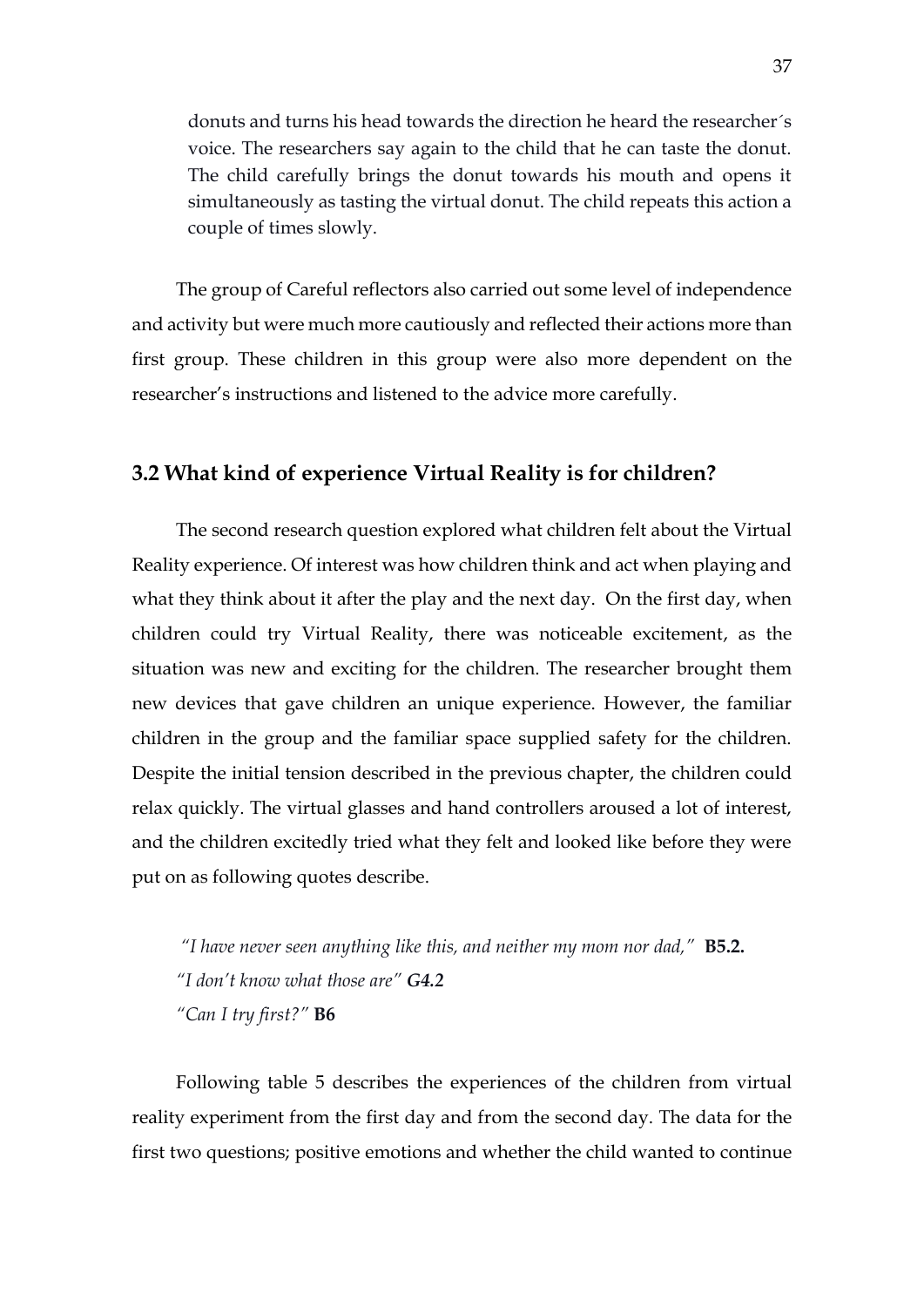playing were collected from the first day and the following two questions; whether the child wanted to try again on the next day and whether the child described the experience as positive was collected on the second day

| Child |                  | Code Positive | whether the     | whether the     | whether the     |
|-------|------------------|---------------|-----------------|-----------------|-----------------|
|       |                  | emotions      | child wanted to | child wanted    | child described |
|       |                  |               | continue        | to try again on | the experience  |
|       |                  |               | playing         | the next day    | as positive     |
|       | B <sub>5.1</sub> | yes           | yes             | yes             | yes             |
|       | G4.1             | yes           | yes             | yes             | yes             |
| 3     | G4.2             | yes           | no              | no              | yes             |
| 4     | G5.1             | yes           | yes             | yes             | yes             |
| 5     | B <sub>5.2</sub> | yes           | yes             | yes             | yes             |
| 6     | B6               | yes           | yes             | yes             | yes             |
|       | G5.2             | yes           | yes             | yes             | yes             |
| 8     | B4               | yes           | yes             | yes             | yes             |

Table 5. Identifying children´s experiences from the Virtual Reality session

The filled table shows that the virtual reality experience was a positive experience for the children. As seen from the table, only one child did not want to continue playing or did not want to try the glasses again on the following day, even though the child had positive emotions and described the experience as positive. All the other children had positive emotions, wanted to continue playing, wanted to try again on the next day, and described the experience as positive. The positive emotions of the children could be seen as following example describe

**Example 8.** The first player in the first research group was **B5.1.** He was initially cautious about the virtual world. Following the researcher's instructions, he looked around and said aloud what he saw, an open door, a floor, a painting with a bunny picture. After looking, the researcher asked the child to direct his gaze toward the kitchen. The researcher asked if the child could open the cupboard door and taste the food in the cupboard? After careful experimentation, boy learned quickly, through a few mistakes, to use the hand controls. He took a variety of dishes and "tasted" them. This seemed to be especially fun. Boy smiled and laughed. A few dishes dropped to the floor accidentally while playing, but it seemed to move quickly for self-purpose. The boy laughed out loud as the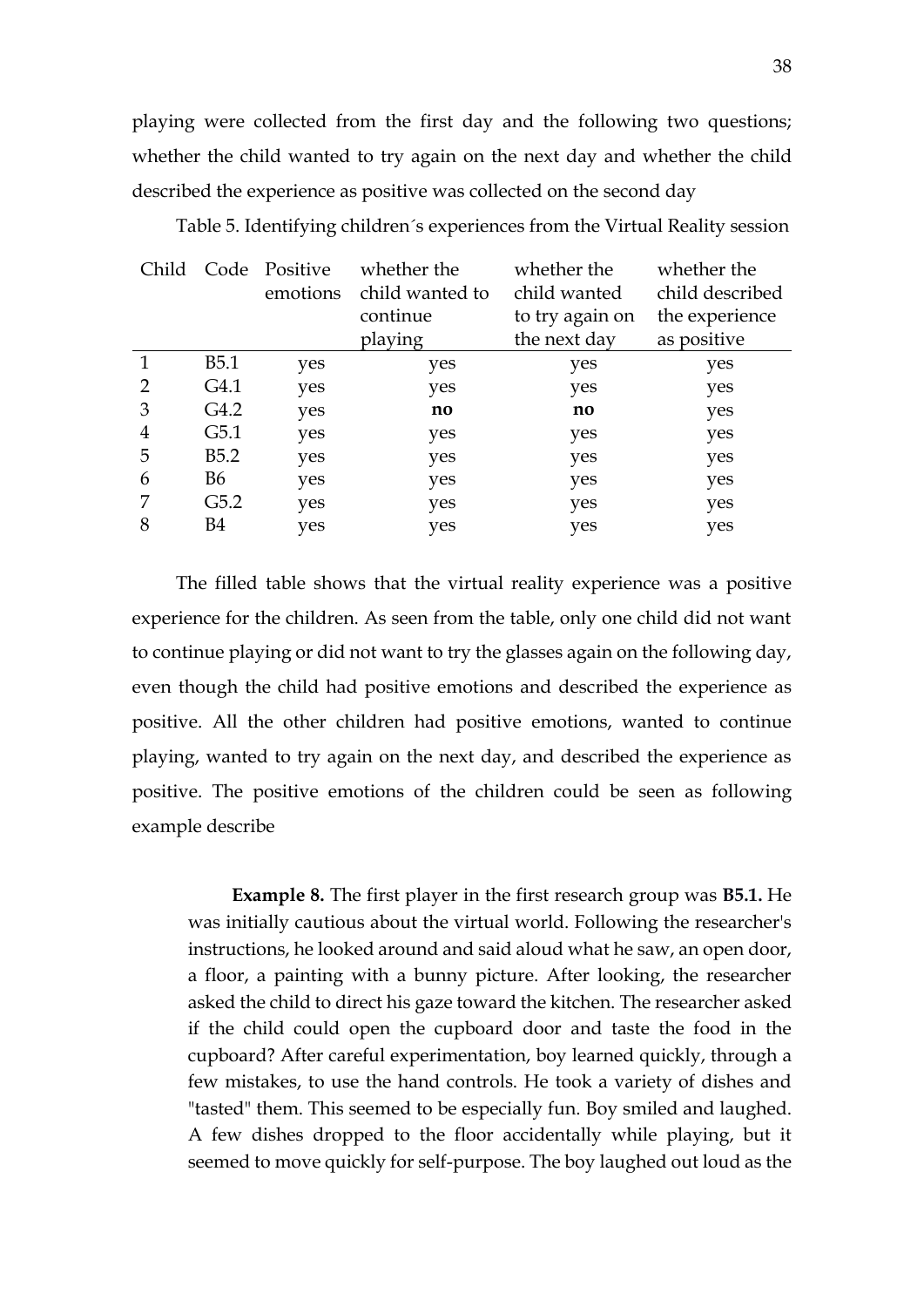virtual items dropped to the floor. The laughter also caught on to the other children.

The children's positive emotions that the researcher paid attention to in this study were smiles and laughter. All eight participants had moments where they either laugh out loud or there were smile to be seen during their play session. Other emotion the researcher drew attention were the children's amazement, which could be seen from many participants. Although one of the children fell in the middle of the playing session, no negative emotions such as crying were noted in this study.

Seven out of eight children were willing to play more after the first try. This one child, **G4.2**, who did not want to continue playing had a minor accident when playing as presented in the following example

**Example 9.** Child **G4.2** was standing in the middle of the play area. She tried to reach out for the objects in the food closet but did not take steps closer. While reaching too far, she lost her balance and accidentally tumbled down. The researcher immediately took the glasses off and ask from the girl whether she had hurt herself, but the girl said no and wanted to continue the game. The girl seemed to be ok, and there were no signs of the injuries to be seen.

Even though child **G4.2** wanted to continue the first round of the game, the accident might affect how she did not want to play another round. When asking the children´s willingness to continue playing in the virtual reality from the other children after their first experience, all the other´s children were eager to continue playing.

On the second day for both research groups, children who were taken part in the study were gathered to the classroom. The aim was to discuss and interview the children to find out what they felt about the Virtual Reality experience. Children also could draw their memories on paper. The atmosphere in both research groups was positive. The children were much more talkative and shared their memories with each other as seen in the following example.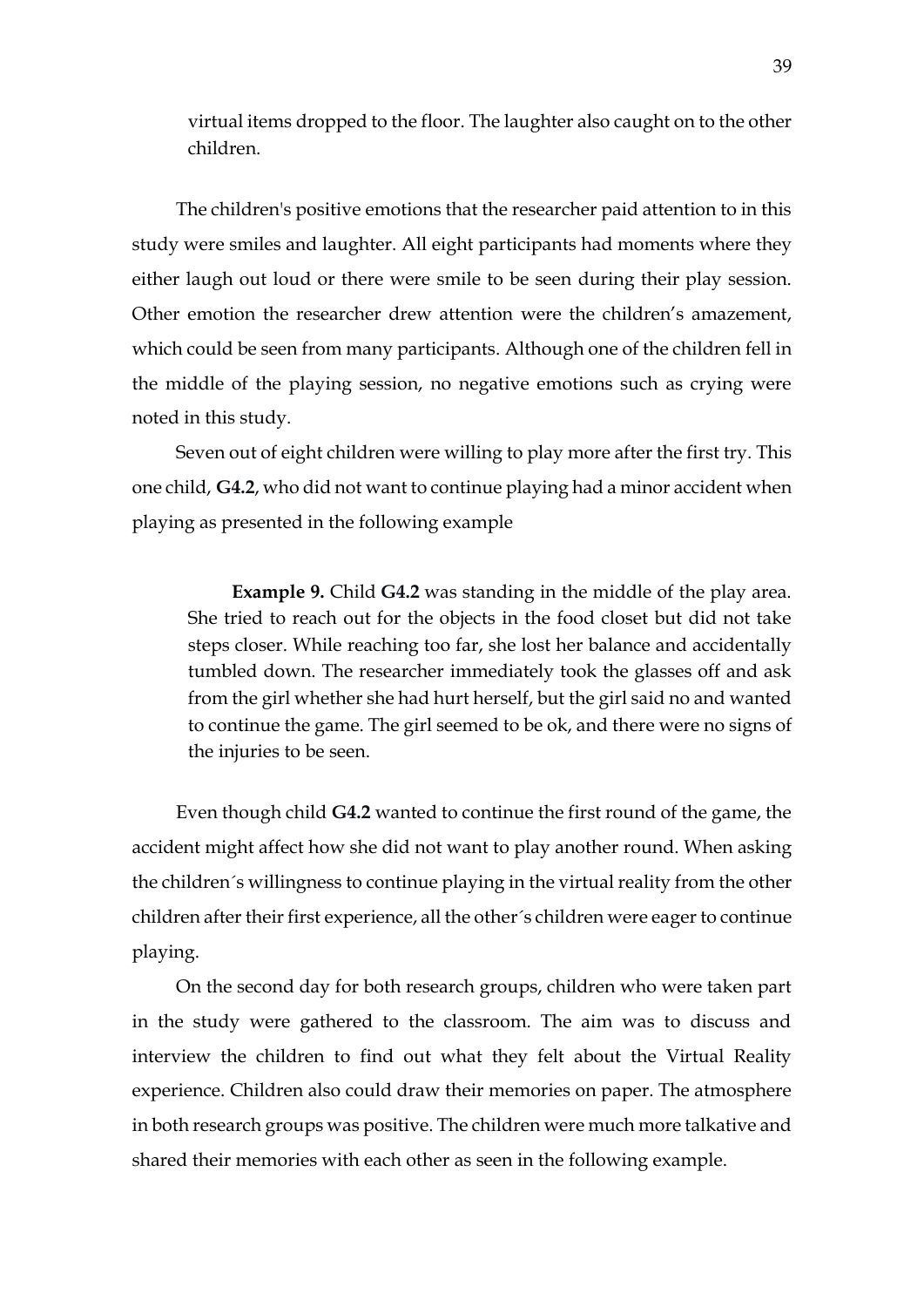**Example 10.** "*You did nothing else but just mess,"* said **B6** to **G4.1**, and they both laughed. "*I wish that my mom could also have a possibility to try these*," said **G5.2,** and **B5.1** said, *"I want to play again,"* to which all the children in the group agreed by saying *"mee too".* The children continued drew on paper things that they remembered from the game during the conversation. **G5.2** drew all the different foods found in the game and said, "*eating apples and donuts was the most fun*." One of the children, **G4.1,** drew a safety net on the paper. She had a problem staying inside the playing area while playing.

A conclusion can be drawn that playing in Virtual Reality is motivating, engaging, and fun for children aged four to six. The participants had positive emotions such as smiles and laughter during a play session. Seven out of eight children wanted to continue playing on the first research day, and the same children were eager to continue playing on the second day of the research. Every child who participated in this research described the positive virtual reality experience.

A Cheerful outlook toward Virtual Reality can be seen in a child's eagerness to play, laughter, smiles, and the excellent atmosphere that prevailed among the children who played. It should be noted that the interaction between the children was scarce during play, but the next day, when the research group reunited, the interaction between the children was rich.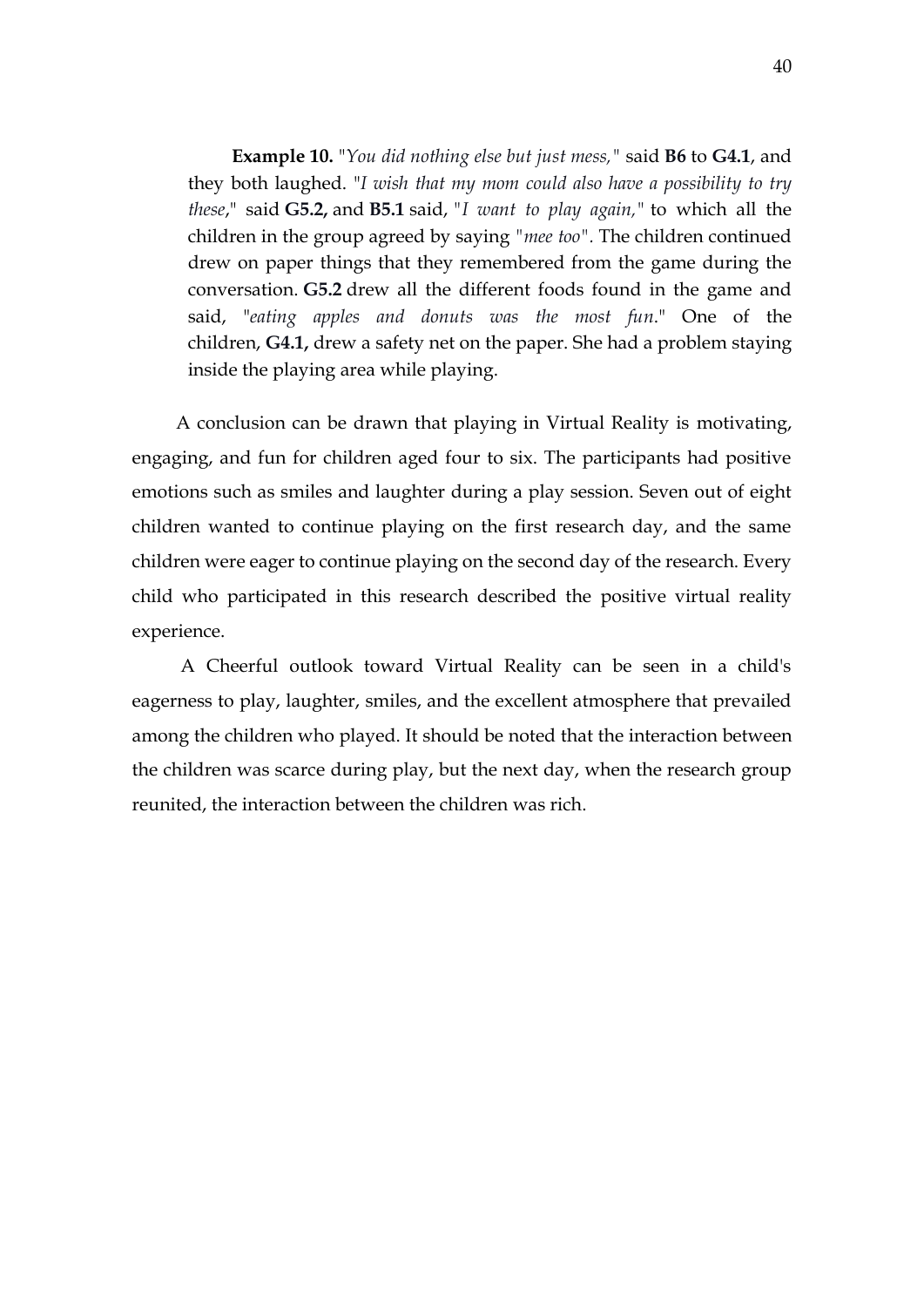# <span id="page-40-0"></span>**4 DISCUSSION**

There have been a lot of discussions that the rise of technology would lead to diminished children's play (Marsh et al. 2016). Technology affects our lives in many different ways, but it has also been pointed out that young children spending with different digital devices have not increased (Rideout 2013). However, the way children use technology and digital devices is constantly changing. Immersive virtual reality technology has demonstrated positive educational outcomes related to its use and is gaining traction in educational and training settings; Virtual reality is expected to have widespread adoption within education in the upcoming years (Araiza-Alba et al., 2021). What also has a significant impact on why virtual reality may become more and more popular is that it seems to be an exciting and fun activity for children

According to the present study, children under seven years old are pretty capable of playing and acting in a virtual world. Playing in Virtual Reality seems to support a child's agency by increasing the child's feeling of independence. Similar observation have also been presented in descriptions of digital play, for example Kaur (2021) wrote about that digital play develops the children sense of independence and autonomy. Increased independence also improves the opportunity to make children more engaged while children can better manage their actions and learning. This supports children for lifelong learning (Benson, 2011).

Still, while playing in Virtual Reality, children require a lot of adult guidance. Although safety limits are set in the virtual world, and games and programs remind the player of them, a young child may easily forget them and thus encounter physical obstacles. In addition, the role of the adult is essential to help a child in the physical world, and the adult's role is to act as a link between the real and the virtual world, and for example, ask, "Tell me what you see," or suggest "try to be able to lift that object." With adult guidance, children get more out of playing than without it.In the game used in this research, some objects in the play area were too high, so the child had to be lifted to reach them. This is not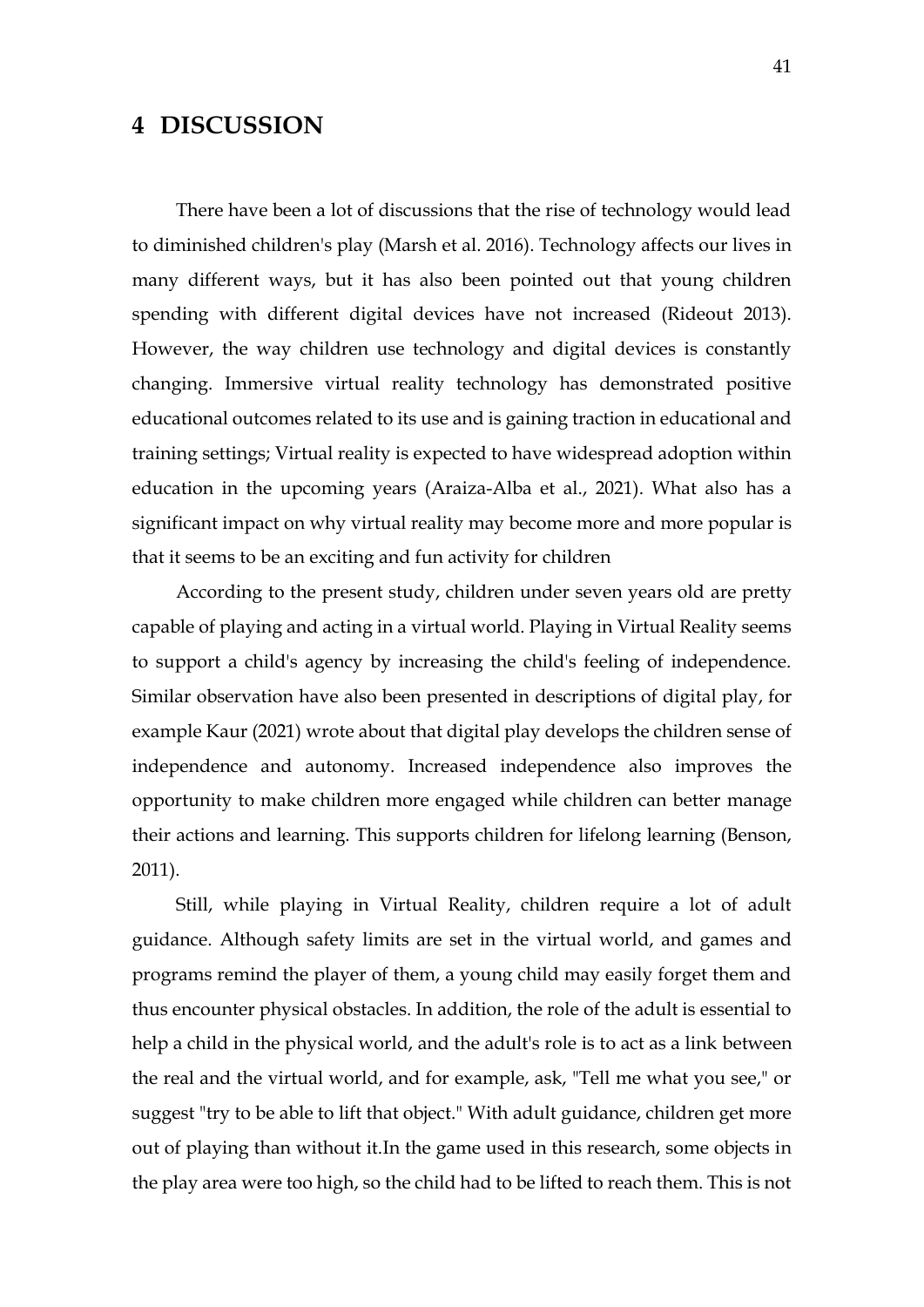necessarily bad and may even feed interaction when a player must ask for help outside of the virtual world. When utilizing the virtual reality in education setting, the teachers play role not only as instructor but also as a fellow-learner for children (Sharma, 2018).

As could be seen in this research, playing with virtual glasses is not, in general, an interactive activity. Although children were allowed to watch the same view as what the player saw on the television, it did not promote interaction. Also, the researcher's efforts to build interaction quickly ceased as the children did not participate in discussion. It seemed as if the tv was a passivating element that nailed the child to watch the action on the screen and made him forget that there were other children next to him. There are similar research findings on the passivating effect of television (Kirkorian et al., 2009; Khan et al., 2022). On the second day of the study, however, there seemed to be a need for joint discussion and dismantling. Together, the children had experienced something that only some could identify with. Laughter and good humor appeared on the second day of both research groups. Due to the lack of interaction in the gameplay session, we need to think more closely about the concept of child agency during virtual play. As Olli et al. (2021) underline that child's agency comes true in the interaction between individuals.

Playing in Virtual Reality seemed to be an active activity, in which the player moved and acted actively to make various game functions work. Children in this study, who controlled hand controls independently, could perform more autonomously. In Virtual Reality, children enjoyed performing activities that might not be possible in the real world. Throwing food, messing up, or cooking food on a stove was a motivating activity. Also, activities followed by some success, such as building a train track or firing a rocket and the resulting fireworks, were entertaining for children. Children appeared to be looking for activities that were either impossible in the real world or activities where their skills were measured and rewarded. Children's active role in virtual play might be necessary for the future because the increased use of technology has been linked to children's obesity in many research (Do et al., 2013). Also, research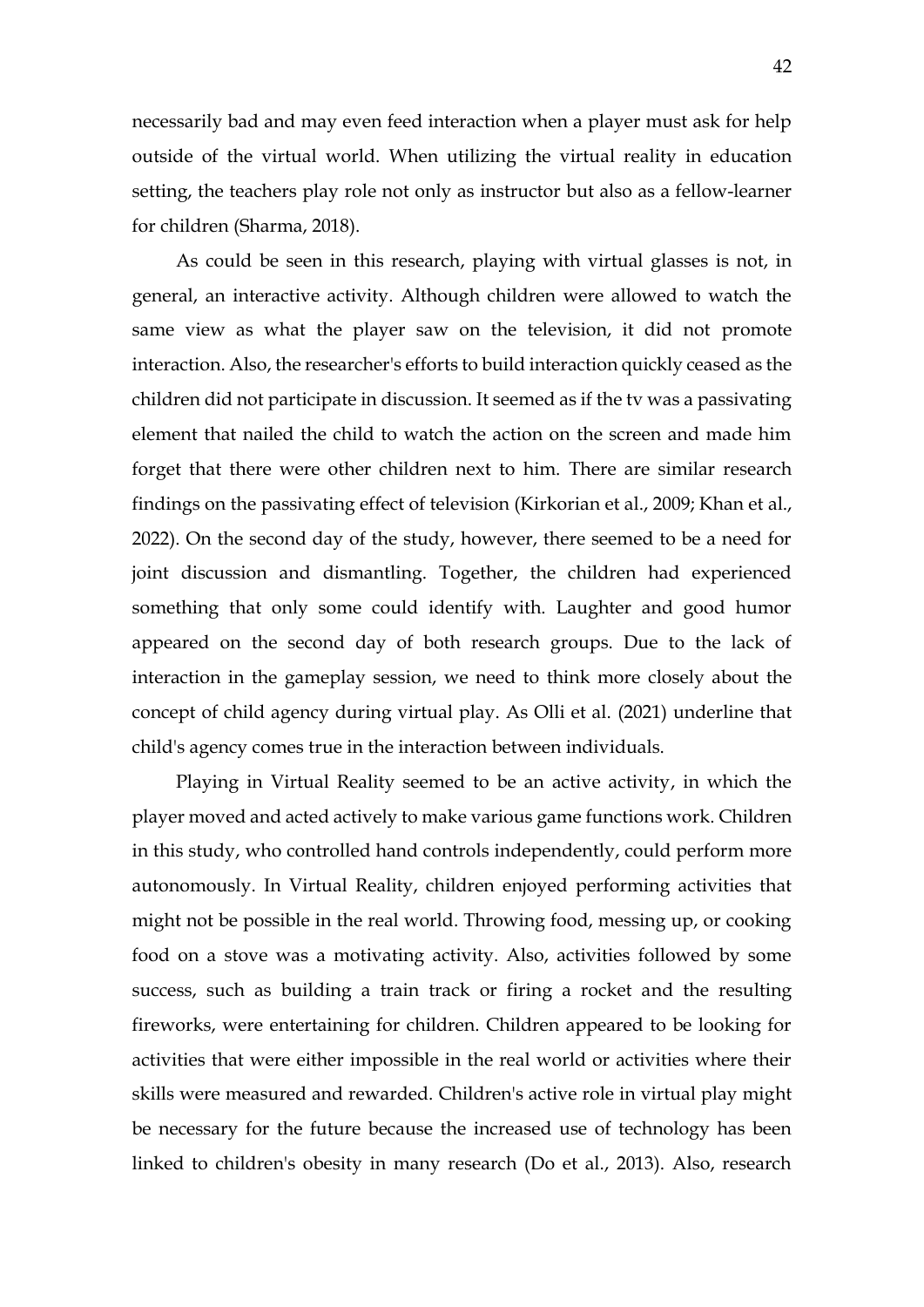shows that increased technology usage by children correlates with a reduction in physical exercise (Martin, 2011).

 The child's positive experiences were clear. Every child who participated in this study described the experience as positive, and while observing the children, everyone showed some positive emotions such as smiles or laughter while experiencing the virtual play. Recent studies underline that inducing positive effects in children leads to observed improvements in the child's cognitive and socioemotional development (Stifter et al., 2020). Also, as the Curriculum for Early Childhood Education in Finland (EDUFI, 2018) points out, children's thinking and learning develop through diverse and meaningful experiences. There must be room for wonder, insight, and the joy of learning in early childhood education. (EDUFI 2018, 21).

In the end, one of the exciting things is when we have been discussing virtual reality, children's agency, and digital play. Can Virtual Reality offer a child an environment for a new way to play? There is no simple answer to this question. However, there are many conceptualizations of play, and they are pretty broad. For instance, one of the notions of play is that play is like any nonliteral action done for enjoyment (Weisberg, 2015). Observing children's activities in the virtual world and focusing specifically on the activities that children described as messing up was based on the researcher's opinion, precisely, play. It had no purpose. It was an exploratory activity that was fun for children, and they did it voluntarily. According to results made for this research, children who observed the laws of Virtual Reality did it by using the same kind of methods as finding out how things work in reality- that was by playing. As many of our concerns regarding the technology in our children's lives are related to the amount of the screen time, we should focus more on understanding the digital play and include children's own views in this discussion (Cowan et al., 2021).

High-quality virtual content can enrich a children's world of experience. It can be used to orient children, deepen children's knowledge regarding some topics, motivate children, and entertain them. Maybe Virtual Reality is just one way to play, learn, and act, but for now and before this, a lot more research would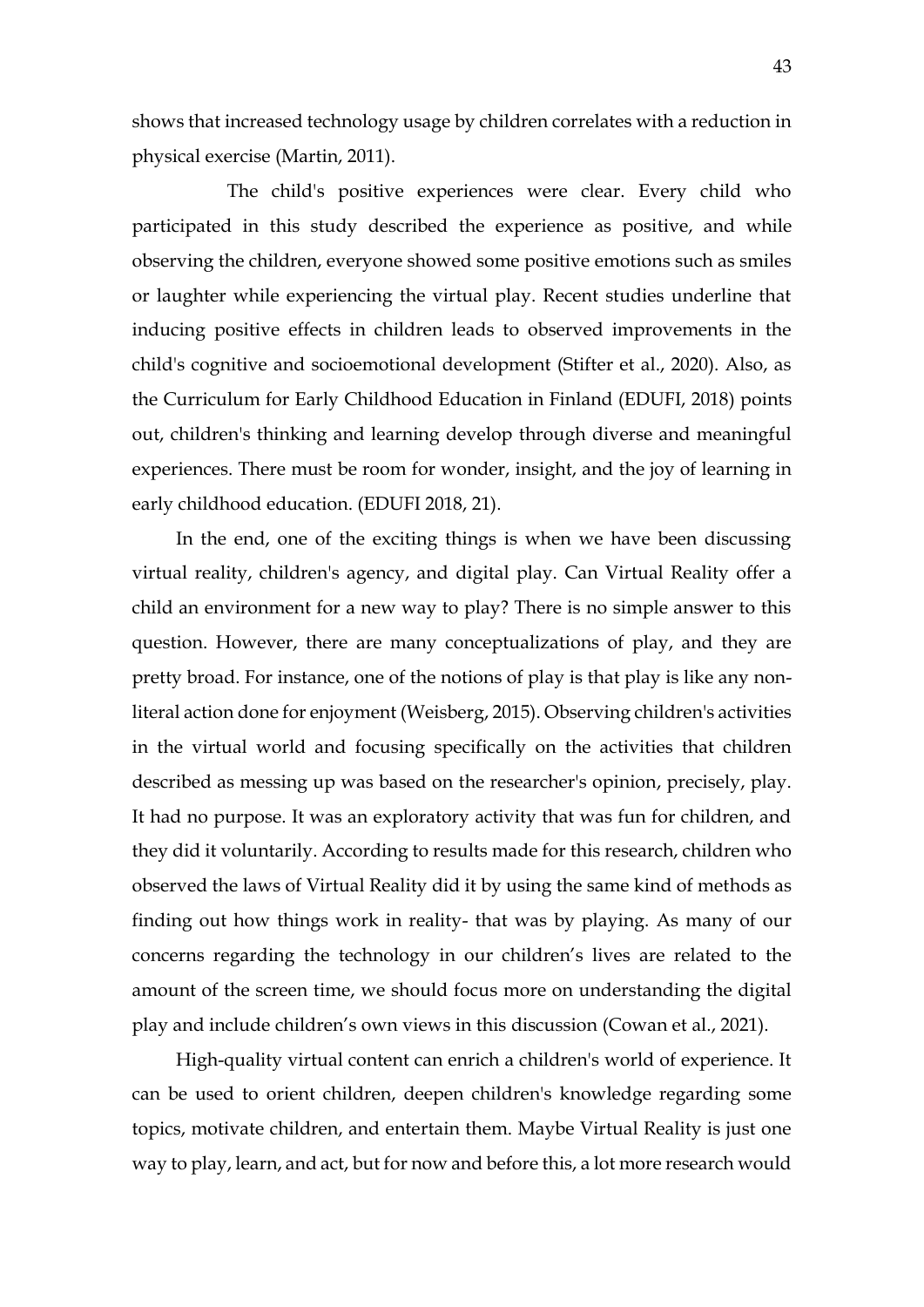be needed to understand how Virtual Reality affects children. Utilizing virtual reality to educate young children would also be a valuable area for research.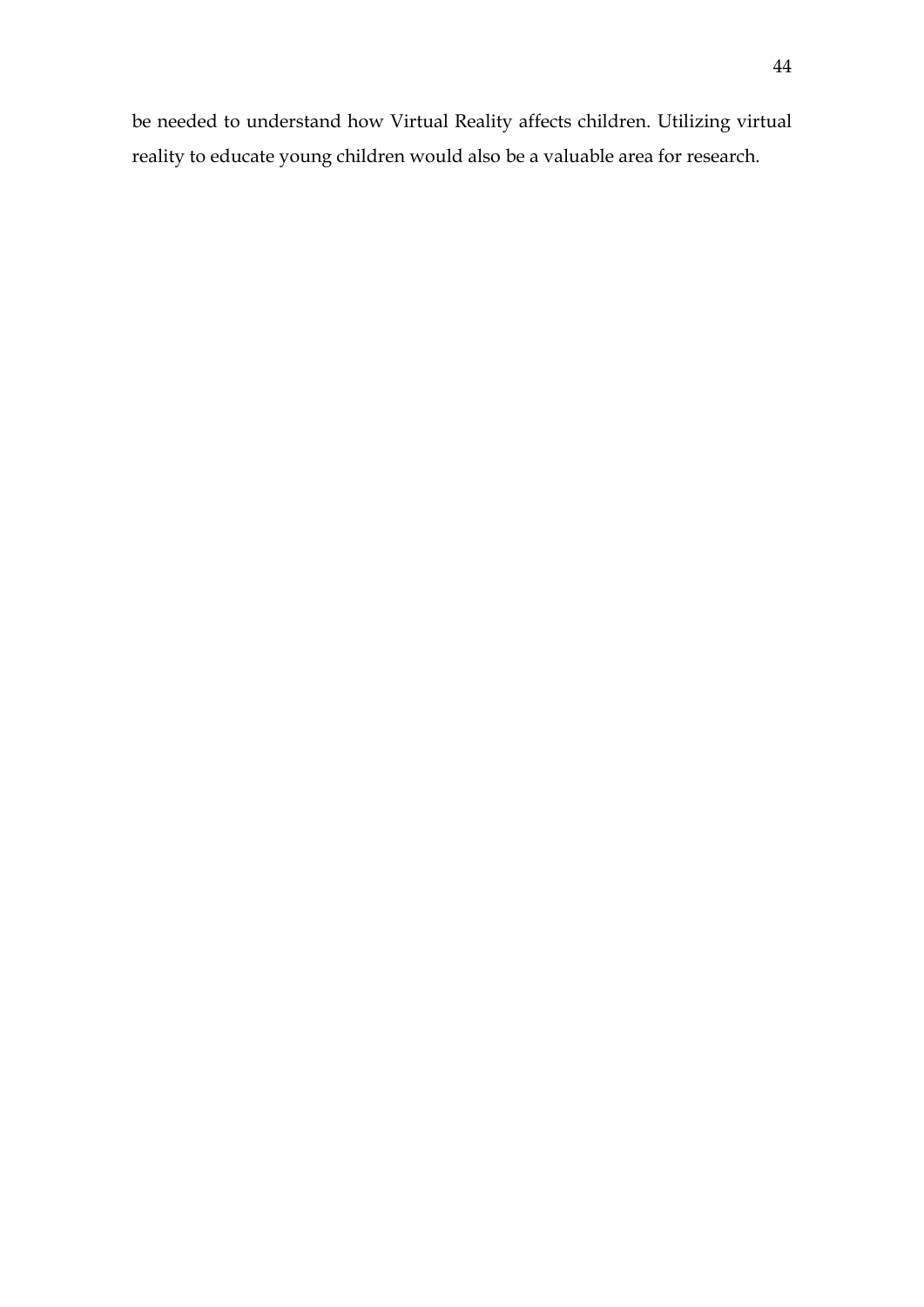### <span id="page-44-0"></span>**5 REFERENCES**

- Araiza-Alba, P., Keane, T., Chen, W. S., & Kaufman, J. (2021). Immersive virtual reality as a tool to learn problem-solving skills. *Computers & Education*, 164, 104-121.
- Bailey, J. O., & Bailenson, J. N. (2017). Immersive virtual reality and the developing child. *In Cognitive development in digital contexts* (pp. 181-200). Academic Press.
- Blascovich, J., & Bailenson, J. (2011). *Infinite reality: Avatars, eternal life, new worlds, and the dawn of the virtual revolution.* William Morrow & Co.
- Benson, P. (2011). *Teaching and researching: Autonomy in language learning*. Longman
- Berriman, L., & Mascheroni, G. (2019). Exploring the affordances of smart toys and connected play in practice. *New media & Society*, 21(4), 797-814.
- Brown, M., McCormack, M., Reeves, J., Brook, D. C., Grajek, S., Alexander, B., & Weber, N. (2020). *2020 Educause horizon report teaching and learning edition* (pp. 2-58). Educause.
- Burghardt, G. M. (2011). *Defining and recognizing play*. In The Oxford handbook of the development of play. Oxford Library of Psychology
- Cowan, K., Potter, J., Olusoga, Y., Bannister, C., Bishop, J. C., Cannon, M., & Signorelli, V.(2021). Children's Digital Play during the COVID-19 Pandemic: insights from the Play Observatory. *Je-LKS: Journal of e-Learning and Knowledge Society*, *17*(3), 8-17.
- Crouch, E., Radcliff, E., Merrell, M. A., Hung, P., & Bennett, K. J. (2021). Positive Childhood Experiences Promote School Success. *Maternal and child health journal*, *25*(10), 1646-1654.
- Danovitch, J. H. (2019). Growing up with Google: How children's understanding and use of internet‐based devices relates to cognitive development. *Human Behavior and Emerging Technologies*, 1(2), 81-90.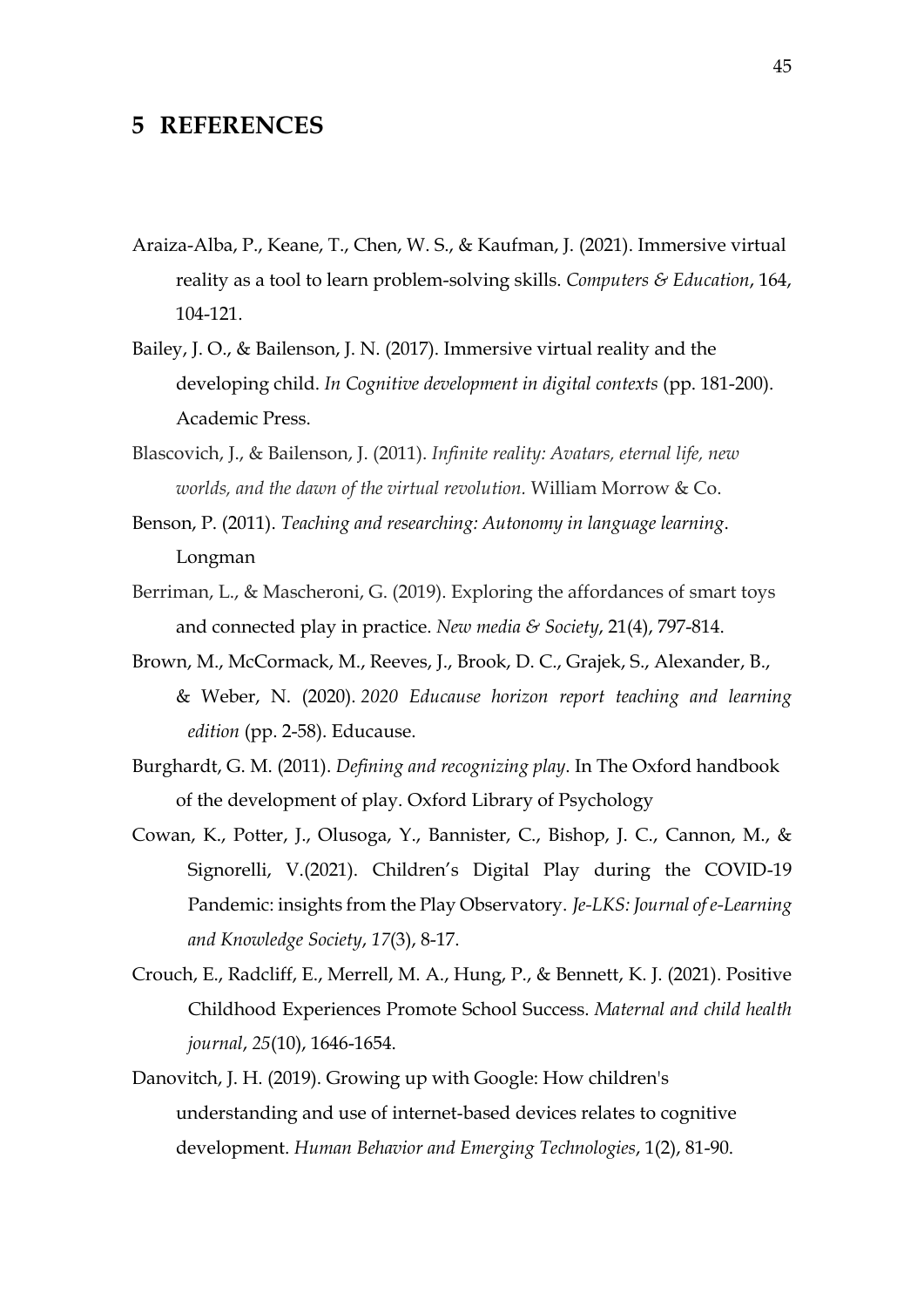- Derry, S., Pea, R., Barron, B., Engle, R., Erickson, F., Goldman, R., Hall, R., Koschmann, T., Lemke, J., Sherin, M. & Sherin, B. (2010). Conducting Video Research in the Learning Sciences: Guidance on Selection, Analysis, Technology, and Ethics. *Journal of the Learning Sciences* 19(1), 3-53
- Do, Y. K, Shin, E., Bautista, A., & Foo, K. (2013)The associations between selfreported sleep duration and adolescent health outcomes: *What is the role of time spent on Internet use?* Sleep Medicine. *14*(2), 195-200.
- Esser, F., Baader, M., Betz, T. & Hungerland, B. (toim.) (2016).*Reconseptualaising agency and childhood: new perspectives in childhood studies*. Routledge.
- Eskola, J. & Suoranta, J. (2000). *Johdatus laadulliseen tutkimukseen.* 5. painos. Tampere: Vastapaino
- Emirbayer, M., & Mische, A. (1998). What is agency?. *American journal of sociology*, *103*(4), 962-1023.
- Ferguson, C. J., Gryshyna, A., Kim, J. S., Knowles, E., Nadeem, Z., Cardozo, I., & Willis, E. (2021). Video games, frustration, violence, and virtual reality: Two studies. *British Journal of Social Psychology*. *61*(1), 83-99.
- Finnish National Agency for Education (2018). *National Core Curriculum for Early Childhood Education and Care. Regulations and guidelines* 2018:3c, Finnish National Agency for Education.
- Freina, L., & Ott, M. (2015, April). A literature review on immersive virtual reality in education: state of the art and perspectives. *The international scientific conference elearning and software for education* (Vol. 1, No. 133, pp. 10-1007).
- Gray, P. (2013). Definitions of play. *Scholarpedia*, *8*(7), 30578.
- Grönfors, M. (2015). Havaintojen teko aineistonkeräyksen menetelmänä. Teoksessa R. Valli & J. Aaltola (toim.) *Ikkunoita tutkimusmetodeihin I. Metodin valinta ja aineiston keruu: virikkeitä aloittelevalle tutkijalle*. 4. painos. Jyväskylä: PS-kustannus, 146–165
- Healey, A., Mendelsohn, A., Sells, J. M., Donoghue, E., Earls, M., Hashikawa, A., & Williams, P. G. (2019). Selecting appropriate toys for young children in the digital era. *Pediatrics,* 143(1).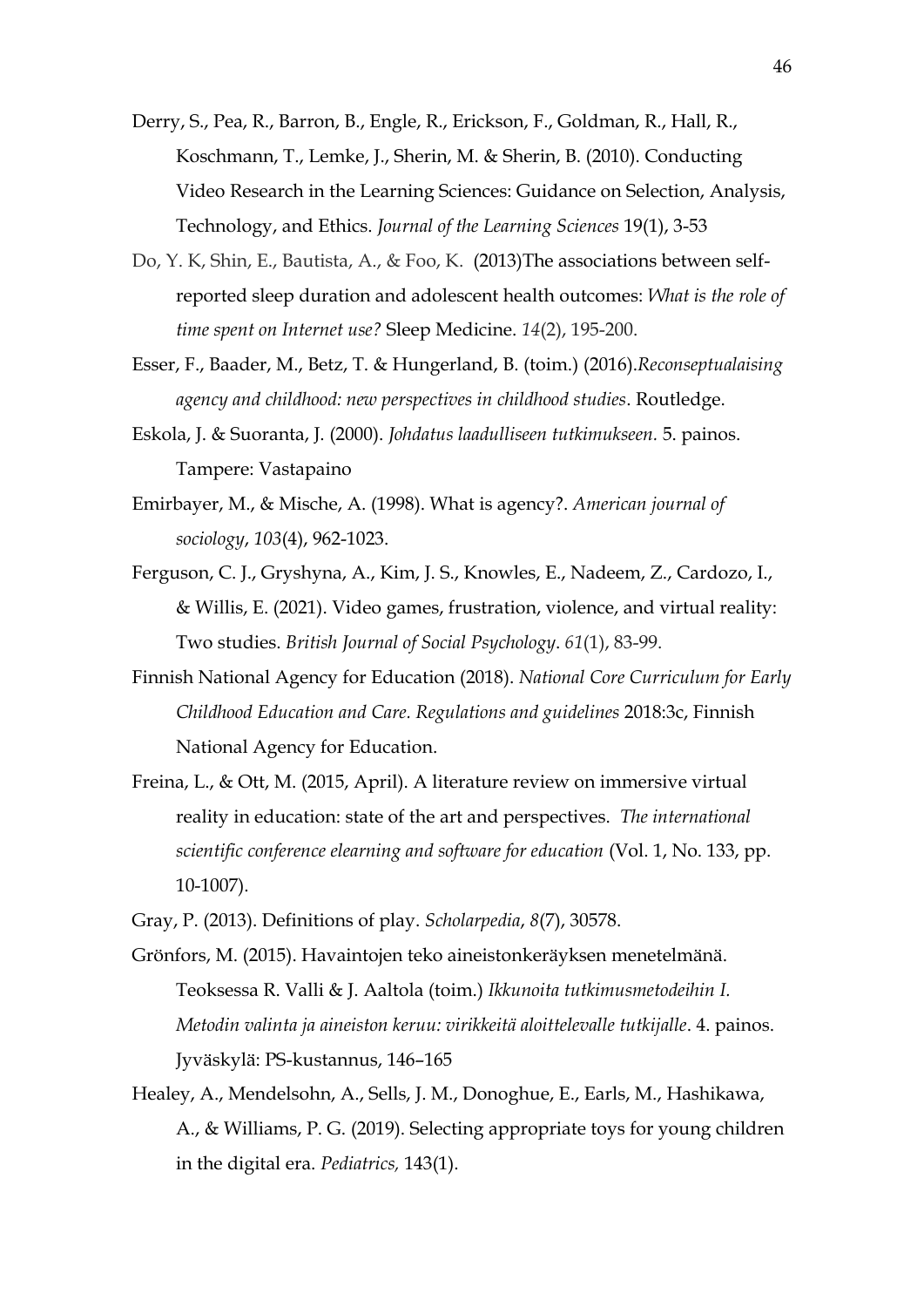- Heider, K., & Jalongo, M. R. (2015). Young children and families in the information age: *Applications of technology in early childhood education.* Springer.
- Heikkilä, Tarja (2014).*Tilastollinen tutkimus.* 9.uud.p. Edita Publishing Oy, Helsinki
- Hirsjärvi, S. & Hurme, H. (2000). Tutkimushaastattelu. *Teemahaastattelun teoria ja käytäntö.* Helsinki: Yliopistopaino.
- Hilppö, J., Lipponen, L., Kumpulainen, K., & Rainio, A. (2016). Children's sense of agency in preschool: a sociocultural investigation. *International Journal of Early Years Education*, *24*(2), 157-171.
- Jenkins, H. (2006). Confronting the challenges of participatory culture: Media education for the 21st century. An occasional paper on digital media and learning. *John D. and Catherine T. MacArthur Foundation*.
- Juuti, P. & Puusa, A. (2020). Laadullisen tutkimuksen luotettavuus. Teoksessa A.Puusa & P. Juuti (Toim.), *Laadullisen tutkimuksen näkökulmat ja menetelmät.* Gaudeamus Oy.
- Kananen, J. (2013) *Case-tutkimus opinnäytetyönä*. Suomen Yliopistopaino Oy, Jyväskylä
- Kananen, J. (2017) *Laadullinen tutkimus pro graduna ja opinnäytetyönä*. Jyväskylän ammattikorkeakoulu, Jyväskylä.
- Kaur, S. (2021). Play goes digital: role of early childhood educators. *Learning Curve*, (10), 66-68.
- Khan, A., Lee, E. Y., Janssen, I., & Tremblay, M. S. (2022). Associations of Passive and Active Screen Time With Psychosomatic Complaints of Adolescents. *American Journal of Preventive Medicine*.
- Kirkorian, H. L., Pempek, T. A., Murphy, L. A., Schmidt, M. E., & Anderson, D. R. (2009). The impact of background television on parent–child interaction. *Child development*, *80*(5), 1350-1359.
- Koivula, M., & Mustola, M. (2017 Varhaiskasvatuksen digiloikka ja muuttuva sukupolvijärjestys? Jännitteitä lastentarhanopettajien ja lasten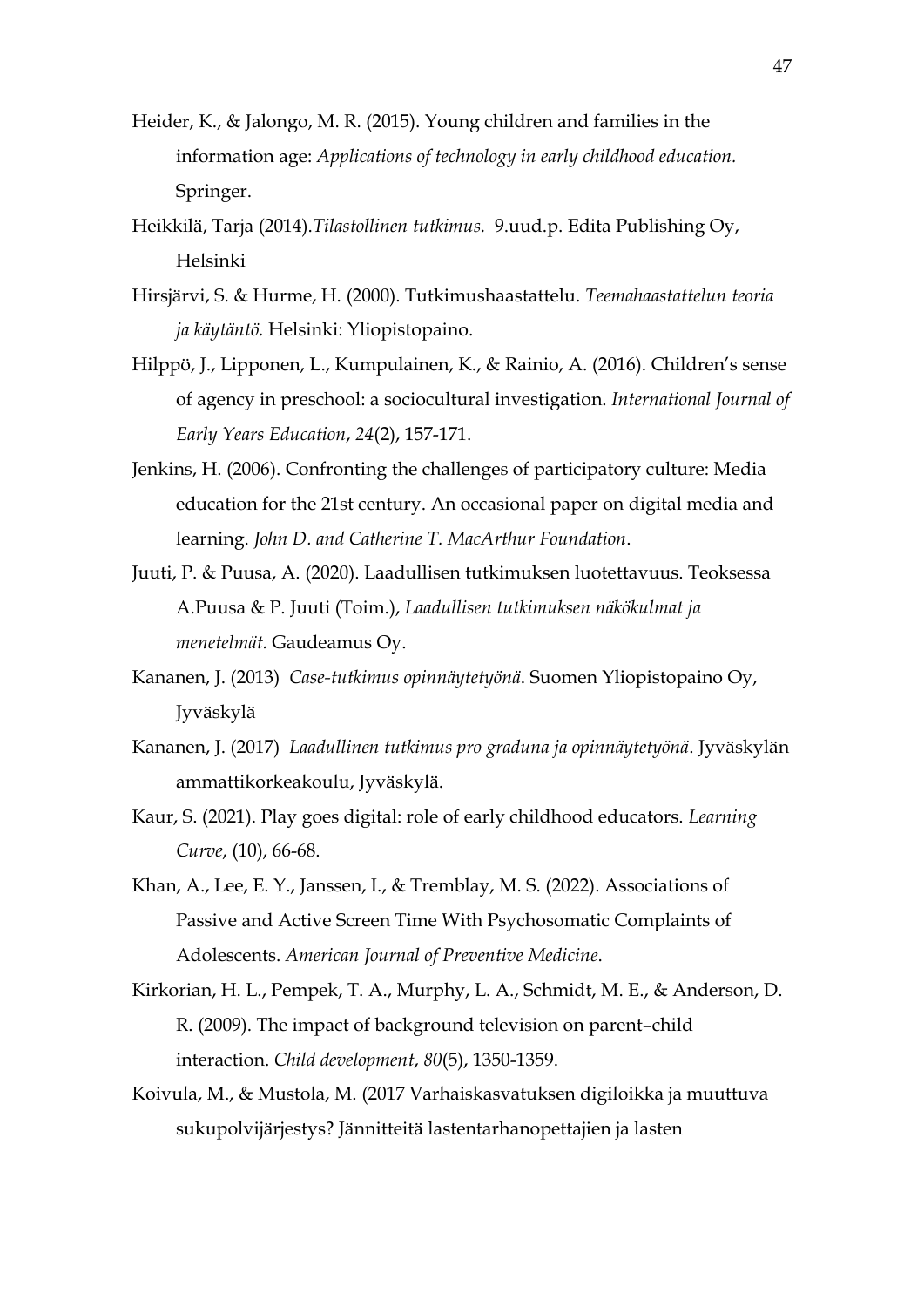kohtaamisissa digitaalisen teknologian äärellä. *Kasvatus ja aika*, *11*(3), 37- 50.

Kuula, A. (2006) *Tutkimusetiikka: aineiston hankinta, käyttö ja säilytys*. Vastapaino,

Kylmä J. & Juvakka T. (2007)*. Laadullinen terveystutkimus*. Helsinki: Edita Prima

- Laine, T. (2018). Miten kokemusta voidaan tutkia? Fenomenologinen näkökulma. Laadullinen tutkimus prosessina. Teoksessa J. Aaltola & R. Valli (toim.) *Ikkunoita tutkimusmetodeihin* II. PS-kustannus.
- Laukkanen, A., Niemistö , D., Finni Juutinen, T., Cantell, M., Korhonen, E., & Sääkslahti, A. (2018). Correlates of physical activity parenting : The Skilled Kids study*. Scandinavian Journal of Medicine and Science in Sports*, 28 (12), 2691-2701. doi:10.1111/sms.13287
- Lavoie, R., Main, K., King, C., & King, D. (2021). Virtual experience, real consequences: the potential negative emotional consequences of virtual reality gameplay. *Virtual Reality*, 25(1), 69-81.
- Lepper, M. R. & Malone, T. W. (1987). Intrinsic motivation and instructional effectiveness in computer-based education. In the book R. E. Snow & M. J. Farr. *Aptitude, learning and instruction*. Volume 3: Conative and affective process analyses. Lawrence Erblaum.
- Li, A., Montaño, Z., Chen, V. J., & Gold, J. I. (2011). Virtual reality and pain management: current trends and future directions. *Pain management*, 1(2), 147–157.<https://doi.org/10.2217/pmt.10.15>
- Liu, X., Zhang, J., Hou, G., & Wang, Z. (2018, July). Virtual reality and its application in military. In *IOP Conference Series: Earth and Environmental Science* (Vol. 170, No. 3, p. 032155). IOP Publishing.
- Lipponen, L., Kumpulainen, K. & Hilppö, J. (2013). Haluan, voin ja osaan. Lasten toimijuuden rakentuminen päiväkodissa. In K. Karila & L. Lipponen (ed.) *Varhaiskasvatuksen pedagogiikka*. Tampere: Vastapaino, 159– 175.
- Malone, T. W. (1980, September). What makes things fun to learn? Heuristics for designing instructional computer games. In *Proceedings of the 3rd ACM*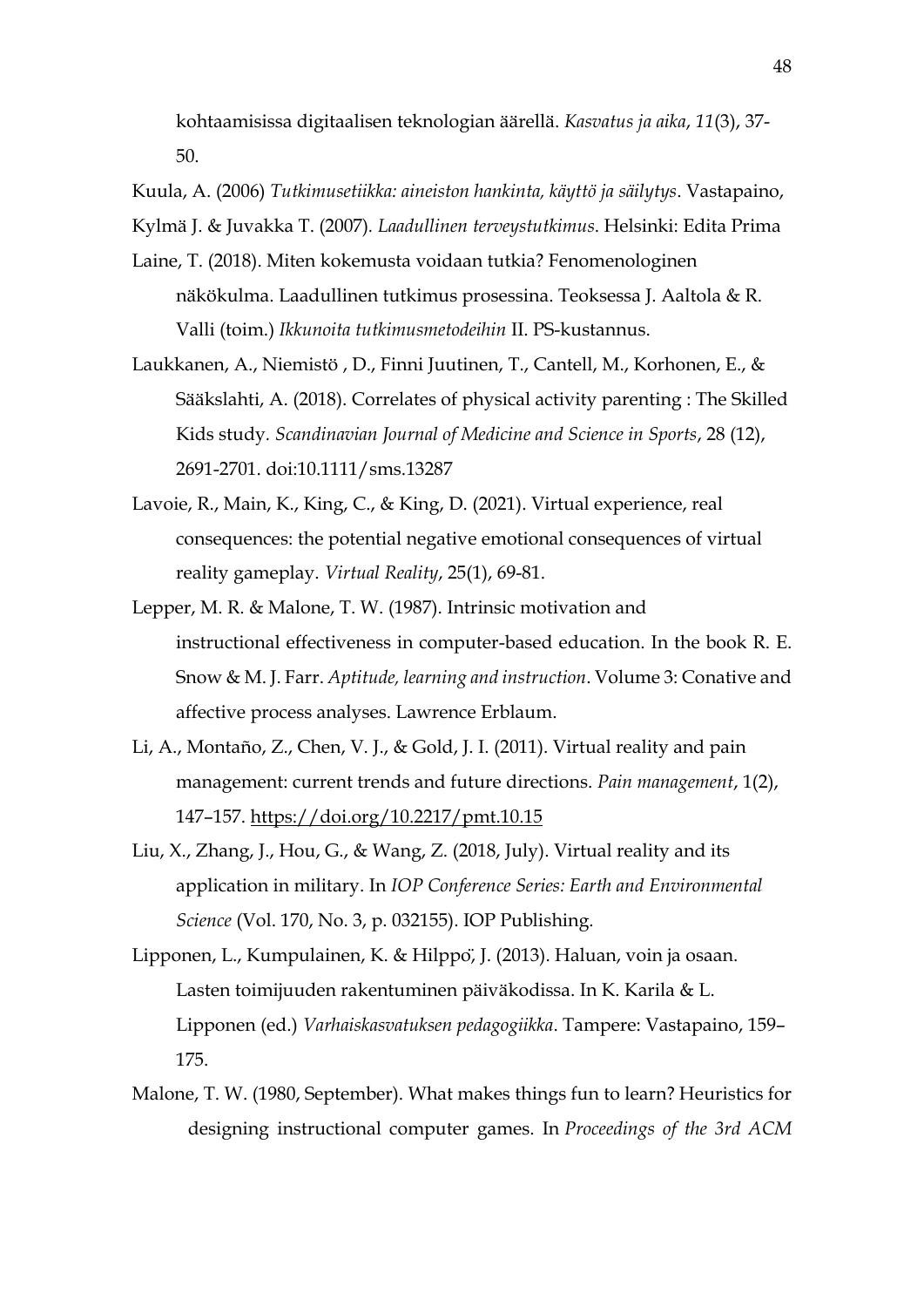*SIGSMALL symposium and the first SIGPC symposium on Small systems* (pp. 162-169).

- Martin K. (2011). Electronic overload: *The impact of excessive screen use on child and adolescent health and wellbeing*. Perth, Western Australia: Department of Sport and Recreation;
- Marsh, J Plowman,Yamada-Rice, D, Bishop, J, Scott, F. *Digital play: a new classification Early years*.36(3) 242-253
- Marsh J. (2017) The Internet of Toys: A Posthuman and Multimodal Analysis of Connected Play. *Teachers College Record* Volume 119, 120305
- Mantilla, A., & Edwards, S. (2019). Digital technology use by and with young children: A systematic review for the Statement on Young Children and Digital Technologies. *Australasian Journal of Early Childhood*, 44(2), 182–195.
- Martirosov, S., Bureš, M., & Zítka, T. (2022). Cyber sickness in low-immersive, semi-immersive, and fully immersive virtual reality. *Virtual Reality*, *26*(1), 15-32.
- McNutt, M. (2014). Reproducibility. *Science*, *343*(6168), 229-229.
- Media, C. S., & Rideout, V. (2013). Zero to eight children's media use in America. *Common Sense Media*, 1-40.
- Mulders, M., Buchner, J., & Kerres, M. (2020). A framework for the use of immersive virtual reality in learning environments. *International Journal of Emerging Technologies in Learning (iJET)*, *15*(24), 208-224.
- Messinger, D., & Fogel, A. (2007). The interactive development of social smiling. In R. Kail (Ed.), *Advances in child development and behavior.* Elsevier
- Mertala, P., & Koivula, M. (2020). Digital Technologies and Early Childhood : Guest Editorial. *Journal of Early Childhood Education Research*, *9*(1), 1-5.
- Miehlbradt, J., Cuturi, L.F., Zanchi, S. *et al.* Immersive virtual reality interferes with default head–trunk coordination strategies in young children. *Sci Rep* **11,** 17959 (2021).
- Mustola M, Koivula M, Turja L, Laakso M-L. (2018) Reconsidering passivity and activity in children's digital play. *New Media & Society.*;20(1):237-254.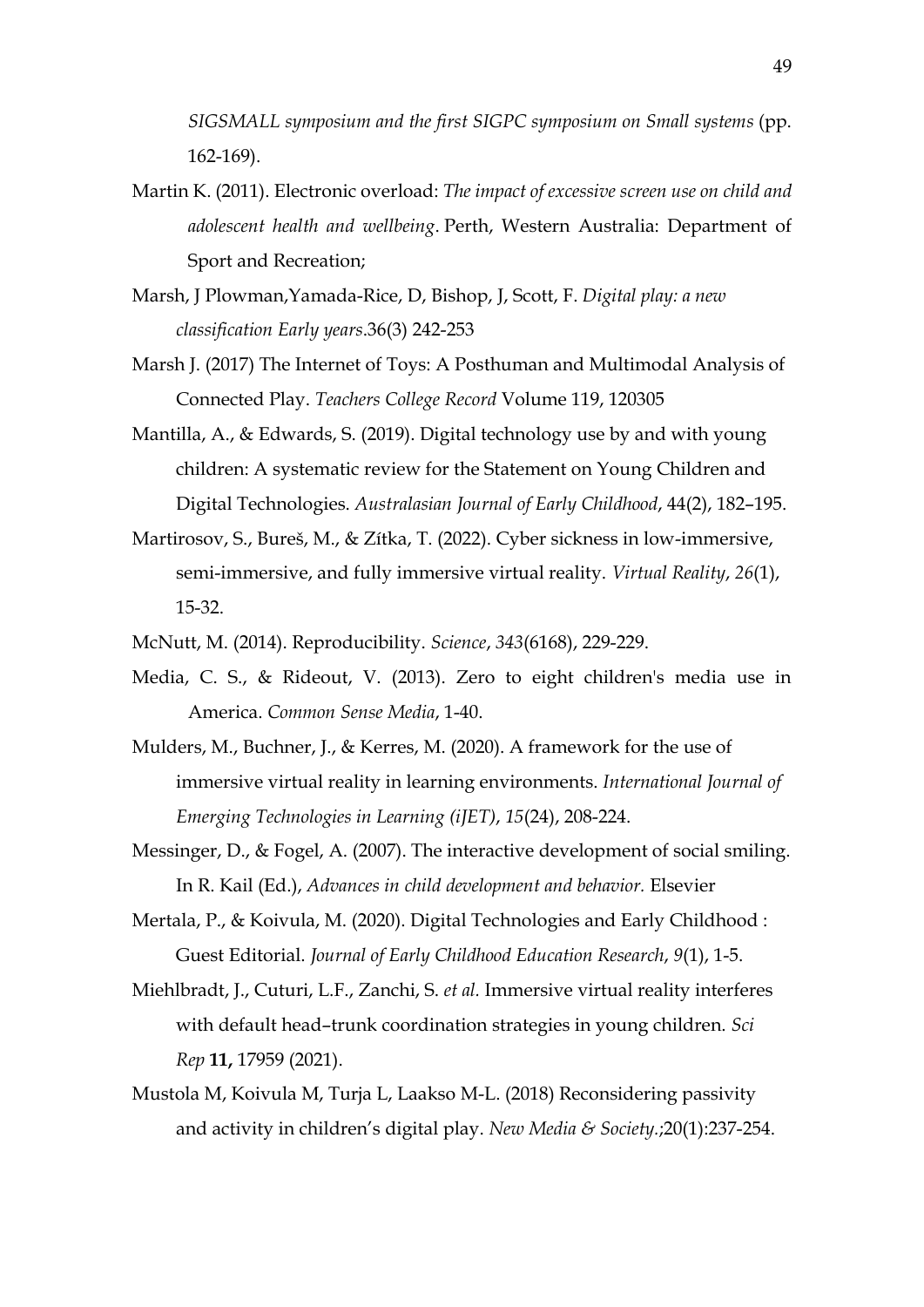- Mâţă, L., & Clipa, O. (2020) Implications of Using Technology on Children, Teachers and Parents in Early Education. *Trends And Prospects Of The Education System And Educators'professional Training Development*, 297.
- Neumann, M. M. (2015). Young children and screen time: Creating a mindful approach to digital technology. *Australian Educational Computing*, 30(2), 1– 15.
- Nowell, L. S., Norris, J. M., White, D. E. & Moules, N. J. (2017). Thematic analysis: Striving to meet the trustworthiness criteria. International *Journal of Qualitative Methods*, 16, 1-13.
- Nikken, P., & Schols, M. (2015). How and why parents guide the media use of young children. *Journal of Child and Family Studies*, 24, 3423–3435.
- Olli, J. (2014). Tulla kuulluksi omana itsenään. Vammaisten lasten ja nuorten toimijuuden tukeminen. In M. Gissler, M. Kekkonen, P. Känkänen, P. Muranen, M. Wrede-Jäntti (ed.) *Nuoruus toisin sanoen. Nuorten elinolot vuosikirja* (p. 152–160). Helsinki: Terveyden ja hyvinvoinnin laitos.
- Olli, J., Salanterä, S., Karlsson, L., & Vehkakoski, T. (2021). Getting into the Same Boat: Enabling the Realization of the Disabled Child's Agency in Adult–Child Play Interaction. *Scandinavian Journal of Disability Research*, *23*(1).
- Patton, M. Q. (2015). *Qualitative Research & Evaluation Methods* (4. edition). Thousand Oaks, California: SAGE
- Paju, E. (2013). Lasten arjen ainekset. *Etnografinen tutkimus materiaalisuudesta, ruumiillisuudesta ja toimijuudesta päiväkodissa*. Helsinki: Tutkijaliitto.
- Portman, M. E., Natapov, A., & Fisher-Gewirtzman, D. (2015). To go where no man has gone before: Virtual reality in architecture, landscape architecture and environmental planning. *Computers, Environment and Urban Systems*, *54*, 376-384.
- Powell, E. (2005). Conceptualizing and facilitating active learning: Teachers' video-stimulated reflective dialogues. *Reflectice Practice 6* (3), 401–418.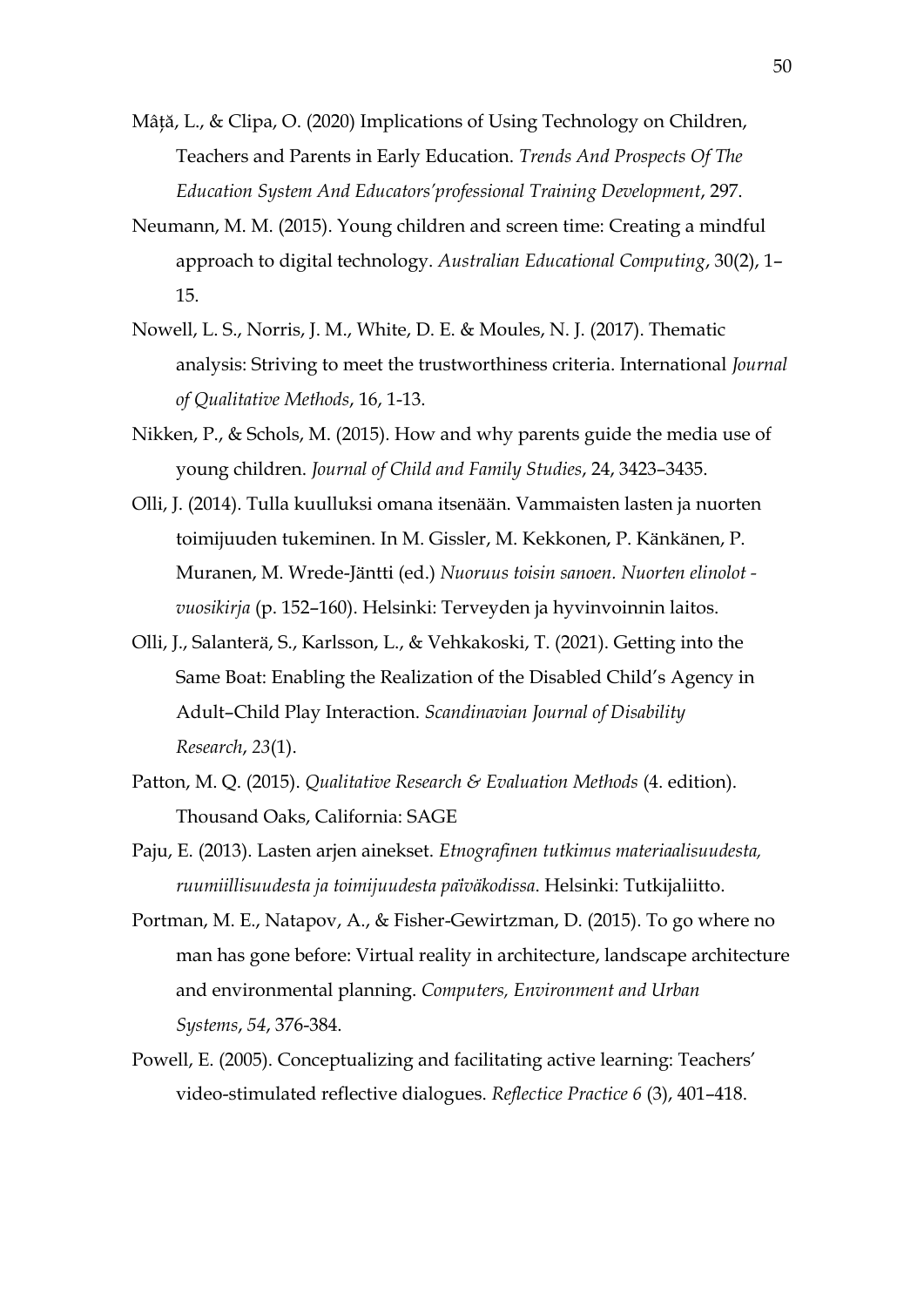- Puusa, A. (2020). Näkökulmia laadullisen aineiston analyysiin. In Puusa, A. & Juuti, P. (ed.) *Laadullisen tutkimuksen näkökulmat ja menetelmät.* Tallinna: Printon TrÜkikoda
- Ram, K. & Houston, C. (edit) (2015) Phenomenology in Anthropology (2015) *A Sense of Perspective.* Indiana University Press,. ProQuest Ebook Central
- Randén, S. (2004)Virtuaalitodellisuus ennen, nyt ja tulevaisuudessa. *Heijastuksia Todellisuudessa* Näkökulmia tehostettuun todellisuuteen Mika P. Nieminen Petri Mannonen Laura Turkki (ed.), 4.
- Reeves, B. (1989). Theories About News and Theories About Cognition: Arguments for a More Radical Separation. *American Behavioral Scientist*, 33(2), 191–198.
- Rhodes, A. (2017). Australian Child Health Poll: Screen time and kids: What's happening in our homes. *Melbourne: The Royal Children's Hospital Melbourne*.
- Rideout, V. J. (2013). Zero to Eight*: Children's Media Use in America*. San Francisco, CA: Common Sense Media.
- Ronimus M. (2013) Digitaalisen oppimispelin motivoivuus: Havaintoja Ekapeliä pelanneista lapsista. *NMI-bulletin*, Vol. 23, No. 1 Niilo Mäki -säätiö
- Roos, P & Rutanen, N. (2014). Metodologisia haasteita ja kysymyksiä lasten tutkimushaastattelussa. Varhaiskasvatuksen tiedelehti. *Journal of Early Childhood Education Research*. Vol. 3, No. 2.
- Ruusuvuori, J & Tiittula, L. (2009). *Haastattelu: Tutkimus, tilanteet ja vuorovaikutus*. Tampere: Vastapaino
- Ruusuvuori, J., Nikander, P. & Hyvärinen, M. (ed.) (2010). *Haastattelun analyysin vaiheet*. Tampere Vastapaino.
- Salo, U.-M. (2015). Simsalabim, sisällönanalyysi ja koodaamisen haasteet. In S. Aaltonen R. Högbacka (ed.) *Umpikujasta oivallukseen. Refleksiivisyys empiirisessä tutkimuksessa*. E-book. Tampereen yliopistopaino Oy: Tampere. 166-190.

Salonius, Pasternak, D. E. & Gelfond, H. S. (2005). The Next Level of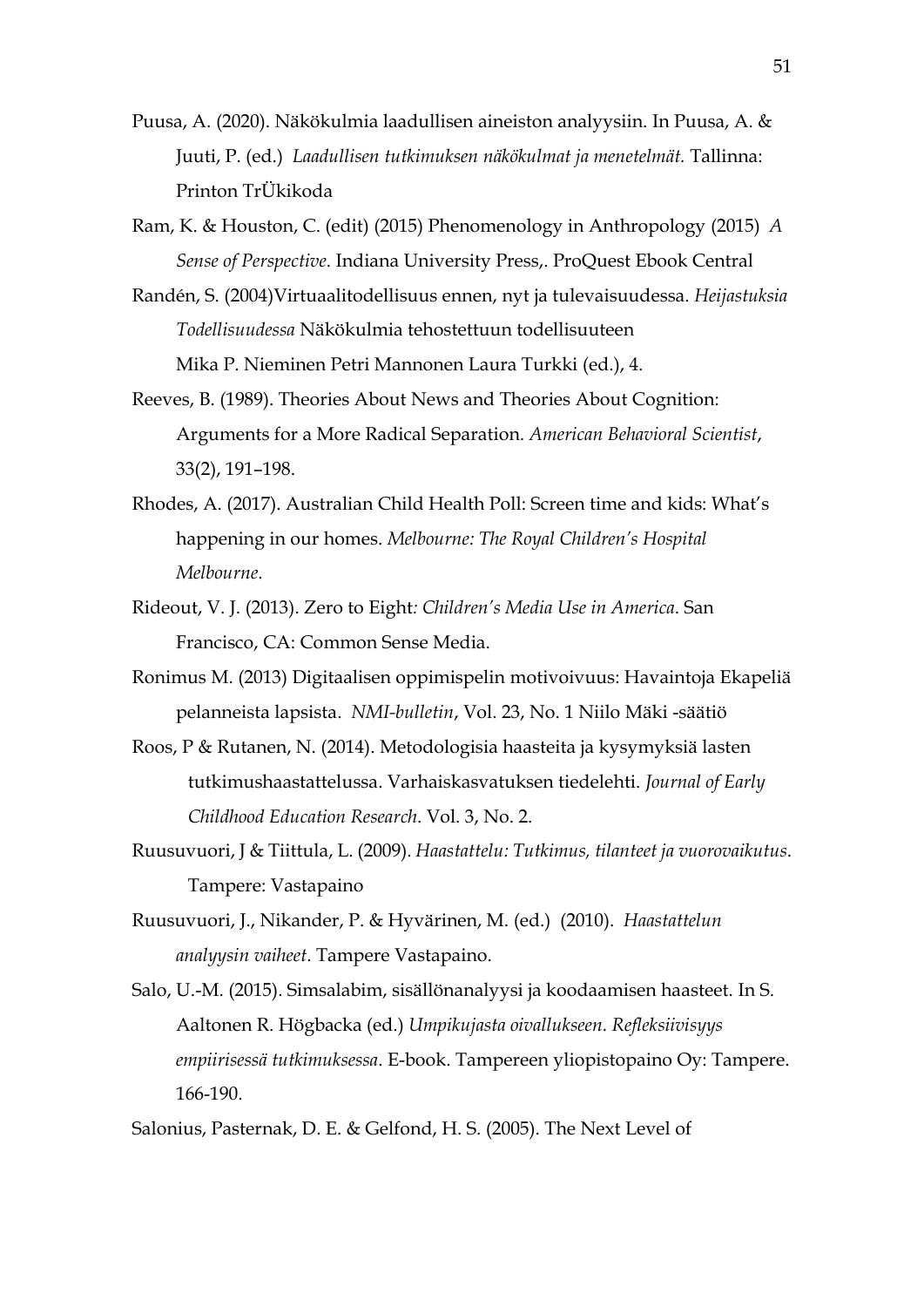Research on Electronic Play: Potential Benefits and Contextual Influences for Children and Adolescents*. Human Technology*, Volume 1 (1), pp. 5-22. URN:NBN:fi:jyu-2005123.

- Sam R. Sharar, Gretchen J. Carrougher, Dana Nakamura, Hunter G. Hoffman, David K. Blough, David R. Patterson (2007). Factors Influencing the Efficacy of Virtual Reality Distraction Analgesia During Postburn Physical Therapy: Preliminary Results from 3 Ongoing Studies*,Archives of Physical Medicine and Rehabilitation*,Volume 88, Issue 12, Supplement 2.
- Schlesinger, M. A., Hassinger-Das, B., Zosh, J. M., Sawyer, J., Evans, N., & Hirsh-Pasek, K. (2020). Cognitive behavioral science behind the value of play: Leveraging everyday experiences to promote play, learning, and positive interactions. *Journal of Infant, Child, and Adolescent Psychotherapy*, *19*(2), 202-216.
- Schreier, M. (2013). Qualitative content analysis. In Flick, U. *The SAGE handbook of qualitative data analysis*. London: SAGE Publications.
- Sharma, M. M. (2018). Teacher in a digital era. Vol 17, *Global Journal of Computer Science and Technology*. No 3-G (2017):
- Sintonen, S., Ohls, O., Kumpulainen, K., & Lipponen, L. (2015). *Mobiilioppiminen ja leikkivä lapsi.* Playful Learning Center
- Stake, R. E. (1995). *The art of case study research.* Thousand Oaks (CA): SAGE
- Stephen, C., & Plowman, L. (2014). Digital play. In L. BrookerM. Blaise, & S. Edwards *The SAGE handbook of play and learning in early childhood* (pp. 330- 341). SAGE Publications Ltd.
- Stifter, C., Augustine, M., & Dollar, J. (2020). The role of positive emotions in child development: A developmental treatment of the broaden and build theory. *The Journal of Positive Psychology*, *15*(1).
- Suziedelyte, A. (2021). Is it only a game? Video games and violence. *Journal of Economic Behavior & Organization*, 188, 105-125.
- Tuomi, J. & Sarajärvi, A. (2009). *Laadullinen tutkimus ja sisällönanalyysi*. Jyväskylä: Tammi.
- Törrönen, M. 1999. Lapsi ja osallistuva havainnointi. In I. Ruoppila, E.